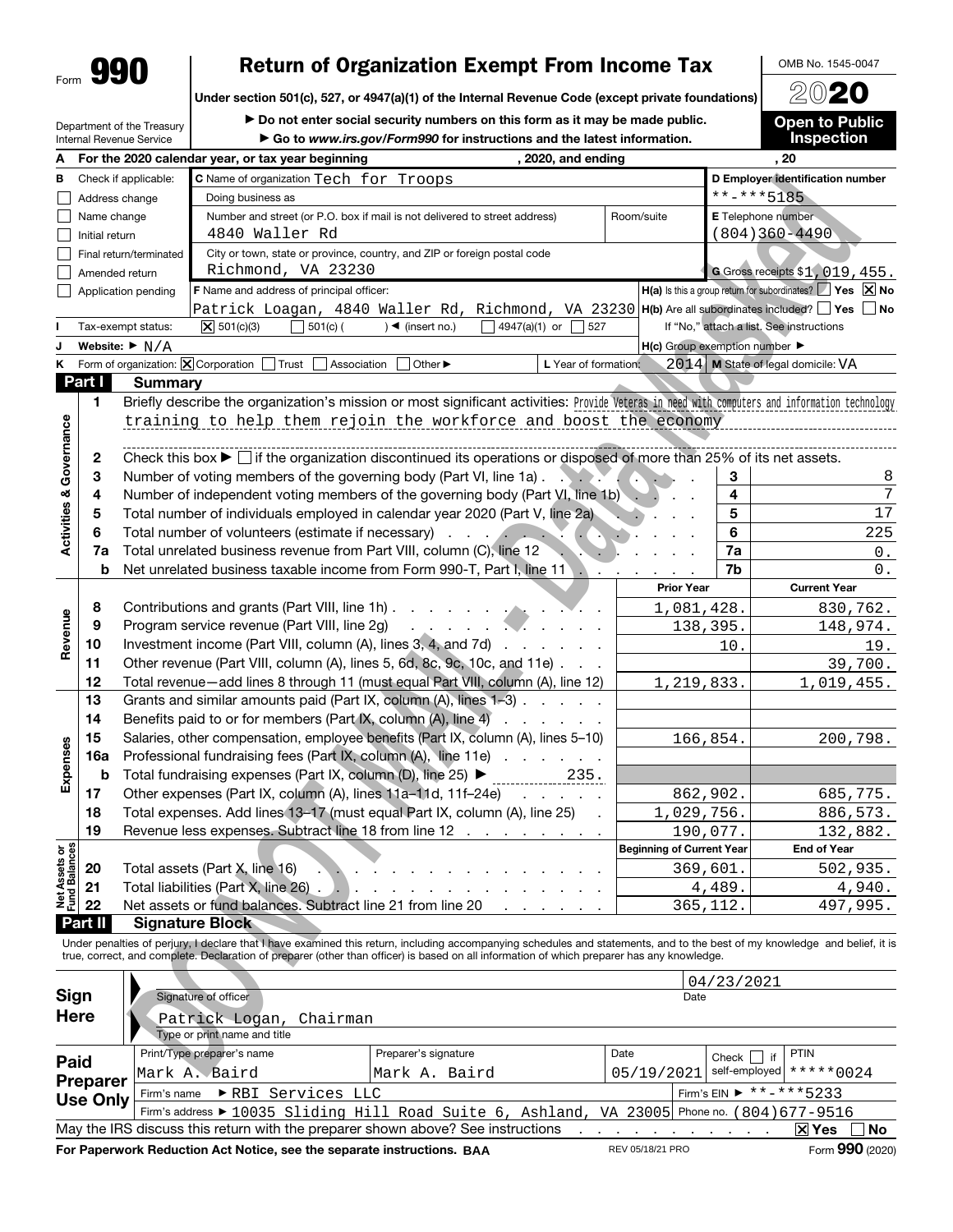|              | Form 990 (2020)<br>Page 2                                                                                                                                                                                                                                                                                                                   |
|--------------|---------------------------------------------------------------------------------------------------------------------------------------------------------------------------------------------------------------------------------------------------------------------------------------------------------------------------------------------|
| Part III     | <b>Statement of Program Service Accomplishments</b>                                                                                                                                                                                                                                                                                         |
|              | Check if Schedule O contains a response or note to any line in this Part III                                                                                                                                                                                                                                                                |
| 1            | Briefly describe the organization's mission:                                                                                                                                                                                                                                                                                                |
|              | Provide Veteras in need with computers and information technology                                                                                                                                                                                                                                                                           |
|              |                                                                                                                                                                                                                                                                                                                                             |
|              |                                                                                                                                                                                                                                                                                                                                             |
| $\mathbf{2}$ | Did the organization undertake any significant program services during the year which were not listed on the<br>$Yes \times No$<br>prior Form 990 or 990-EZ?<br>If "Yes," describe these new services on Schedule O.                                                                                                                        |
| 3            | Did the organization cease conducting, or make significant changes in how it conducts, any program<br>services?.<br>$\overline{X}$ No<br><b>Yes</b><br>If "Yes," describe these changes on Schedule O.                                                                                                                                      |
| 4            | Describe the organization's program service accomplishments for each of its three largest program services, as measured by<br>expenses. Section 501(c)(3) and 501(c)(4) organizations are required to report the amount of grants and allocations to others,<br>the total expenses, and revenue, if any, for each program service reported. |
| 4a           | 0. (Revenue \$ 4,036.)                                                                                                                                                                                                                                                                                                                      |
|              | Responsibly_recycle_or_upcycle_computer_scrap__keeeping_it_out_of_the                                                                                                                                                                                                                                                                       |
| 4b.          | Collect used computer equipment, refurbish it, and put it back into                                                                                                                                                                                                                                                                         |
|              |                                                                                                                                                                                                                                                                                                                                             |
| 4c           | (Code:<br>Provide on-the-job and classroom training forveterans, giving them job<br>skills and connections to get them high-tech jobs                                                                                                                                                                                                       |
|              | Other program services (Describe on Schedule O.)                                                                                                                                                                                                                                                                                            |
| 4d           | (Expenses \$<br>) (Revenue \$<br>including grants of \$                                                                                                                                                                                                                                                                                     |
| 4e           | Total program service expenses ▶<br>785,174.                                                                                                                                                                                                                                                                                                |
|              |                                                                                                                                                                                                                                                                                                                                             |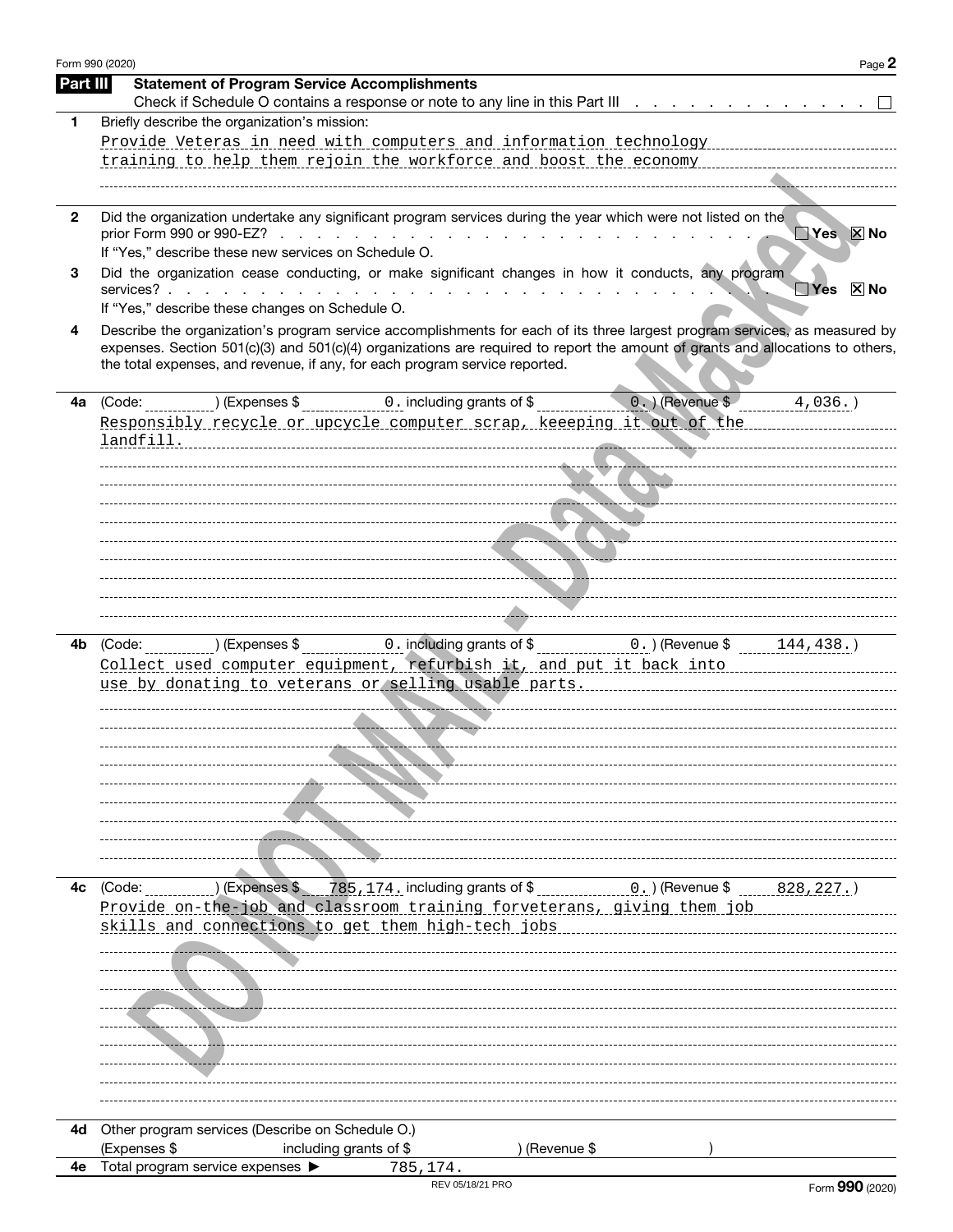|                | Form 990 (2020)                                                                                                                                                                                                                                                                                                                                                                                                                                                                                                                 |                      |                           | Page $3$                  |
|----------------|---------------------------------------------------------------------------------------------------------------------------------------------------------------------------------------------------------------------------------------------------------------------------------------------------------------------------------------------------------------------------------------------------------------------------------------------------------------------------------------------------------------------------------|----------------------|---------------------------|---------------------------|
| <b>Part IV</b> | <b>Checklist of Required Schedules</b>                                                                                                                                                                                                                                                                                                                                                                                                                                                                                          |                      |                           |                           |
|                |                                                                                                                                                                                                                                                                                                                                                                                                                                                                                                                                 |                      | <b>Yes</b>                | <b>No</b>                 |
| 1              | Is the organization described in section $501(c)(3)$ or $4947(a)(1)$ (other than a private foundation)? If "Yes,"<br>complete Schedule A.                                                                                                                                                                                                                                                                                                                                                                                       | 1.                   | X                         |                           |
| 2              | Is the organization required to complete Schedule B, Schedule of Contributors See instructions?                                                                                                                                                                                                                                                                                                                                                                                                                                 | $\mathbf{2}$         | $\boldsymbol{\mathsf{x}}$ |                           |
| 3              | Did the organization engage in direct or indirect political campaign activities on behalf of or in opposition to                                                                                                                                                                                                                                                                                                                                                                                                                |                      |                           |                           |
|                | candidates for public office? If "Yes," complete Schedule C, Part I.                                                                                                                                                                                                                                                                                                                                                                                                                                                            | 3                    |                           | $\times$                  |
| 4              | Section 501(c)(3) organizations. Did the organization engage in lobbying activities, or have a section 501(h)<br>election in effect during the tax year? If "Yes," complete Schedule C, Part II $\ldots$                                                                                                                                                                                                                                                                                                                        | $\blacktriangleleft$ |                           | $\times$                  |
| 5              | Is the organization a section $501(c)(4)$ , $501(c)(5)$ , or $501(c)(6)$ organization that receives membership dues,<br>assessments, or similar amounts as defined in Revenue Procedure 98-19? If "Yes," complete Schedule C, Part III                                                                                                                                                                                                                                                                                          | 5 <sup>1</sup>       |                           | $\times$                  |
| 6              | Did the organization maintain any donor advised funds or any similar funds or accounts for which donors<br>have the right to provide advice on the distribution or investment of amounts in such funds or accounts? If<br>"Yes," complete Schedule D, Part I<br>and a contract of the contract of the contract of the contract of the contract of the contract of the contract of the contract of the contract of the contract of the contract of the contract of the contract of the contract<br>$\mathbf{r}$ and $\mathbf{r}$ | 6                    |                           | ×.                        |
| 7              | Did the organization receive or hold a conservation easement, including easements to preserve open space,<br>the environment, historic land areas, or historic structures? If "Yes," complete Schedule D, Part II                                                                                                                                                                                                                                                                                                               | $\overline{7}$       |                           | ×.                        |
| 8              | Did the organization maintain collections of works of art, historical treasures, or other similar assets? If "Yes,"<br>complete Schedule D, Part III<br>.                                                                                                                                                                                                                                                                                                                                                                       | 8                    |                           | $\times$                  |
| 9              | Did the organization report an amount in Part X, line 21, for escrow or custodial account liability, serve as a<br>custodian for amounts not listed in Part X; or provide credit counseling, debt management, credit repair, or<br>debt negotiation services? If "Yes," complete Schedule D, Part IV .                                                                                                                                                                                                                          | 9                    |                           | ×                         |
| 10             | Did the organization, directly or through a related organization, hold assets in donor-restricted endowments<br>or in quasi endowments? If "Yes," complete Schedule D, Part V.                                                                                                                                                                                                                                                                                                                                                  | 10                   |                           | $\times$                  |
| 11             | If the organization's answer to any of the following questions is "Yes," then complete Schedule D, Parts VI,<br>VII, VIII, IX, or X as applicable.                                                                                                                                                                                                                                                                                                                                                                              |                      |                           |                           |
| a              | Did the organization report an amount for land, buildings, and equipment in Part X, line 10? If "Yes,"<br>complete Schedule D, Part VI                                                                                                                                                                                                                                                                                                                                                                                          | 11a                  | $\boldsymbol{\mathsf{x}}$ |                           |
| b              | Did the organization report an amount for investments—other securities in Part X, line 12, that is 5% or more<br>of its total assets reported in Part X, line 16? If "Yes," complete Schedule D, Part VII                                                                                                                                                                                                                                                                                                                       | 11 <sub>b</sub>      |                           | $\times$                  |
| c              | Did the organization report an amount for investments-program related in Part X, line 13, that is 5% or more<br>of its total assets reported in Part X, line 16? If "Yes," complete Schedule D, Part VIII                                                                                                                                                                                                                                                                                                                       | 11c                  |                           | ×.                        |
| d              | Did the organization report an amount for other assets in Part X, line 15, that is 5% or more of its total assets<br>reported in Part X, line 16? If "Yes," complete Schedule D, Part IX /                                                                                                                                                                                                                                                                                                                                      | 11d                  |                           | ×                         |
| е              | Did the organization report an amount for other liabilities in Part X, line 25? If "Yes," complete Schedule D, Part X                                                                                                                                                                                                                                                                                                                                                                                                           | 11e                  |                           | $\boldsymbol{\mathsf{x}}$ |
| f              | Did the organization's separate or consolidated financial statements for the tax year include a footnote that addresses<br>the organization's liability for uncertain tax positions under FIN 48 (ASC 740)? If "Yes," complete Schedule D, Part X                                                                                                                                                                                                                                                                               | 11f                  |                           | ×.                        |
| 12a            | Did the organization obtain separate, independent audited financial statements for the tax year? If "Yes," complete<br>Schedule D, Parts XI and XII .<br><u> Alexander de la partida de la partida de la partida de la partida de la partida de la partida de la partida de la partida de la partida de la partida de la partida de la partida de la partida de la partida de la partida </u>                                                                                                                                   | 12a                  |                           | $\times$                  |
| b              | Was the organization included in consolidated, independent audited financial statements for the tax year? If<br>"Yes," and if the organization answered "No" to line 12a, then completing Schedule D, Parts XI and XII is optional                                                                                                                                                                                                                                                                                              | 12 <sub>b</sub>      |                           | $\times$                  |
| 13             | Is the organization a school described in section $170(b)(1)(A)(ii)?$ If "Yes," complete Schedule E                                                                                                                                                                                                                                                                                                                                                                                                                             | 13                   |                           | $\times$                  |
| 14a            | Did the organization maintain an office, employees, or agents outside of the United States?                                                                                                                                                                                                                                                                                                                                                                                                                                     | 14a                  |                           | $\boldsymbol{\mathsf{x}}$ |
| b              | Did the organization have aggregate revenues or expenses of more than \$10,000 from grantmaking,<br>fundraising, business, investment, and program service activities outside the United States, or aggregate<br>foreign investments valued at \$100,000 or more? If "Yes," complete Schedule F, Parts I and IV.                                                                                                                                                                                                                | 14b                  |                           | $\boldsymbol{\mathsf{x}}$ |
| 15             | Did the organization report on Part IX, column (A), line 3, more than \$5,000 of grants or other assistance to or<br>for any foreign organization? If "Yes," complete Schedule F, Parts II and IV                                                                                                                                                                                                                                                                                                                               | 15                   |                           | $\boldsymbol{\mathsf{x}}$ |
| 16             | Did the organization report on Part IX, column (A), line 3, more than \$5,000 of aggregate grants or other<br>assistance to or for foreign individuals? If "Yes," complete Schedule F, Parts III and IV.                                                                                                                                                                                                                                                                                                                        | 16                   |                           | $\boldsymbol{\mathsf{x}}$ |
| 17             | Did the organization report a total of more than \$15,000 of expenses for professional fundraising services on<br>Part IX, column (A), lines 6 and 11e? If "Yes," complete Schedule G, Part I See instructions                                                                                                                                                                                                                                                                                                                  | 17                   |                           | $\boldsymbol{\mathsf{x}}$ |
| 18             | Did the organization report more than \$15,000 total of fundraising event gross income and contributions on<br>Part VIII, lines 1c and 8a? If "Yes," complete Schedule G, Part II                                                                                                                                                                                                                                                                                                                                               | 18                   |                           | $\boldsymbol{\mathsf{x}}$ |
| 19             | Did the organization report more than \$15,000 of gross income from gaming activities on Part VIII, line 9a?<br>If "Yes," complete Schedule G, Part III<br>والمتحاول والمتحاول والمتحاول والمتحاول والمتحاول والمتحاول والمتحاولة                                                                                                                                                                                                                                                                                               | 19                   |                           | $\times$                  |
| 20a            | Did the organization operate one or more hospital facilities? If "Yes," complete Schedule H                                                                                                                                                                                                                                                                                                                                                                                                                                     | 20a                  |                           | $\times$                  |
| b              | If "Yes" to line 20a, did the organization attach a copy of its audited financial statements to this return?                                                                                                                                                                                                                                                                                                                                                                                                                    | 20 <sub>b</sub>      |                           |                           |
| 21             | Did the organization report more than \$5,000 of grants or other assistance to any domestic organization or<br>domestic government on Part IX, column (A), line 1? If "Yes," complete Schedule I, Parts I and II                                                                                                                                                                                                                                                                                                                | 21                   |                           | $\times$                  |
|                | REV 05/18/21 PRO                                                                                                                                                                                                                                                                                                                                                                                                                                                                                                                |                      |                           | Form 990 (2020)           |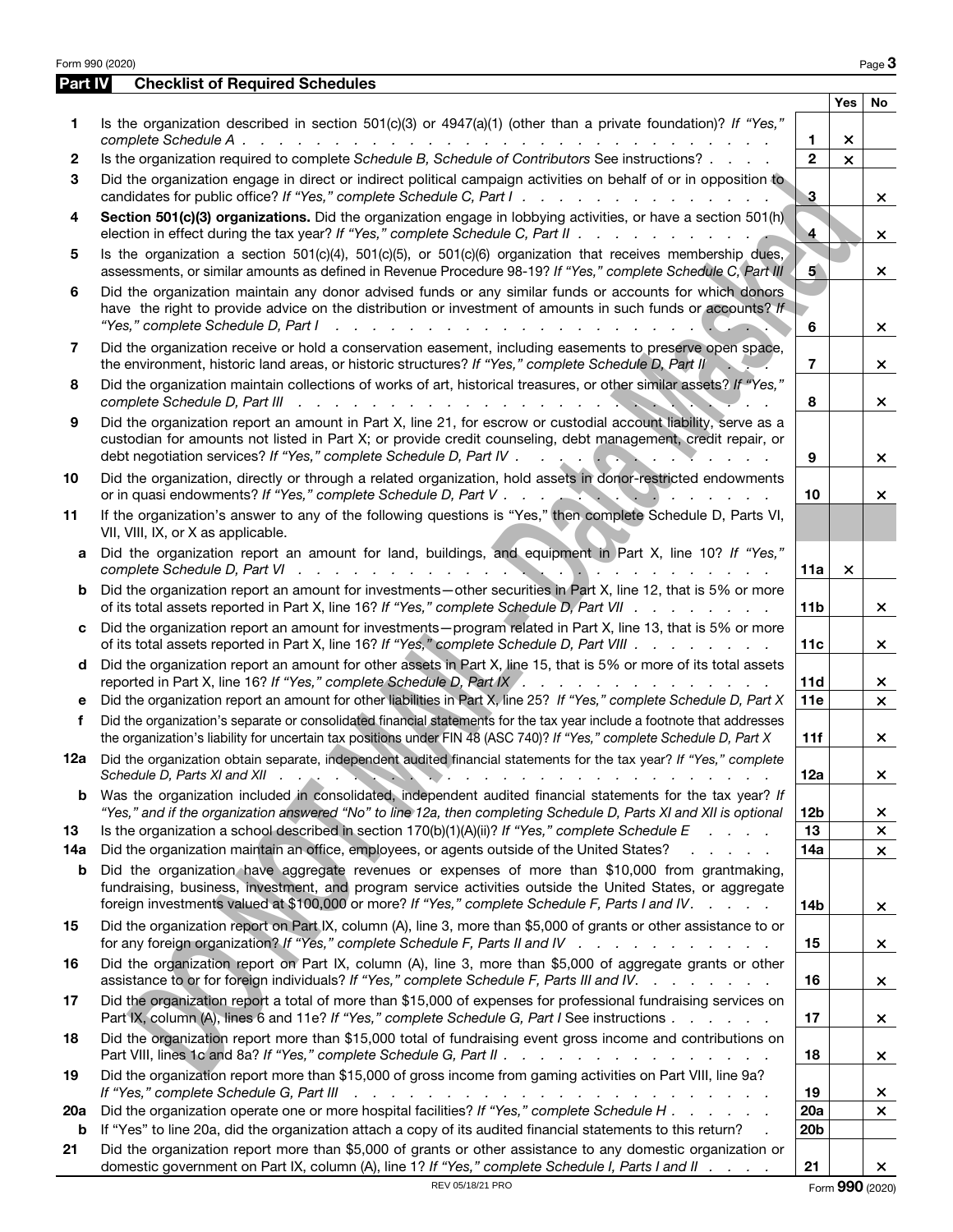|                | Form 990 (2020)                                                                                                                                                                                                                                                                                                                                                                                                                                                                                                              |                                    |     | Page 4   |
|----------------|------------------------------------------------------------------------------------------------------------------------------------------------------------------------------------------------------------------------------------------------------------------------------------------------------------------------------------------------------------------------------------------------------------------------------------------------------------------------------------------------------------------------------|------------------------------------|-----|----------|
| <b>Part IV</b> | <b>Checklist of Required Schedules (continued)</b>                                                                                                                                                                                                                                                                                                                                                                                                                                                                           |                                    |     |          |
|                |                                                                                                                                                                                                                                                                                                                                                                                                                                                                                                                              |                                    | Yes | No       |
| 22             | Did the organization report more than \$5,000 of grants or other assistance to or for domestic individuals on<br>Part IX, column (A), line 2? If "Yes," complete Schedule I, Parts I and III<br>$\frac{1}{2}$ , $\frac{1}{2}$ , $\frac{1}{2}$ , $\frac{1}{2}$ , $\frac{1}{2}$ , $\frac{1}{2}$ , $\frac{1}{2}$ , $\frac{1}{2}$ , $\frac{1}{2}$ , $\frac{1}{2}$                                                                                                                                                                | 22                                 |     | $\times$ |
| 23             | Did the organization answer "Yes" to Part VII, Section A, line 3, 4, or 5 about compensation of the<br>organization's current and former officers, directors, trustees, key employees, and highest compensated<br>employees? If "Yes," complete Schedule J.<br>$\sim$<br>$\mathbf{L}$ and $\mathbf{L}$<br>and a straight and a straight                                                                                                                                                                                      | 23                                 |     | $\times$ |
| 24a            | Did the organization have a tax-exempt bond issue with an outstanding principal amount of more than<br>\$100,000 as of the last day of the year, that was issued after December 31, 2002? If "Yes," answer lines 24b<br>through 24d and complete Schedule K. If "No," go to line 25a<br><u>in the series of the series of the series of the series of the series of the series of the series of the series of the series of the series of the series of the series of the series of the series of the series of the seri</u> | 24a                                |     | ×.       |
| b<br>c         | Did the organization invest any proceeds of tax-exempt bonds beyond a temporary period exception?<br>Did the organization maintain an escrow account other than a refunding escrow at any time during the year                                                                                                                                                                                                                                                                                                               | 24 <sub>b</sub><br>24 <sub>c</sub> |     |          |
| d              | to defease any tax-exempt bonds?<br>and the contract of the contract of the contract of the<br>Did the organization act as an "on behalf of" issuer for bonds outstanding at any time during the year?.                                                                                                                                                                                                                                                                                                                      | 24d                                |     |          |
| 25а            | Section 501(c)(3), 501(c)(4), and 501(c)(29) organizations. Did the organization engage in an excess benefit<br>transaction with a disqualified person during the year? If "Yes," complete Schedule L, Part I                                                                                                                                                                                                                                                                                                                | 25a                                |     | ×.       |
| b              | Is the organization aware that it engaged in an excess benefit transaction with a disqualified person in a prior<br>year, and that the transaction has not been reported on any of the organization's prior Forms 990 or 990-EZ?<br>If "Yes," complete Schedule L, Part I.<br><b>Service</b> State                                                                                                                                                                                                                           | 25 <sub>b</sub>                    |     | ×        |
| 26             | Did the organization report any amount on Part X, line 5 or 22, for receivables from or payables to any current<br>or former officer, director, trustee, key employee, creator or founder, substantial contributor, or 35%<br>controlled entity or family member of any of these persons? If "Yes," complete Schedule L, Part II<br>and the                                                                                                                                                                                  | 26                                 |     | $\times$ |
| 27             | Did the organization provide a grant or other assistance to any current or former officer, director, trustee, key<br>employee, creator or founder, substantial contributor or employee thereof, a grant selection committee<br>member, or to a 35% controlled entity (including an employee thereof) or family member of any of these<br>persons? If "Yes," complete Schedule L, Part III                                                                                                                                    | 27                                 |     | ×        |
| 28             | Was the organization a party to a business transaction with one of the following parties (see Schedule L, Part<br>IV instructions, for applicable filing thresholds, conditions, and exceptions):                                                                                                                                                                                                                                                                                                                            |                                    |     |          |
|                | a A current or former officer, director, trustee, key employee, creator or founder, or substantial contributor? If<br>"Yes," complete Schedule L, Part IV $\ldots$ , $\ldots$ , $\ldots$                                                                                                                                                                                                                                                                                                                                     | 28a                                |     | ×.       |
| b              | A family member of any individual described in line 28a? If "Yes," complete Schedule L, Part IV                                                                                                                                                                                                                                                                                                                                                                                                                              | 28b                                |     | $\times$ |
| c              | A 35% controlled entity of one or more individuals and/or organizations described in lines 28a or 28b? If<br>"Yes," complete Schedule L, Part IV<br><b>SANT</b><br><b>Contract Contract</b><br>.                                                                                                                                                                                                                                                                                                                             | 28c                                |     | ×        |
| 29             | Did the organization receive more than \$25,000 in non-cash contributions? If "Yes," complete Schedule M                                                                                                                                                                                                                                                                                                                                                                                                                     | 29                                 |     | $\times$ |
| 30             | Did the organization receive contributions of art, historical treasures, or other similar assets, or qualified<br>conservation contributions? If "Yes," complete Schedule M                                                                                                                                                                                                                                                                                                                                                  | 30                                 |     | ×        |
| 31             | Did the organization liquidate, terminate, or dissolve and cease operations? If "Yes," complete Schedule N, Part I                                                                                                                                                                                                                                                                                                                                                                                                           | $\overline{31}$                    |     | $\times$ |
| 32             | Did the organization sell, exchange, dispose of, or transfer more than 25% of its net assets? If "Yes,"<br>complete Schedule N, Part II<br>2. Z. 7<br>and the contract of the contract of the contract of the contract of the contract of the contract of the contract of the contract of the contract of the contract of the contract of the contract of the contract of the contra                                                                                                                                         | 32                                 |     | ×.       |
| 33             | Did the organization own 100% of an entity disregarded as separate from the organization under Regulations<br>sections 301.7701-2 and 301.7701-3? If "Yes," complete Schedule R, Part I.                                                                                                                                                                                                                                                                                                                                     | 33                                 |     | ×        |
| 34             | Was the organization related to any tax-exempt or taxable entity? If "Yes," complete Schedule R, Part II, III,<br>or IV, and Part V, line 1                                                                                                                                                                                                                                                                                                                                                                                  | 34                                 |     | ×        |
| 35а            | Did the organization have a controlled entity within the meaning of section 512(b)(13)?                                                                                                                                                                                                                                                                                                                                                                                                                                      | 35a                                |     | $\times$ |
| b              | If "Yes" to line 35a, did the organization receive any payment from or engage in any transaction with a<br>controlled entity within the meaning of section 512(b)(13)? If "Yes," complete Schedule R, Part V, line 2. .                                                                                                                                                                                                                                                                                                      | 35b                                |     |          |
| 36             | Section 501(c)(3) organizations. Did the organization make any transfers to an exempt non-charitable<br>related organization? If "Yes," complete Schedule R, Part V, line 2                                                                                                                                                                                                                                                                                                                                                  | 36                                 |     | ×.       |
| 37             | Did the organization conduct more than 5% of its activities through an entity that is not a related organization<br>and that is treated as a partnership for federal income tax purposes? If "Yes," complete Schedule R, Part VI                                                                                                                                                                                                                                                                                             | 37                                 |     | ×.       |
| 38             | Did the organization complete Schedule O and provide explanations in Schedule O for Part VI, lines 11b and<br>19? Note: All Form 990 filers are required to complete Schedule O.                                                                                                                                                                                                                                                                                                                                             | 38                                 |     | ×.       |
| <b>Part V</b>  | <b>Statements Regarding Other IRS Filings and Tax Compliance</b><br>Check if Schedule O contains a response or note to any line in this Part V                                                                                                                                                                                                                                                                                                                                                                               |                                    |     |          |
|                |                                                                                                                                                                                                                                                                                                                                                                                                                                                                                                                              |                                    | Yes | No       |
| 1a<br>b        | Enter the number reported in Box 3 of Form 1096. Enter -0- if not applicable<br>1a<br>0<br>Enter the number of Forms W-2G included in line 1a. Enter -0- if not applicable.<br>1 <sub>b</sub><br>$\Omega$                                                                                                                                                                                                                                                                                                                    |                                    |     |          |
| c              | Did the organization comply with backup withholding rules for reportable payments to vendors and                                                                                                                                                                                                                                                                                                                                                                                                                             |                                    |     |          |
|                |                                                                                                                                                                                                                                                                                                                                                                                                                                                                                                                              | 1c                                 |     | ×        |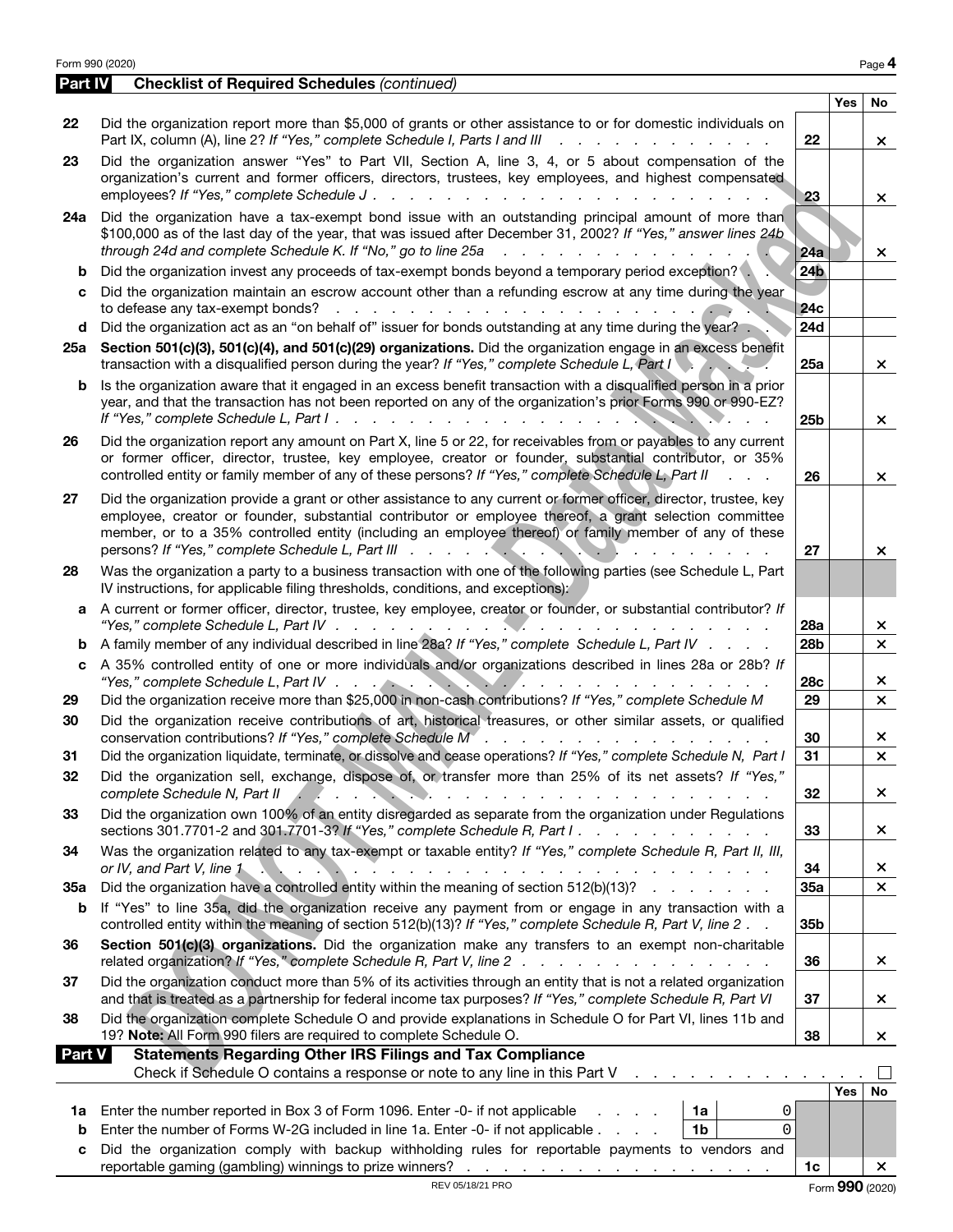| Form 990 (2020) |                                                                                                                                                                                               |                             |     | Page 5                |  |  |  |  |  |  |  |
|-----------------|-----------------------------------------------------------------------------------------------------------------------------------------------------------------------------------------------|-----------------------------|-----|-----------------------|--|--|--|--|--|--|--|
| Part V          | Statements Regarding Other IRS Filings and Tax Compliance (continued)                                                                                                                         |                             |     |                       |  |  |  |  |  |  |  |
|                 |                                                                                                                                                                                               |                             | Yes | No                    |  |  |  |  |  |  |  |
| 2a              | Enter the number of employees reported on Form W-3, Transmittal of Wage and Tax                                                                                                               |                             |     |                       |  |  |  |  |  |  |  |
|                 | 17<br>Statements, filed for the calendar year ending with or within the year covered by this return<br>2a                                                                                     |                             |     |                       |  |  |  |  |  |  |  |
| b               | If at least one is reported on line 2a, did the organization file all required federal employment tax returns?                                                                                | 2 <sub>b</sub>              | ×   |                       |  |  |  |  |  |  |  |
|                 | Note: If the sum of lines 1a and 2a is greater than 250, you may be required to e-file (see instructions).                                                                                    |                             |     |                       |  |  |  |  |  |  |  |
| За              | Did the organization have unrelated business gross income of \$1,000 or more during the year?                                                                                                 | <b>3a</b>                   |     | ×                     |  |  |  |  |  |  |  |
| b               | If "Yes," has it filed a Form 990-T for this year? If "No" to line 3b, provide an explanation on Schedule O                                                                                   | 3 <sub>b</sub>              |     |                       |  |  |  |  |  |  |  |
| 4a              | At any time during the calendar year, did the organization have an interest in, or a signature or other authority over,                                                                       |                             |     |                       |  |  |  |  |  |  |  |
|                 | a financial account in a foreign country (such as a bank account, securities account, or other financial account)?                                                                            | 4a                          |     | ×                     |  |  |  |  |  |  |  |
| b               | If "Yes," enter the name of the foreign country ▶                                                                                                                                             |                             |     |                       |  |  |  |  |  |  |  |
|                 | See instructions for filing requirements for FinCEN Form 114, Report of Foreign Bank and Financial Accounts (FBAR).                                                                           |                             |     |                       |  |  |  |  |  |  |  |
| 5a              | Was the organization a party to a prohibited tax shelter transaction at any time during the tax year?                                                                                         | <b>5a</b><br>5 <sub>b</sub> |     | ×                     |  |  |  |  |  |  |  |
| b               | Did any taxable party notify the organization that it was or is a party to a prohibited tax shelter transaction?                                                                              |                             |     |                       |  |  |  |  |  |  |  |
| c               | If "Yes" to line 5a or 5b, did the organization file Form 8886-T?                                                                                                                             |                             |     |                       |  |  |  |  |  |  |  |
| 6a              | Does the organization have annual gross receipts that are normally greater than \$100,000, and did the                                                                                        |                             |     |                       |  |  |  |  |  |  |  |
|                 | organization solicit any contributions that were not tax deductible as charitable contributions?.                                                                                             | 6a                          |     | $\boldsymbol{\times}$ |  |  |  |  |  |  |  |
| b               | If "Yes," did the organization include with every solicitation an express statement that such contributions or                                                                                |                             |     |                       |  |  |  |  |  |  |  |
|                 | gifts were not tax deductible?<br>and a series and a series and a series                                                                                                                      | 6b                          |     |                       |  |  |  |  |  |  |  |
| 7               | Organizations that may receive deductible contributions under section 170(c).                                                                                                                 |                             |     |                       |  |  |  |  |  |  |  |
| a               | Did the organization receive a payment in excess of \$75 made partly as a contribution and partly for goods                                                                                   |                             |     |                       |  |  |  |  |  |  |  |
|                 |                                                                                                                                                                                               | 7a                          |     | $\times$              |  |  |  |  |  |  |  |
| b               | If "Yes," did the organization notify the donor of the value of the goods or services provided?                                                                                               | 7b                          |     |                       |  |  |  |  |  |  |  |
| с               | Did the organization sell, exchange, or otherwise dispose of tangible personal property for which it was                                                                                      |                             |     |                       |  |  |  |  |  |  |  |
|                 | required to file Form 8282? $\ldots$ $\ldots$ $\ldots$ $\ldots$ $\ldots$<br>7d                                                                                                                | 7c                          |     | ×                     |  |  |  |  |  |  |  |
| d<br>е          | If "Yes," indicate the number of Forms 8282 filed during the year<br>Did the organization receive any funds, directly or indirectly, to pay premiums on a personal benefit contract?          | 7e                          |     |                       |  |  |  |  |  |  |  |
| f               | Did the organization, during the year, pay premiums, directly or indirectly, on a personal benefit contract? .                                                                                | 7f                          |     | ×<br>$\times$         |  |  |  |  |  |  |  |
| g               | If the organization received a contribution of qualified intellectual property, did the organization file Form 8899 as required?                                                              | 7g                          |     |                       |  |  |  |  |  |  |  |
| h               | If the organization received a contribution of cars, boats, airplanes, or other vehicles, did the organization file a Form 1098-C?                                                            | 7h                          |     |                       |  |  |  |  |  |  |  |
| 8               | Sponsoring organizations maintaining donor advised funds. Did a donor advised fund maintained by the                                                                                          |                             |     |                       |  |  |  |  |  |  |  |
|                 | sponsoring organization have excess business holdings at any time during the year?                                                                                                            | 8                           |     |                       |  |  |  |  |  |  |  |
| 9               | Sponsoring organizations maintaining donor advised funds.                                                                                                                                     |                             |     |                       |  |  |  |  |  |  |  |
| а               | Did the sponsoring organization make any taxable distributions under section 4966?                                                                                                            | 9a                          |     |                       |  |  |  |  |  |  |  |
| b               | Did the sponsoring organization make a distribution to a donor, donor advisor, or related person?                                                                                             | 9b                          |     |                       |  |  |  |  |  |  |  |
| 10              | Section 501(c)(7) organizations. Enter:                                                                                                                                                       |                             |     |                       |  |  |  |  |  |  |  |
|                 | Initiation fees and capital contributions included on Part VIII, line 12                            <br> 10a                                                                                  |                             |     |                       |  |  |  |  |  |  |  |
| b               | Gross receipts, included on Form 990, Part VIII, line 12, for public use of club facilities .<br>10b                                                                                          |                             |     |                       |  |  |  |  |  |  |  |
| 11              | Section 501(c)(12) organizations. Enter:                                                                                                                                                      |                             |     |                       |  |  |  |  |  |  |  |
| a               | Gross income from members or shareholders.<br>11a                                                                                                                                             |                             |     |                       |  |  |  |  |  |  |  |
| b               | Gross income from other sources (Do not net amounts due or paid to other sources                                                                                                              |                             |     |                       |  |  |  |  |  |  |  |
|                 | against amounts due or received from them.)<br>11 <sub>b</sub><br>a construction of the contract of the contract of                                                                           |                             |     |                       |  |  |  |  |  |  |  |
| 12a             | Section 4947(a)(1) non-exempt charitable trusts. Is the organization filing Form 990 in lieu of Form 1041?                                                                                    | 12a                         |     |                       |  |  |  |  |  |  |  |
| b               | If "Yes," enter the amount of tax-exempt interest received or accrued during the year<br>12 <sub>b</sub>                                                                                      |                             |     |                       |  |  |  |  |  |  |  |
| 13              | Section 501(c)(29) qualified nonprofit health insurance issuers.                                                                                                                              |                             |     |                       |  |  |  |  |  |  |  |
| а               | Is the organization licensed to issue qualified health plans in more than one state?                                                                                                          | 13a                         |     |                       |  |  |  |  |  |  |  |
|                 | Note: See the instructions for additional information the organization must report on Schedule O.                                                                                             |                             |     |                       |  |  |  |  |  |  |  |
| b               | Enter the amount of reserves the organization is required to maintain by the states in which                                                                                                  |                             |     |                       |  |  |  |  |  |  |  |
| c               | the organization is licensed to issue qualified health plans<br>13 <sub>b</sub><br>13 <sub>c</sub><br>Enter the amount of reserves on hand<br>and a strain and a strain and                   |                             |     |                       |  |  |  |  |  |  |  |
| 14a             | Did the organization receive any payments for indoor tanning services during the tax year? .                                                                                                  | <b>14a</b>                  |     | ×                     |  |  |  |  |  |  |  |
| b               | and the company of the<br>If "Yes," has it filed a Form 720 to report these payments? If "No," provide an explanation on Schedule O.                                                          | 14b                         |     |                       |  |  |  |  |  |  |  |
| 15              | Is the organization subject to the section 4960 tax on payment(s) of more than \$1,000,000 in remuneration or                                                                                 |                             |     |                       |  |  |  |  |  |  |  |
|                 | excess parachute payment(s) during the year?<br>$\frac{1}{2}$ , $\frac{1}{2}$ , $\frac{1}{2}$ , $\frac{1}{2}$ , $\frac{1}{2}$ , $\frac{1}{2}$ , $\frac{1}{2}$ , $\frac{1}{2}$ , $\frac{1}{2}$ | 15                          |     |                       |  |  |  |  |  |  |  |
|                 | If "Yes," see instructions and file Form 4720, Schedule N.                                                                                                                                    |                             |     |                       |  |  |  |  |  |  |  |
| 16              | Is the organization an educational institution subject to the section 4968 excise tax on net investment income?                                                                               | 16                          |     |                       |  |  |  |  |  |  |  |
|                 | If "Yes," complete Form 4720, Schedule O.                                                                                                                                                     |                             |     |                       |  |  |  |  |  |  |  |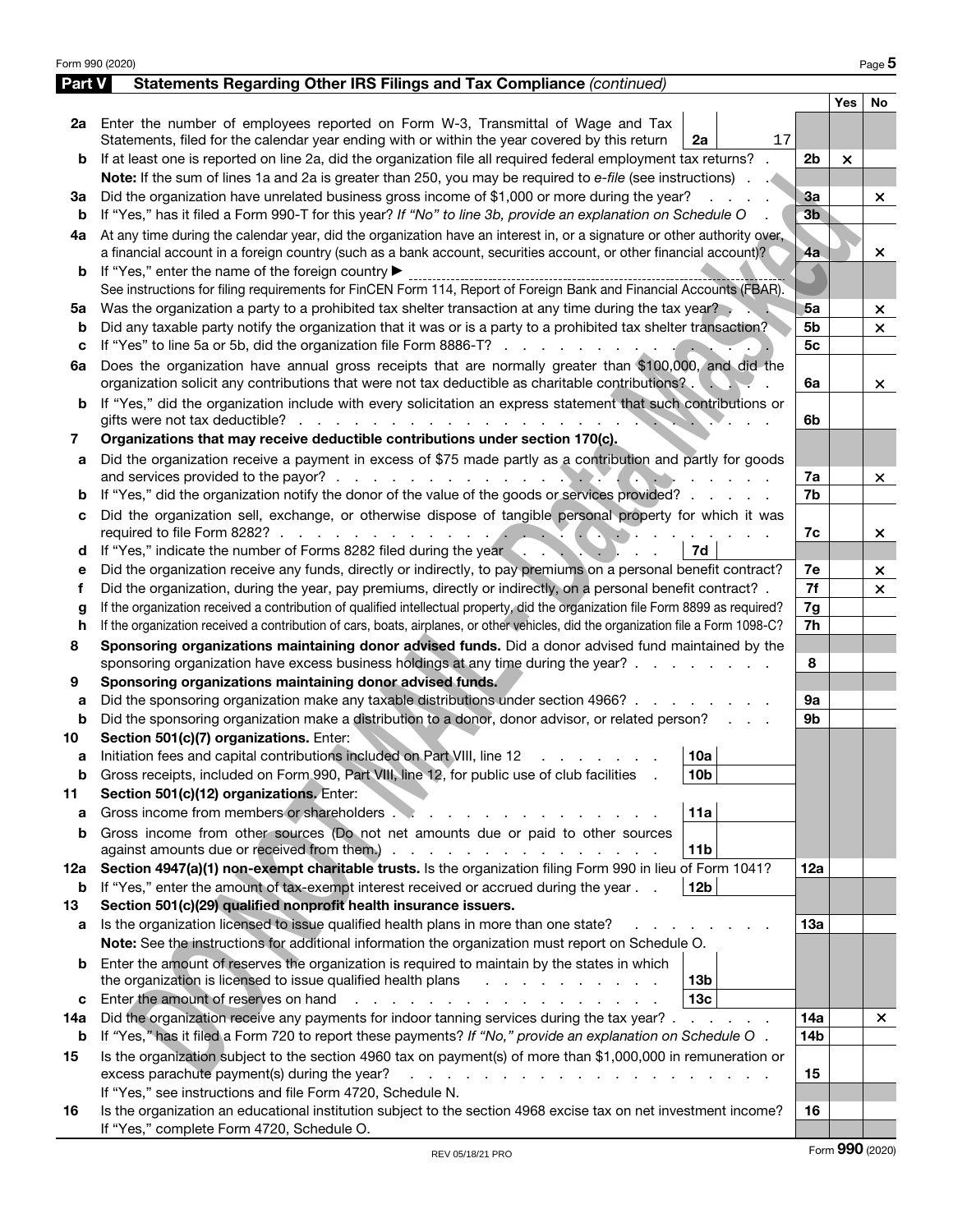|         | Form 990 (2020)                                                                                                                                                                                                                                                                                                                                                                                                                                                                                                           |                 |                           | Page 6                |
|---------|---------------------------------------------------------------------------------------------------------------------------------------------------------------------------------------------------------------------------------------------------------------------------------------------------------------------------------------------------------------------------------------------------------------------------------------------------------------------------------------------------------------------------|-----------------|---------------------------|-----------------------|
| Part VI | Governance, Management, and Disclosure For each "Yes" response to lines 2 through 7b below, and for a "No"<br>response to line 8a, 8b, or 10b below, describe the circumstances, processes, or changes on Schedule O. See instructions.                                                                                                                                                                                                                                                                                   |                 |                           |                       |
|         | Check if Schedule O contains a response or note to any line in this Part VI                                                                                                                                                                                                                                                                                                                                                                                                                                               |                 |                           | $\mathbf{\mathsf{X}}$ |
|         | <b>Section A. Governing Body and Management</b>                                                                                                                                                                                                                                                                                                                                                                                                                                                                           |                 |                           |                       |
|         |                                                                                                                                                                                                                                                                                                                                                                                                                                                                                                                           |                 | <b>Yes</b>                | No                    |
| 1a      | Enter the number of voting members of the governing body at the end of the tax year.<br>1a<br>8                                                                                                                                                                                                                                                                                                                                                                                                                           |                 |                           |                       |
|         | If there are material differences in voting rights among members of the governing body, or<br>if the governing body delegated broad authority to an executive committee or similar<br>committee, explain on Schedule O.                                                                                                                                                                                                                                                                                                   |                 |                           |                       |
| b       | Enter the number of voting members included on line 1a, above, who are independent<br>1b                                                                                                                                                                                                                                                                                                                                                                                                                                  |                 |                           |                       |
| 2       | Did any officer, director, trustee, or key employee have a family relationship or a business relationship with                                                                                                                                                                                                                                                                                                                                                                                                            |                 |                           |                       |
|         | any other officer, director, trustee, or key employee?<br>and a state of the state                                                                                                                                                                                                                                                                                                                                                                                                                                        | $\overline{2}$  |                           | ×.                    |
| 3       | Did the organization delegate control over management duties customarily performed by or under the direct                                                                                                                                                                                                                                                                                                                                                                                                                 |                 |                           |                       |
|         | supervision of officers, directors, trustees, or key employees to a management company or other person?                                                                                                                                                                                                                                                                                                                                                                                                                   | 3               |                           | ×                     |
| 4       | Did the organization make any significant changes to its governing documents since the prior Form 990 was filed?                                                                                                                                                                                                                                                                                                                                                                                                          | 4               |                           | ×.                    |
| 5       | Did the organization become aware during the year of a significant diversion of the organization's assets? .                                                                                                                                                                                                                                                                                                                                                                                                              | 5               |                           | ×.                    |
| 6       | Did the organization have members or stockholders?                                                                                                                                                                                                                                                                                                                                                                                                                                                                        | 6               |                           | $\times$              |
| 7a      | Did the organization have members, stockholders, or other persons who had the power to elect or appoint                                                                                                                                                                                                                                                                                                                                                                                                                   |                 |                           |                       |
|         | one or more members of the governing body?<br>and a state of                                                                                                                                                                                                                                                                                                                                                                                                                                                              | 7a              |                           | ×.                    |
| b       | Are any governance decisions of the organization reserved to (or subject to approval by) members,<br>stockholders, or persons other than the governing body?<br><b>Contract Contract Contract</b>                                                                                                                                                                                                                                                                                                                         | 7b              |                           | ×                     |
| 8       | Did the organization contemporaneously document the meetings held or written actions undertaken during<br>the year by the following:                                                                                                                                                                                                                                                                                                                                                                                      |                 |                           |                       |
| а       | The governing body?.<br>the contract of the contract of the contract of the contract of the contract of the contract of the contract of                                                                                                                                                                                                                                                                                                                                                                                   | 8а              | ×                         |                       |
| b       | Each committee with authority to act on behalf of the governing body?                                                                                                                                                                                                                                                                                                                                                                                                                                                     | 8b              | $\boldsymbol{\mathsf{x}}$ |                       |
| 9       | Is there any officer, director, trustee, or key employee listed in Part VII, Section A, who cannot be reached at                                                                                                                                                                                                                                                                                                                                                                                                          |                 |                           |                       |
|         | the organization's mailing address? If "Yes," provide the names and addresses on Schedule O                                                                                                                                                                                                                                                                                                                                                                                                                               | 9               |                           | ×                     |
|         | Section B. Policies (This Section B requests information about policies not required by the Internal Revenue Code.)                                                                                                                                                                                                                                                                                                                                                                                                       |                 |                           |                       |
|         |                                                                                                                                                                                                                                                                                                                                                                                                                                                                                                                           |                 | <b>Yes</b>                | No.                   |
| 10a     | Did the organization have local chapters, branches, or affiliates?<br>ta sa sa sala                                                                                                                                                                                                                                                                                                                                                                                                                                       | 10a             |                           | $\times$              |
| b       | If "Yes," did the organization have written policies and procedures governing the activities of such chapters,<br>affiliates, and branches to ensure their operations are consistent with the organization's exempt purposes?                                                                                                                                                                                                                                                                                             | 10 <sub>b</sub> |                           |                       |
| 11a     | Has the organization provided a complete copy of this Form 990 to all members of its governing body before filing the form?                                                                                                                                                                                                                                                                                                                                                                                               | 11a             | ×                         |                       |
| b       | Describe in Schedule O the process, if any, used by the organization to review this Form 990.                                                                                                                                                                                                                                                                                                                                                                                                                             |                 |                           |                       |
| 12a     | Did the organization have a written conflict of interest policy? If "No," go to line 13                                                                                                                                                                                                                                                                                                                                                                                                                                   | 12a             | ×                         |                       |
| b       | Were officers, directors, or trustees, and key employees required to disclose annually interests that could give rise to conflicts?                                                                                                                                                                                                                                                                                                                                                                                       | 12 <sub>b</sub> | $\boldsymbol{\mathsf{x}}$ |                       |
| С       | Did the organization regularly and consistently monitor and enforce compliance with the policy? If "Yes,"<br>describe in Schedule O how this was done.<br>$\sum_{i=1}^{n} \frac{1}{i} \sum_{i=1}^{n} \frac{1}{i} \sum_{i=1}^{n} \frac{1}{i} \sum_{i=1}^{n} \frac{1}{i} \sum_{i=1}^{n} \frac{1}{i} \sum_{i=1}^{n} \frac{1}{i} \sum_{i=1}^{n} \frac{1}{i} \sum_{i=1}^{n} \frac{1}{i} \sum_{i=1}^{n} \frac{1}{i} \sum_{i=1}^{n} \frac{1}{i} \sum_{i=1}^{n} \frac{1}{i} \sum_{i=1}^{n} \frac{1}{i} \sum_{i=1}^{n} \frac{1}{i$ | 12c             |                           | ×                     |
| 13      |                                                                                                                                                                                                                                                                                                                                                                                                                                                                                                                           | 13              |                           | $\pmb{\times}$        |
| 14      | Did the organization have a written document retention and destruction policy?                                                                                                                                                                                                                                                                                                                                                                                                                                            | 14              |                           | $\boldsymbol{\times}$ |
| 15      | Did the process for determining compensation of the following persons include a review and approval by<br>independent persons, comparability data, and contemporaneous substantiation of the deliberation and decision?                                                                                                                                                                                                                                                                                                   |                 |                           |                       |
| а       | The organization's CEO, Executive Director, or top management official                                                                                                                                                                                                                                                                                                                                                                                                                                                    | 15a             |                           | ×                     |
| b       |                                                                                                                                                                                                                                                                                                                                                                                                                                                                                                                           | <b>15b</b>      |                           | $\mathsf{x}$          |
|         | If "Yes" to line 15a or 15b, describe the process in Schedule O (see instructions).                                                                                                                                                                                                                                                                                                                                                                                                                                       |                 |                           |                       |
| 16а     | Did the organization invest in, contribute assets to, or participate in a joint venture or similar arrangement<br>with a taxable entity during the year?.                                                                                                                                                                                                                                                                                                                                                                 | 16a             |                           | $\times$              |
| b       | If "Yes," did the organization follow a written policy or procedure requiring the organization to evaluate its<br>participation in joint venture arrangements under applicable federal tax law, and take steps to safeguard the                                                                                                                                                                                                                                                                                           |                 |                           |                       |
|         | organization's exempt status with respect to such arrangements?                                                                                                                                                                                                                                                                                                                                                                                                                                                           | 16b             |                           |                       |
|         | <b>Section C. Disclosure</b>                                                                                                                                                                                                                                                                                                                                                                                                                                                                                              |                 |                           |                       |
| 17      | List the states with which a copy of this Form 990 is required to be filed $\blacktriangleright$ VA                                                                                                                                                                                                                                                                                                                                                                                                                       |                 |                           |                       |
| 18      | Section 6104 requires an organization to make its Forms 1023 (1024 or 1024-A, if applicable), 990, and 990-T (Section 501(c)<br>(3)s only) available for public inspection. Indicate how you made these available. Check all that apply.                                                                                                                                                                                                                                                                                  |                 |                           |                       |
|         | Own website<br>Another's website<br>$\boxtimes$ Upon request<br>$\Box$ Other (explain on Schedule O)                                                                                                                                                                                                                                                                                                                                                                                                                      |                 |                           |                       |
| 19      | Describe on Schedule O whether (and if so, how) the organization made its governing documents, conflict of interest policy,<br>and financial statements available to the public during the tax year.                                                                                                                                                                                                                                                                                                                      |                 |                           |                       |

|  |  |  |                                                                      |  |  | 20 State the name, address, and telephone number of the person who possesses the organization's books and records $\blacktriangleright$ |
|--|--|--|----------------------------------------------------------------------|--|--|-----------------------------------------------------------------------------------------------------------------------------------------|
|  |  |  | Tech for Troops, 4840 Waller Road, Richmond, VA 23230 (804) 521-7979 |  |  |                                                                                                                                         |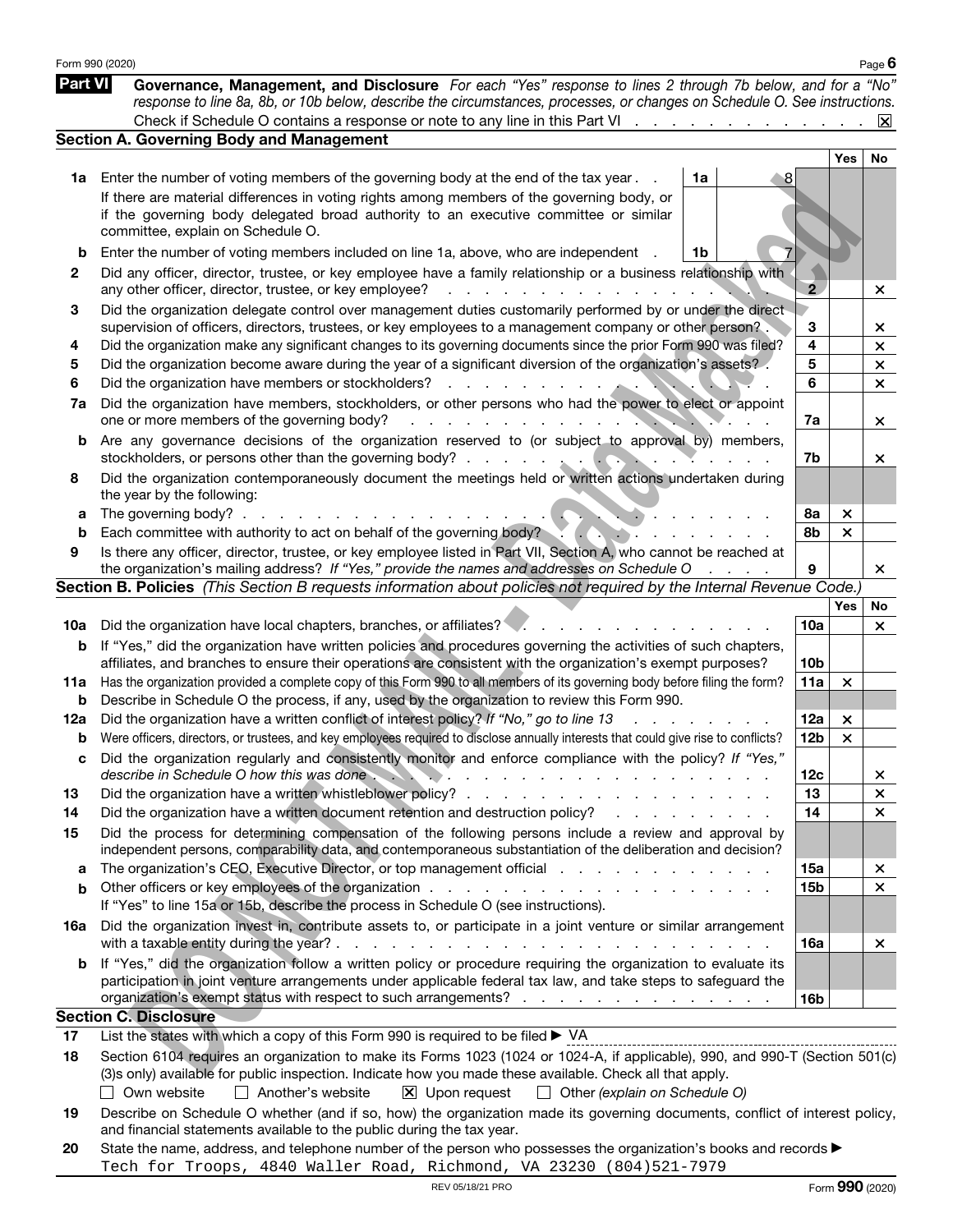$\Box$ 

#### **Part VII Compensation of Officers, Directors, Trustees, Key Employees, Highest Compensated Employees, and Independent Contractors**

Check if Schedule O contains a response or note to any line in this Part VII . .

**Section A. Officers, Directors, Trustees, Key Employees, and Highest Compensated Employees**

**1a** Complete this table for all persons required to be listed. Report compensation for the calendar year ending with or within the organization's tax year.

| organization's tax year.                                                                                                                                                                                               |                        |                                   |                       |                                      |              |                                                                  |               |                                 |                                  |                              |
|------------------------------------------------------------------------------------------------------------------------------------------------------------------------------------------------------------------------|------------------------|-----------------------------------|-----------------------|--------------------------------------|--------------|------------------------------------------------------------------|---------------|---------------------------------|----------------------------------|------------------------------|
| • List all of the organization's current officers, directors, trustees (whether individuals or organizations), regardless of amount of                                                                                 |                        |                                   |                       |                                      |              |                                                                  |               |                                 |                                  |                              |
| compensation. Enter -0- in columns (D), (E), and (F) if no compensation was paid.                                                                                                                                      |                        |                                   |                       |                                      |              |                                                                  |               |                                 |                                  |                              |
| • List all of the organization's current key employees, if any. See instructions for definition of "key employee."                                                                                                     |                        |                                   |                       |                                      |              |                                                                  |               |                                 |                                  |                              |
| • List the organization's five current highest compensated employees (other than an officer, director, trustee, or key employee)                                                                                       |                        |                                   |                       |                                      |              |                                                                  |               |                                 |                                  |                              |
| who received reportable compensation (Box 5 of Form W-2 and/or Box 7 of Form 1099-MISC) of more than \$100,000 from the<br>organization and any related organizations.                                                 |                        |                                   |                       |                                      |              |                                                                  |               |                                 |                                  |                              |
| • List all of the organization's former officers, key employees, and highest compensated employees who received more than<br>\$100,000 of reportable compensation from the organization and any related organizations. |                        |                                   |                       |                                      |              |                                                                  |               |                                 |                                  |                              |
| . List all of the organization's former directors or trustees that received, in the capacity as a former director or trustee of the                                                                                    |                        |                                   |                       |                                      |              |                                                                  |               |                                 |                                  |                              |
| organization, more than \$10,000 of reportable compensation from the organization and any related organizations.                                                                                                       |                        |                                   |                       |                                      |              |                                                                  |               |                                 |                                  |                              |
| See instructions for the order in which to list the persons above.                                                                                                                                                     |                        |                                   |                       |                                      |              |                                                                  |               |                                 |                                  |                              |
| Check this box if neither the organization nor any related organization compensated any current officer, director, or trustee.                                                                                         |                        |                                   |                       |                                      |              |                                                                  |               |                                 |                                  |                              |
|                                                                                                                                                                                                                        |                        |                                   |                       | (C)                                  |              |                                                                  |               |                                 |                                  |                              |
| (A)                                                                                                                                                                                                                    | (B)                    |                                   |                       | Position                             |              |                                                                  |               | (D)                             | (E)                              | (F)                          |
| Name and title                                                                                                                                                                                                         | Average                |                                   |                       |                                      |              | (do not check more than one                                      |               | Reportable                      | Reportable                       | Estimated amount             |
|                                                                                                                                                                                                                        | hours                  |                                   |                       |                                      |              | box, unless person is both an<br>officer and a director/trustee) |               | compensation                    | compensation                     | of other                     |
|                                                                                                                                                                                                                        | per week               |                                   |                       |                                      |              |                                                                  |               | from the                        | from related                     | compensation                 |
|                                                                                                                                                                                                                        | (list any<br>hours for | Individual trustee<br>or director | Institutional trustee | Officer                              | Key employee |                                                                  | <b>Former</b> | organization<br>(W-2/1099-MISC) | organizations<br>(W-2/1099-MISC) | from the<br>organization and |
|                                                                                                                                                                                                                        | related                |                                   |                       |                                      |              |                                                                  |               |                                 |                                  | related organizations        |
|                                                                                                                                                                                                                        | organizations          |                                   |                       |                                      |              |                                                                  |               |                                 |                                  |                              |
|                                                                                                                                                                                                                        | below<br>dotted line)  |                                   |                       |                                      |              |                                                                  |               |                                 |                                  |                              |
|                                                                                                                                                                                                                        |                        |                                   |                       |                                      |              | Highest compensated<br>employee                                  |               |                                 |                                  |                              |
|                                                                                                                                                                                                                        |                        |                                   |                       |                                      |              |                                                                  |               |                                 |                                  |                              |
| (1) Mark Casper                                                                                                                                                                                                        | 40.00                  | ×                                 |                       | $\boldsymbol{\mathsf{X}}$ $^{\circ}$ | $\times$     |                                                                  |               |                                 |                                  |                              |
| Executive Director                                                                                                                                                                                                     | 0.00                   |                                   |                       |                                      |              |                                                                  |               | 64, 415.                        | 0.                               | $\mathsf 0$ .                |
| (2) Patrick Logan                                                                                                                                                                                                      | 3.50                   | ×.                                |                       | ×                                    |              |                                                                  |               |                                 |                                  |                              |
| Chairman                                                                                                                                                                                                               | 0.00                   |                                   |                       |                                      |              |                                                                  |               | 0.                              | 0.                               | $\mathsf 0$ .                |
| (3) David Sams                                                                                                                                                                                                         | 6.00                   | ×                                 |                       | X                                    |              |                                                                  |               |                                 |                                  |                              |
| Secretary                                                                                                                                                                                                              | 0.00                   |                                   |                       |                                      |              |                                                                  |               | 0.                              | 0.                               | $\mathsf 0$ .                |
| (4) Vicki Armentrout<br>Member                                                                                                                                                                                         | 4.50<br>0.00           | X                                 |                       |                                      |              |                                                                  |               | 0.                              | 0.                               | 0.                           |
|                                                                                                                                                                                                                        |                        |                                   |                       |                                      |              |                                                                  |               |                                 |                                  |                              |
| (5) Tony Neinabor<br>Member                                                                                                                                                                                            | 10.00<br>0.00          | ×                                 |                       |                                      |              |                                                                  |               | 0.                              | 0.                               | $0$ .                        |
| (6) Jeff Vittone                                                                                                                                                                                                       | 9.00                   |                                   |                       |                                      |              |                                                                  |               |                                 |                                  |                              |
| Member                                                                                                                                                                                                                 | 0.00                   | ×                                 |                       |                                      |              |                                                                  |               | 0.                              | 0.                               | 0.                           |
| (7) Dana Bondy                                                                                                                                                                                                         | 5.00                   |                                   |                       |                                      |              |                                                                  |               |                                 |                                  |                              |
| Member                                                                                                                                                                                                                 | 0.00                   | ×                                 |                       |                                      |              |                                                                  |               | 0.                              | 0.                               | 0.                           |
| (8) Adam Arline                                                                                                                                                                                                        | 10.00                  |                                   |                       |                                      |              |                                                                  |               |                                 |                                  |                              |
| Treasurer                                                                                                                                                                                                              | 0.00                   | ×                                 |                       | X                                    |              |                                                                  |               | 0.                              | 0.                               | $\mathbf 0$ .                |
| (9)                                                                                                                                                                                                                    |                        |                                   |                       |                                      |              |                                                                  |               |                                 |                                  |                              |
|                                                                                                                                                                                                                        |                        |                                   |                       |                                      |              |                                                                  |               |                                 |                                  |                              |
| (10)                                                                                                                                                                                                                   |                        |                                   |                       |                                      |              |                                                                  |               |                                 |                                  |                              |
|                                                                                                                                                                                                                        |                        |                                   |                       |                                      |              |                                                                  |               |                                 |                                  |                              |
| (11)                                                                                                                                                                                                                   |                        |                                   |                       |                                      |              |                                                                  |               |                                 |                                  |                              |
|                                                                                                                                                                                                                        |                        |                                   |                       |                                      |              |                                                                  |               |                                 |                                  |                              |
| (12)                                                                                                                                                                                                                   |                        |                                   |                       |                                      |              |                                                                  |               |                                 |                                  |                              |
|                                                                                                                                                                                                                        |                        |                                   |                       |                                      |              |                                                                  |               |                                 |                                  |                              |
| (13)                                                                                                                                                                                                                   |                        |                                   |                       |                                      |              |                                                                  |               |                                 |                                  |                              |
|                                                                                                                                                                                                                        |                        |                                   |                       |                                      |              |                                                                  |               |                                 |                                  |                              |
| (14)                                                                                                                                                                                                                   |                        |                                   |                       |                                      |              |                                                                  |               |                                 |                                  |                              |
|                                                                                                                                                                                                                        |                        |                                   |                       |                                      |              |                                                                  |               |                                 |                                  |                              |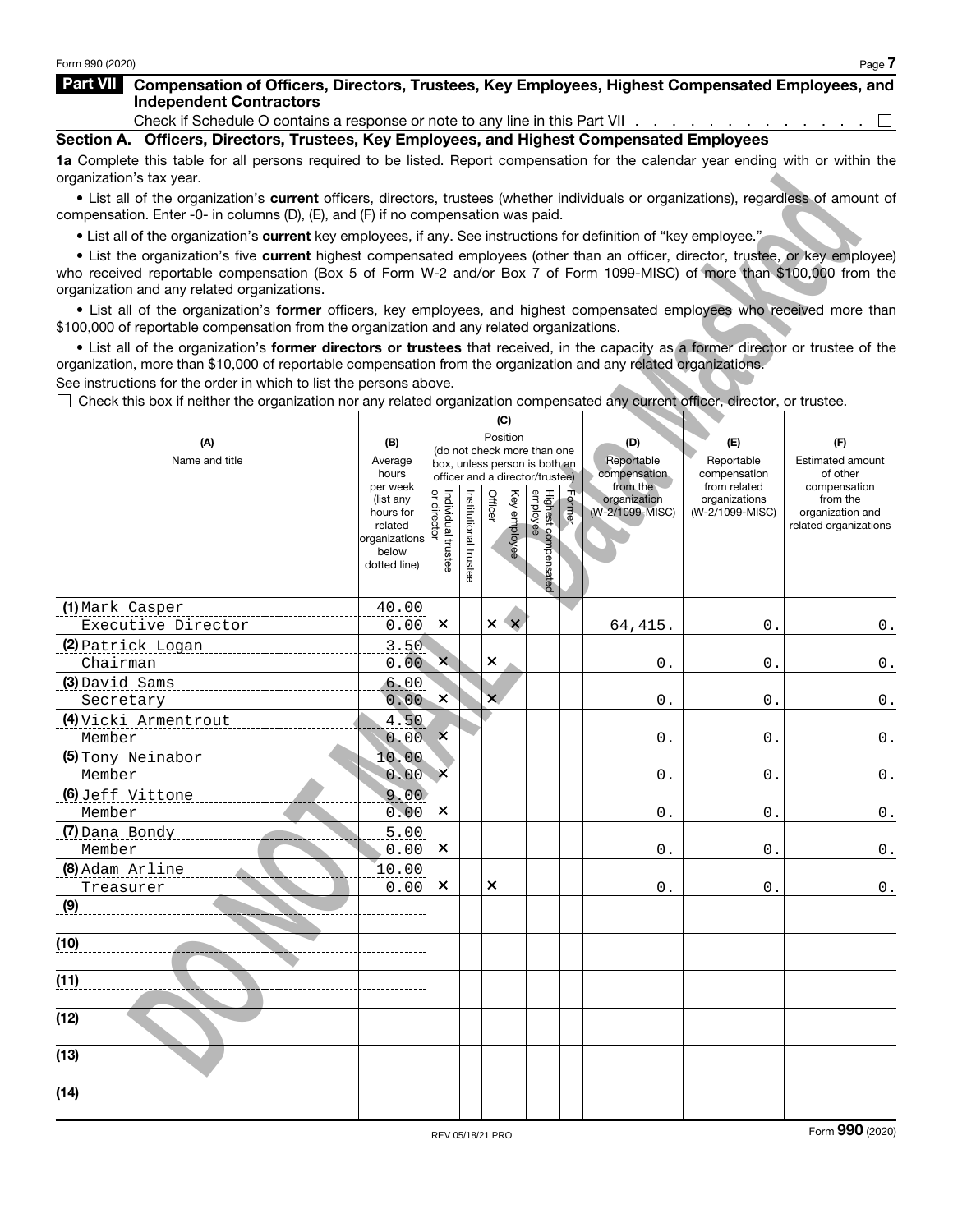|      | Part VII Section A. Officers, Directors, Trustees, Key Employees, and Highest Compensated Employees (continued)                                                                                                                |                       |                                   |                |         |              |                                 |        |                          |                              |    |                       |                          |       |
|------|--------------------------------------------------------------------------------------------------------------------------------------------------------------------------------------------------------------------------------|-----------------------|-----------------------------------|----------------|---------|--------------|---------------------------------|--------|--------------------------|------------------------------|----|-----------------------|--------------------------|-------|
|      |                                                                                                                                                                                                                                |                       |                                   |                |         | (C)          |                                 |        |                          |                              |    |                       |                          |       |
|      | (A)                                                                                                                                                                                                                            | (B)                   |                                   |                |         | Position     | (do not check more than one     |        | (D)                      | (E)                          |    |                       | (F)                      |       |
|      | Name and title                                                                                                                                                                                                                 | Average               |                                   |                |         |              | box, unless person is both an   |        | Reportable               | Reportable                   |    |                       | Estimated amount         |       |
|      |                                                                                                                                                                                                                                | hours<br>per week     |                                   |                |         |              | officer and a director/trustee) |        | compensation<br>from the | compensation<br>from related |    |                       | of other<br>compensation |       |
|      |                                                                                                                                                                                                                                | (list any             | or director<br>Individual trustee | Institutional  | Officer | Key employee | Highest compensated<br>employee | Former | organization             | organizations                |    |                       | from the                 |       |
|      |                                                                                                                                                                                                                                | hours for<br>related  |                                   |                |         |              |                                 |        | (W-2/1099-MISC)          | (W-2/1099-MISC)              |    | related organizations | organization and         |       |
|      |                                                                                                                                                                                                                                | organizations         |                                   |                |         |              |                                 |        |                          |                              |    |                       |                          |       |
|      |                                                                                                                                                                                                                                | below<br>dotted line) |                                   | <b>trustee</b> |         |              |                                 |        |                          |                              |    |                       |                          |       |
|      |                                                                                                                                                                                                                                |                       |                                   |                |         |              |                                 |        |                          |                              |    |                       |                          |       |
| (15) |                                                                                                                                                                                                                                |                       |                                   |                |         |              |                                 |        |                          |                              |    |                       |                          |       |
|      |                                                                                                                                                                                                                                |                       |                                   |                |         |              |                                 |        |                          |                              |    |                       |                          |       |
| (16) |                                                                                                                                                                                                                                |                       |                                   |                |         |              |                                 |        |                          |                              |    |                       |                          |       |
|      |                                                                                                                                                                                                                                |                       |                                   |                |         |              |                                 |        |                          |                              |    |                       |                          |       |
| (17) |                                                                                                                                                                                                                                |                       |                                   |                |         |              |                                 |        |                          |                              |    |                       |                          |       |
|      |                                                                                                                                                                                                                                |                       |                                   |                |         |              |                                 |        |                          |                              |    |                       |                          |       |
| (18) |                                                                                                                                                                                                                                |                       |                                   |                |         |              |                                 |        |                          |                              |    |                       |                          |       |
|      |                                                                                                                                                                                                                                |                       |                                   |                |         |              |                                 |        |                          |                              |    |                       |                          |       |
| (19) |                                                                                                                                                                                                                                |                       |                                   |                |         |              |                                 |        |                          |                              |    |                       |                          |       |
|      |                                                                                                                                                                                                                                |                       |                                   |                |         |              |                                 |        |                          |                              |    |                       |                          |       |
| (20) |                                                                                                                                                                                                                                |                       |                                   |                |         |              |                                 |        |                          |                              |    |                       |                          |       |
|      |                                                                                                                                                                                                                                |                       |                                   |                |         |              |                                 |        |                          |                              |    |                       |                          |       |
| (21) |                                                                                                                                                                                                                                |                       |                                   |                |         |              |                                 |        |                          |                              |    |                       |                          |       |
|      |                                                                                                                                                                                                                                |                       |                                   |                |         |              |                                 |        |                          |                              |    |                       |                          |       |
| (22) |                                                                                                                                                                                                                                |                       |                                   |                |         |              |                                 |        |                          |                              |    |                       |                          |       |
| (23) |                                                                                                                                                                                                                                |                       |                                   |                |         |              |                                 |        |                          |                              |    |                       |                          |       |
|      |                                                                                                                                                                                                                                |                       |                                   |                |         |              |                                 |        |                          |                              |    |                       |                          |       |
| (24) |                                                                                                                                                                                                                                |                       |                                   |                |         |              |                                 |        |                          |                              |    |                       |                          |       |
|      |                                                                                                                                                                                                                                |                       |                                   |                |         |              |                                 |        |                          |                              |    |                       |                          |       |
| (25) |                                                                                                                                                                                                                                |                       |                                   |                |         |              |                                 |        |                          |                              |    |                       |                          |       |
|      |                                                                                                                                                                                                                                |                       |                                   |                |         |              |                                 |        |                          |                              |    |                       |                          |       |
| 1b   | Subtotal                                                                                                                                                                                                                       |                       |                                   |                |         |              |                                 |        | 64, 415.                 |                              | 0. |                       |                          | $0$ . |
| C    | Total from continuation sheets to Part VII, Section A                                                                                                                                                                          |                       |                                   |                |         |              |                                 |        |                          |                              |    |                       |                          |       |
| d    | Total (add lines 1b and 1c) and the state of the state of the state of the state of the state of the state of the state of the state of the state of the state of the state of the state of the state of the state of the stat |                       | $\sim$ $\sim$                     |                |         |              |                                 |        | 64, 415.                 |                              | 0. |                       |                          | $0$ . |
| 2    | Total number of individuals (including but not limited to those listed above) who received more than \$100,000 of                                                                                                              |                       |                                   |                |         |              |                                 |        |                          |                              |    |                       |                          |       |
|      | reportable compensation from the organization >                                                                                                                                                                                |                       |                                   |                |         |              |                                 |        |                          |                              |    |                       |                          |       |
|      |                                                                                                                                                                                                                                |                       |                                   |                |         |              |                                 |        |                          |                              |    |                       | <b>Yes</b>               | No    |
| 3    | Did the organization list any former officer, director, trustee, key employee, or highest compensated                                                                                                                          |                       |                                   |                |         |              |                                 |        |                          |                              |    |                       |                          |       |
|      | employee on line 1a? If "Yes," complete Schedule J for such individual                                                                                                                                                         |                       |                                   |                |         |              |                                 |        |                          |                              |    | 3                     |                          | ×     |
| 4    | For any individual listed on line 1a, is the sum of reportable compensation and other compensation from the<br>organization and related organizations greater than \$150,000? If "Yes," complete Schedule J for such           |                       |                                   |                |         |              |                                 |        |                          |                              |    |                       |                          |       |
|      | individual.                                                                                                                                                                                                                    |                       |                                   |                |         |              |                                 |        |                          |                              |    | 4                     |                          | ×     |
| 5    | Did any person listed on line 1a receive or accrue compensation from any unrelated organization or individual                                                                                                                  |                       |                                   |                |         |              |                                 |        |                          |                              |    |                       |                          |       |
|      | for services rendered to the organization? If "Yes," complete Schedule J for such person                                                                                                                                       |                       |                                   |                |         |              |                                 |        |                          |                              |    | 5                     |                          | ×     |
|      | <b>Section B. Independent Contractors</b>                                                                                                                                                                                      |                       |                                   |                |         |              |                                 |        |                          |                              |    |                       |                          |       |
| 1    | Complete this table for your five highest compensated independent contractors that received more than \$100,000 of                                                                                                             |                       |                                   |                |         |              |                                 |        |                          |                              |    |                       |                          |       |
|      | compensation from the organization. Report compensation for the calendar year ending with or within the organization's tax year.                                                                                               |                       |                                   |                |         |              |                                 |        |                          |                              |    |                       |                          |       |
|      | (A)                                                                                                                                                                                                                            |                       |                                   |                |         |              |                                 |        | (B)                      |                              |    | (C)                   |                          |       |
|      | Name and business address                                                                                                                                                                                                      |                       |                                   |                |         |              |                                 |        | Description of services  |                              |    | Compensation          |                          |       |
|      |                                                                                                                                                                                                                                |                       |                                   |                |         |              |                                 |        |                          |                              |    |                       |                          |       |
|      |                                                                                                                                                                                                                                |                       |                                   |                |         |              |                                 |        |                          |                              |    |                       |                          |       |
|      |                                                                                                                                                                                                                                |                       |                                   |                |         |              |                                 |        |                          |                              |    |                       |                          |       |
|      |                                                                                                                                                                                                                                |                       |                                   |                |         |              |                                 |        |                          |                              |    |                       |                          |       |
|      | Total number of independent contractors (including but not limited to those listed above) who                                                                                                                                  |                       |                                   |                |         |              |                                 |        |                          |                              |    |                       |                          |       |

| Total number of independent contractors (including but not limited to those listed above) who |  |                                                                                          |  |  |  |  |  |  |  |  |  |  |  |
|-----------------------------------------------------------------------------------------------|--|------------------------------------------------------------------------------------------|--|--|--|--|--|--|--|--|--|--|--|
|                                                                                               |  | received more than \$100,000 of compensation from the organization $\blacktriangleright$ |  |  |  |  |  |  |  |  |  |  |  |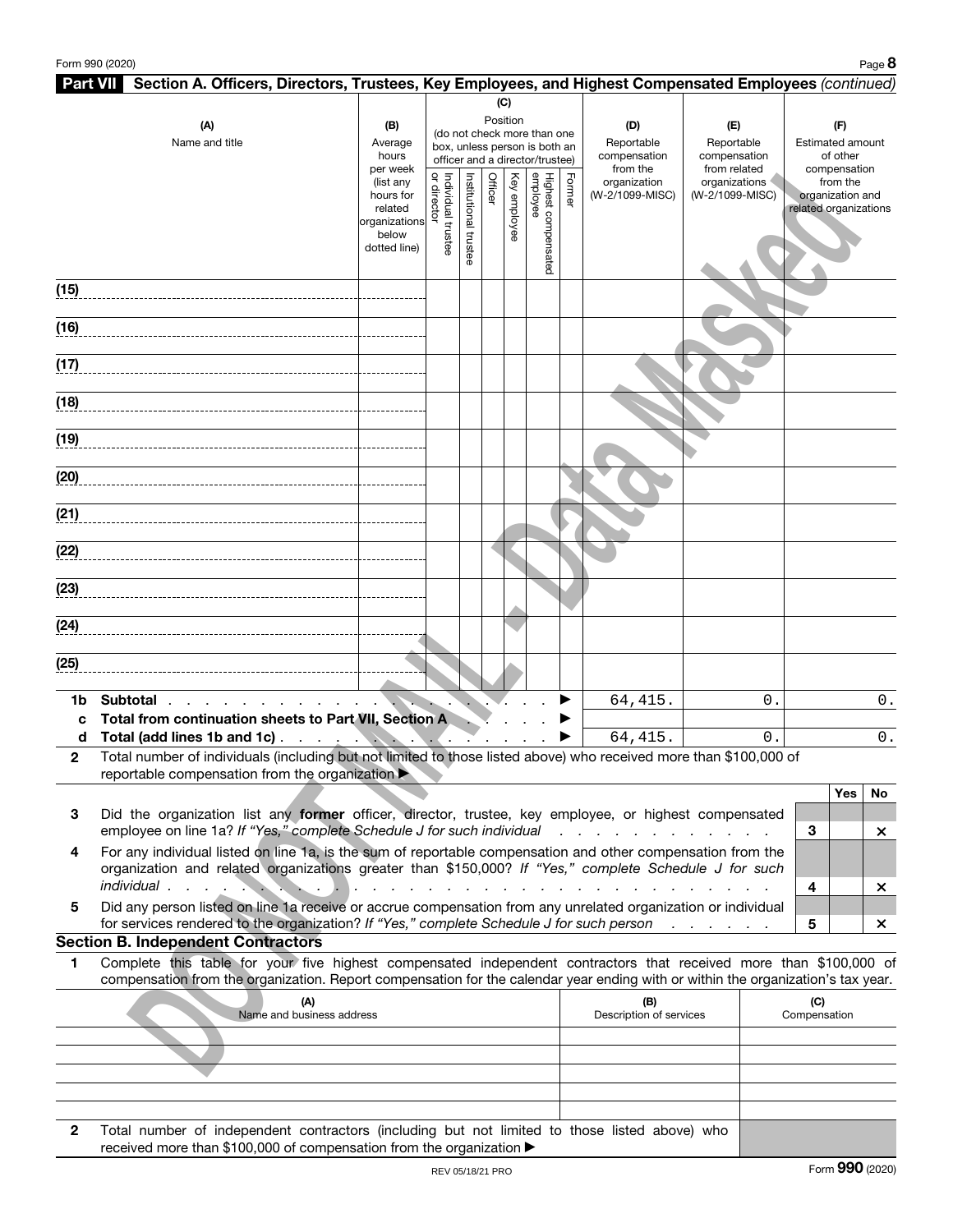**Part VIII Statement of Revenue** 

|                                                           |     | Check if Schedule O contains a response or note to any line in this Part VIII                             |                               |                      |                                              |                                      |                                                               |
|-----------------------------------------------------------|-----|-----------------------------------------------------------------------------------------------------------|-------------------------------|----------------------|----------------------------------------------|--------------------------------------|---------------------------------------------------------------|
|                                                           |     |                                                                                                           |                               | (A)<br>Total revenue | (B)<br>Related or exempt<br>function revenue | (C)<br>Unrelated<br>business revenue | (D)<br>Revenue excluded<br>from tax under<br>sections 512-514 |
|                                                           | 1a  | Federated campaigns<br>1a                                                                                 |                               |                      |                                              |                                      |                                                               |
| Contributions, Gifts, Grants<br>and Other Similar Amounts | b   | Membership dues<br>1b<br>and a state of the                                                               |                               |                      |                                              |                                      |                                                               |
|                                                           | c   | Fundraising events<br>1 <sub>c</sub>                                                                      | 2,535.                        |                      |                                              |                                      |                                                               |
|                                                           | d   | Related organizations<br>1 <sub>d</sub>                                                                   |                               |                      |                                              |                                      |                                                               |
|                                                           | е   | Government grants (contributions)<br>1e                                                                   |                               |                      |                                              |                                      |                                                               |
|                                                           | f   | All other contributions, gifts, grants,                                                                   |                               |                      |                                              |                                      |                                                               |
|                                                           |     | and similar amounts not included above<br>1f                                                              | 828, 227.                     |                      |                                              |                                      |                                                               |
|                                                           | g   | Noncash contributions included in                                                                         |                               |                      |                                              |                                      |                                                               |
|                                                           |     | lines $1a-1f$ .<br>Total. Add lines 1a-1f                                                                 | 1g $\vert \$<br>524,897.      |                      |                                              |                                      |                                                               |
|                                                           | h   |                                                                                                           | <b>Business Code</b>          | 830,762.             |                                              |                                      |                                                               |
|                                                           | 2a  | Sale of Product and Program                                                                               | 443120                        | 148,974.             | 148,974                                      | $\mathsf{O}$ .                       | 0.                                                            |
| Program Service                                           | b   |                                                                                                           |                               |                      |                                              |                                      |                                                               |
| Revenue                                                   | c   |                                                                                                           |                               |                      |                                              |                                      |                                                               |
|                                                           | d   |                                                                                                           |                               |                      |                                              |                                      |                                                               |
|                                                           | е   |                                                                                                           |                               |                      |                                              |                                      |                                                               |
|                                                           | f   | All other program service revenue                                                                         |                               |                      |                                              |                                      |                                                               |
|                                                           | g   | Total. Add lines 2a-2f                                                                                    |                               | 148,974.             |                                              |                                      |                                                               |
|                                                           | 3   | Investment income (including dividends, interest, and                                                     |                               |                      |                                              |                                      |                                                               |
|                                                           |     | other similar amounts) $\cdots$ $\cdots$ $\cdots$                                                         |                               | 19                   | 19.                                          | 0.                                   | $0$ .                                                         |
|                                                           | 4   | Income from investment of tax-exempt bond proceeds >                                                      |                               |                      |                                              |                                      |                                                               |
|                                                           | 5   | Royalties<br>$\mathcal{A}$ . The second contribution of the second contribution $\mathcal{A}$<br>(i) Real | (ii) Personal                 |                      |                                              |                                      |                                                               |
|                                                           | 6a  | Gross rents<br>6a<br>$\mathbf{r} = \mathbf{r}$                                                            |                               |                      |                                              |                                      |                                                               |
|                                                           | b   | Less: rental expenses<br>6b                                                                               |                               |                      |                                              |                                      |                                                               |
|                                                           | с   | Rental income or (loss)<br>6с                                                                             |                               |                      |                                              |                                      |                                                               |
|                                                           | d   | Net rental income or (loss)                                                                               |                               |                      |                                              |                                      |                                                               |
|                                                           | 7a  | (i) Securities<br>Gross amount from                                                                       | (ii) Other                    |                      |                                              |                                      |                                                               |
|                                                           |     | of<br>assets<br>sales                                                                                     |                               |                      |                                              |                                      |                                                               |
|                                                           |     | other than inventory<br>7a                                                                                |                               |                      |                                              |                                      |                                                               |
|                                                           |     | Less: cost or other basis                                                                                 |                               |                      |                                              |                                      |                                                               |
| Revenue                                                   |     | and sales expenses<br>7b                                                                                  |                               |                      |                                              |                                      |                                                               |
|                                                           | c   | Gain or (loss).<br>7c                                                                                     |                               |                      |                                              |                                      |                                                               |
|                                                           | d   | Net gain or (loss)                                                                                        |                               |                      |                                              |                                      |                                                               |
| Other                                                     | 8a  | Gross income from fundraising<br>events (not including $$3, 535$ .                                        |                               |                      |                                              |                                      |                                                               |
|                                                           |     | of contributions reported on line                                                                         |                               |                      |                                              |                                      |                                                               |
|                                                           |     | 1c). See Part IV, line 18<br>8a                                                                           |                               |                      |                                              |                                      |                                                               |
|                                                           | b   | Less: direct expenses<br>8b                                                                               |                               |                      |                                              |                                      |                                                               |
|                                                           | c   | Net income or (loss) from fundraising events                                                              | ▶                             |                      |                                              |                                      |                                                               |
|                                                           | 9а  | income from gaming<br>Gross                                                                               |                               |                      |                                              |                                      |                                                               |
|                                                           |     | activities. See Part IV, line 19<br>9a                                                                    |                               |                      |                                              |                                      |                                                               |
|                                                           | b   | Less: direct expenses<br>9 <sub>b</sub>                                                                   |                               |                      |                                              |                                      |                                                               |
|                                                           | c   | Net income or (loss) from gaming activities                                                               | ▶                             |                      |                                              |                                      |                                                               |
|                                                           | 10a | Gross sales of inventory, less<br>returns and allowances<br>10a                                           |                               |                      |                                              |                                      |                                                               |
|                                                           | b   | <b>Carl Control</b><br>Less: cost of goods sold<br>10 <sub>b</sub>                                        |                               |                      |                                              |                                      |                                                               |
|                                                           | C   | Net income or (loss) from sales of inventory                                                              |                               |                      |                                              |                                      |                                                               |
|                                                           |     |                                                                                                           | <b>Business Code</b>          |                      |                                              |                                      |                                                               |
| Miscellaneous                                             | 11a | SBA Loan Forgiveness                                                                                      | 901101                        | 39,700.              | 39,700.                                      | 0.                                   | 0.                                                            |
| Revenue                                                   | b   |                                                                                                           |                               |                      |                                              |                                      |                                                               |
|                                                           | c   |                                                                                                           |                               |                      |                                              |                                      |                                                               |
|                                                           | d   | All other revenue<br>and a strong of the state of the                                                     |                               |                      |                                              |                                      |                                                               |
|                                                           | е   | Total. Add lines 11a-11d                                                                                  | ▶                             | 39,700.              |                                              |                                      |                                                               |
|                                                           | 12  | Total revenue. See instructions                                                                           | ▶<br>and a state of the state | 1,019,455.           | 188,693.                                     | 0.                                   | 0.                                                            |

Form **990** (2020)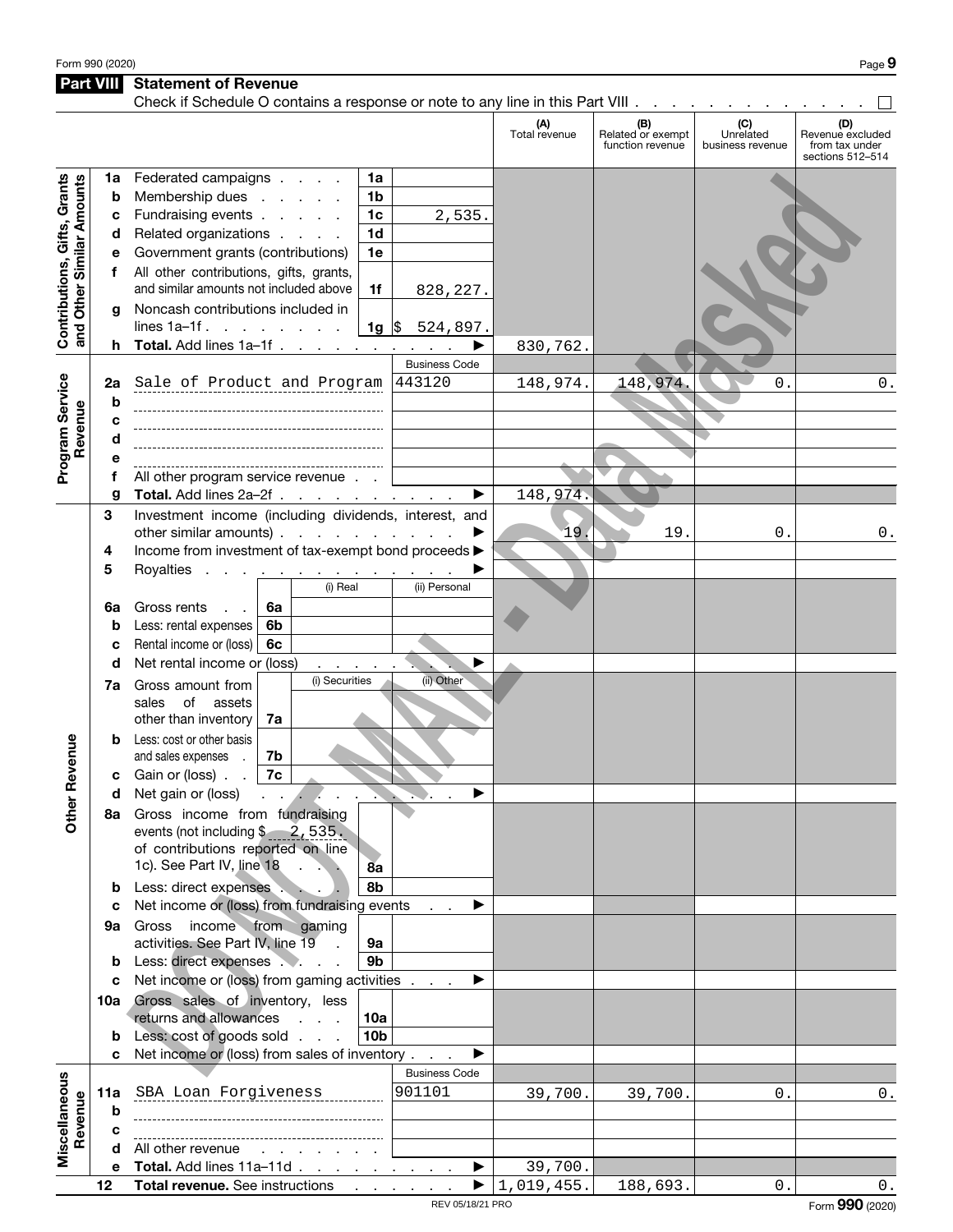**Part IX Statement of Functional Expenses**

following SOP 98-2 (ASC 958-720)  $\overline{\phantom{a}}$ .

#### Check if Schedule O contains a response or note to any line in this Part IX . . . . . *Do not include amounts reported on lines 6b, 7b, 8b, 9b, and 10b of Part VIII.* **(A)**  Total expenses **(B)**  Program service expenses **(C)**  Management and general expenses **(D)**  Fundraising expenses **1** Grants and other assistance to domestic organizations and domestic governments. See Part IV, line 21 **2** Grants and other assistance to domestic individuals. See Part IV, line 22 ..... **3** Grants and other assistance to foreign organizations, foreign governments, and foreign individuals. See Part IV, lines 15 and 16 **4** Benefits paid to or for members .... **5** Compensation of current officers, directors, trustees, and key employees . . . . . **6** Compensation not included above to disqualified persons (as defined under section 4958(f)(1)) and persons described in section 4958(c)(3)(B) . . **7** Other salaries and wages . . . . . . **8** Pension plan accruals and contributions (include section 401(k) and 403(b) employer contributions) **9** Other employee benefits . . . . . . . **10** Payroll taxes . . . . . . . . . . . **11** Fees for services (nonemployees): **a** Management . . . . . . . . . . **b** Legal ............. **c** Accounting . . . . . . . . . . . **d** Lobbying . . . . . . . . . **e** Professional fundraising services. See Part IV, line 17 **f Investment management fees** . . . . . **g** Other. (If line 11g amount exceeds 10% of line 25, column (A) amount, list line 11g expenses on Schedule O.) **12** Advertising and promotion . . **13** Office expenses . . . . **14 Information technology** . . . **15** Royalties ........ 16 Occupancy . . . . . . . **17** Travel . . . . . . . . . **18** Payments of travel or entertainment expenses for any federal, state, or local public officials **19** Conferences, conventions, and meetings . **20** Interest ............ **21** Payments to affiliates **22** Depreciation, depletion, and amortization . **23** Insurance ............ **24** Other expenses. Itemize expenses not covered above (List miscellaneous expenses on line 24e. If line 24e amount exceeds 10% of line 25, column (A) amount, list line 24e expenses on Schedule O.) **a b c d e** All other expenses **contained** and the All other expenses **contained** and the All of the All of the All of the All of the All of the All of the All of the All of the All of the All of the All of the All of the All of t **25 Total functional expenses.** Add lines 1 through 24e **26 Joint costs.** Complete this line only if the organization reported in column (B) joint costs from a combined educational campaign and fundraising solicitation. Check here  $\blacktriangleright \Box$  if 0.  $0.$  59.  $\begin{bmatrix} 59. \end{bmatrix}$  0.  $6,379.$  0.  $0.$  64,415.  $0.$  $4.512.$  0.  $7,715.$  0.  $\begin{array}{ccc} 0. & \quad & 0. \end{array}$  $2,246.$  0.  $7,733.$  0. 0. 0.  $0.$  0.  $577.$  353. 0.  $\begin{array}{ccc} 0. & \hspace{1.5cm} 0. \end{array}$ 4,919. 69,430. 10,565. 24,811. 11,908. 235. 2,209. 2,714. 3,245. 10,627. 353. 113,935. 0. 64,415.  $\Omega$ 118,447. 930. 17,006. 3,245. 59. 4,923. 7,733. 36,954. 10,565. 77,145. 7,165.  $7,610.$  6,747. 863. 0. 886,573. 785,174. 101,164. 235. Cost of Goods Sold  $\begin{array}{|c|c|c|c|c|c|c|c|c|c|c|} \hline & & & & 522,135 & & & & 0. & & & & 0. & \ \hline \end{array}$ Ebay Fees 8,241. 8,241. 8,241. 0. If and the season is bornest of the season of the season of the season of the season of the season of the season of the season of the season of the season of the season of the season of the season of the season of the seas

Section 501(c)(3) and 501(c)(4) organizations must complete all columns. All other organizations must complete column (A).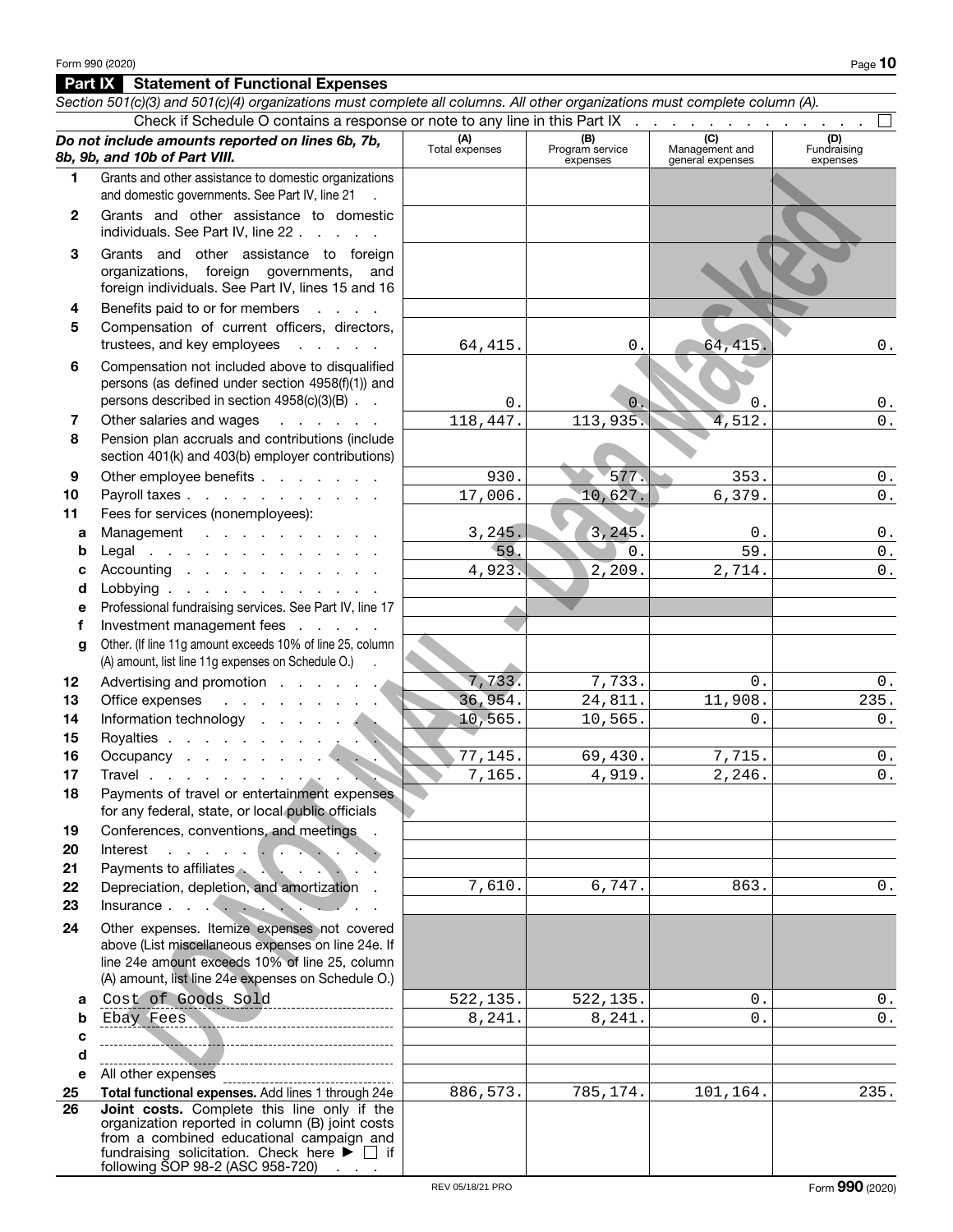Form 990 (2020) Page **11** 

|                             | Part X       | <b>Balance Sheet</b><br>Check if Schedule O contains a response or note to any line in this Part X                                                                                                                                                                  | and a series of the contract and a series |                         |                    |
|-----------------------------|--------------|---------------------------------------------------------------------------------------------------------------------------------------------------------------------------------------------------------------------------------------------------------------------|-------------------------------------------|-------------------------|--------------------|
|                             |              |                                                                                                                                                                                                                                                                     | (A)<br>Beginning of year                  |                         | (B)<br>End of year |
|                             | 1            | Cash-non-interest-bearing<br>and the company of the company of the company of                                                                                                                                                                                       | 98,923.                                   | 1                       | 246,735.           |
|                             | $\mathbf{2}$ | Savings and temporary cash investments                                                                                                                                                                                                                              |                                           | $\mathbf{2}$            |                    |
|                             | 3            | Pledges and grants receivable, net                                                                                                                                                                                                                                  |                                           | 3                       |                    |
|                             | 4            | Accounts receivable, net                                                                                                                                                                                                                                            | 14,257.                                   | $\overline{\mathbf{4}}$ | 7,359.             |
|                             | 5            | Loans and other receivables from any current or former officer, director,                                                                                                                                                                                           |                                           |                         |                    |
|                             |              | trustee, key employee, creator or founder, substantial contributor, or 35%                                                                                                                                                                                          |                                           |                         |                    |
|                             |              | controlled entity or family member of any of these persons                                                                                                                                                                                                          |                                           | 6                       |                    |
|                             | 6            | Loans and other receivables from other disqualified persons (as defined<br>under section $4958(f)(1)$ , and persons described in section $4958(c)(3)(B)$ .                                                                                                          |                                           | 6                       |                    |
|                             | 7            | Notes and loans receivable, net                                                                                                                                                                                                                                     |                                           | 7                       |                    |
| Assets                      | 8            | Inventories for sale or use $\cdots$ , $\cdots$ , $\cdots$ , $\cdots$ , $\cdots$ , $\cdots$                                                                                                                                                                         | 207,545.                                  | $\overline{\mathbf{8}}$ | 207,575.           |
|                             | 9            | Prepaid expenses and deferred charges<br>the contract of the contract of the                                                                                                                                                                                        | 4,293.                                    | 9                       | 4,293.             |
|                             | 10a          | Land, buildings, and equipment: cost or other<br>basis. Complete Part VI of Schedule D. $\,$ . $\,$ 10a<br>69,513.                                                                                                                                                  |                                           |                         |                    |
|                             | b            | Less: accumulated depreciation $\ldots$ $\ldots$   10b<br>32,540.                                                                                                                                                                                                   | 44,583.                                   | 10 <sub>c</sub>         | 36,973.            |
|                             | 11           | Investments-publicly traded securities<br>and the company of the company of                                                                                                                                                                                         |                                           | 11                      |                    |
|                             | 12           | Investments-other securities. See Part IV, line 11                                                                                                                                                                                                                  |                                           | 12                      |                    |
|                             | 13           | Investments-program-related. See Part IV, line 11                                                                                                                                                                                                                   |                                           | 13                      |                    |
|                             | 14           | Intangible assets referred to the contract of the contract of the contract of the contract of the contract of the contract of the contract of the contract of the contract of the contract of the contract of the contract of                                       |                                           | 14                      |                    |
|                             | 15           | Other assets. See Part IV, line 11                                                                                                                                                                                                                                  |                                           | 15                      |                    |
|                             | 16           | Total assets. Add lines 1 through 15 (must equal line 33)                                                                                                                                                                                                           | 369,601.                                  | 16                      | 502,935.           |
|                             | 17           | Accounts payable and accrued expenses                                                                                                                                                                                                                               | 4,489.                                    | 17                      | 4,940.             |
|                             | 18           | Grants payable                                                                                                                                                                                                                                                      |                                           | 18                      |                    |
|                             | 19           | Deferred revenue                                                                                                                                                                                                                                                    |                                           | 19                      |                    |
|                             | 20           | Tax-exempt bond liabilities                                                                                                                                                                                                                                         |                                           | 20                      |                    |
|                             | 21           | Escrow or custodial account liability. Complete Part IV of Schedule D. .                                                                                                                                                                                            |                                           | 21                      |                    |
| Liabilities                 | 22           | Loans and other payables to any current or former officer, director,<br>trustee, key employee, creator or founder, substantial contributor, or 35%                                                                                                                  |                                           |                         |                    |
|                             |              | controlled entity or family member of any of these persons                                                                                                                                                                                                          |                                           | 22                      |                    |
|                             | 23           | Secured mortgages and notes payable to unrelated third parties                                                                                                                                                                                                      |                                           | 23                      |                    |
|                             | 24           | Unsecured notes and loans payable to unrelated third parties<br>and the control                                                                                                                                                                                     |                                           | 24                      |                    |
|                             | 25           | Other liabilities (including federal income tax, payables to related third<br>parties, and other liabilities not included on lines 17-24). Complete Part X                                                                                                          |                                           |                         |                    |
|                             |              |                                                                                                                                                                                                                                                                     |                                           | 25                      |                    |
|                             | 26           | Total liabilities. Add lines 17 through 25 November 2014                                                                                                                                                                                                            | 4,489.                                    | 26                      | 4,940.             |
|                             |              | Organizations that follow FASB ASC 958, check here ▶ ⊠<br>and complete lines 27, 28, 32, and 33.                                                                                                                                                                    |                                           |                         |                    |
|                             | 27           | Net assets without donor restrictions<br><b>Note that the second contract of the second contract of the second contract of the second contract of the second</b>                                                                                                    | 365, 112.                                 | 27                      | 497,995.           |
|                             | 28           | Net assets with donor restrictions<br>and the second contract of the second contract of the second contract of the second contract of the second contract of the second contract of the second contract of the second contract of the second contract of the second |                                           | 28                      |                    |
| Net Assets or Fund Balances |              | Organizations that do not follow FASB ASC 958, check here ▶ □<br>and complete lines 29 through 33.                                                                                                                                                                  |                                           |                         |                    |
|                             | 29           | Capital stock or trust principal, or current funds                                                                                                                                                                                                                  |                                           | 29                      |                    |
|                             | 30           | Paid-in or capital surplus, or land, building, or equipment fund                                                                                                                                                                                                    |                                           | 30                      |                    |
|                             | 31           | Retained earnings, endowment, accumulated income, or other funds                                                                                                                                                                                                    |                                           | 31                      |                    |
|                             | 32           | Total net assets or fund balances                                                                                                                                                                                                                                   | 365, 112.                                 | 32                      | 497,995.           |
|                             | 33           | Total liabilities and net assets/fund balances                                                                                                                                                                                                                      | 369,601.                                  | 33                      | 502,935.           |
|                             |              | REV 05/18/21 PRO                                                                                                                                                                                                                                                    |                                           |                         | Form 990 (2020)    |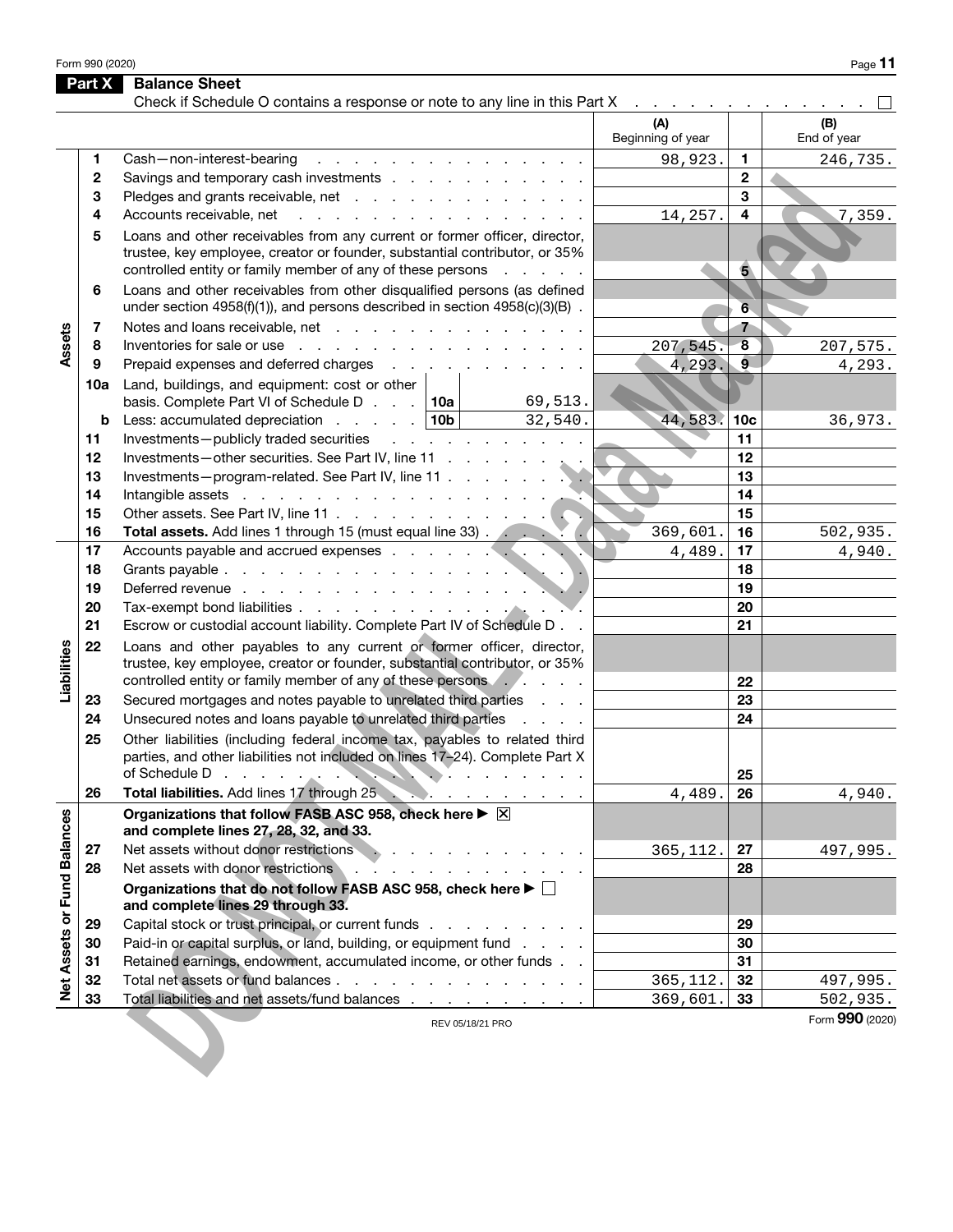|                | Form 990 (2020)                                                                                                                                                                                                                                |                                          |                 | Page 12 |
|----------------|------------------------------------------------------------------------------------------------------------------------------------------------------------------------------------------------------------------------------------------------|------------------------------------------|-----------------|---------|
| <b>Part XI</b> | <b>Reconciliation of Net Assets</b>                                                                                                                                                                                                            |                                          |                 |         |
|                | Check if Schedule O contains a response or note to any line in this Part XI                                                                                                                                                                    |                                          |                 |         |
| 1              | Total revenue (must equal Part VIII, column (A), line 12)<br>$\mathbf{1}$                                                                                                                                                                      |                                          | 1,019,455.      |         |
| $\mathbf{2}$   | Total expenses (must equal Part IX, column (A), line 25) (and a contract of the contract of the contract of the contract of the contract of the contract of the contract of the contract of the contract of the contract of th<br>$\mathbf{2}$ |                                          | 886,573.        |         |
| 3              | 3                                                                                                                                                                                                                                              |                                          | 132,882.        |         |
| 4              | $\overline{\mathbf{4}}$<br>Net assets or fund balances at beginning of year (must equal Part X, line 32, column (A))                                                                                                                           |                                          | 365, 112.       |         |
| 5              | 5                                                                                                                                                                                                                                              |                                          |                 |         |
| 6              | 6<br>Donated services and use of facilities<br>the contract of the contract of the contract of the contract of the contract of the contract of the contract of                                                                                 |                                          |                 |         |
| 7              | $\overline{7}$                                                                                                                                                                                                                                 |                                          |                 |         |
| 8              | 8                                                                                                                                                                                                                                              |                                          |                 |         |
| 9              | $\bullet$<br>Other changes in net assets or fund balances (explain on Schedule O)                                                                                                                                                              |                                          |                 |         |
| 10             | Net assets or fund balances at end of year. Combine lines 3 through 9 (must equal Part X, line<br>10 <sub>1</sub>                                                                                                                              |                                          | 497,994.        |         |
| Part XII       | <b>Financial Statements and Reporting</b>                                                                                                                                                                                                      |                                          |                 |         |
|                | Check if Schedule O contains a response or note to any line in this Part XII.<br>G.                                                                                                                                                            | $\mathbf{r} = \mathbf{r} + \mathbf{r}$ . |                 |         |
|                |                                                                                                                                                                                                                                                |                                          | Yes             | No      |
| 1              | $\Box$ Other<br>Accounting method used to prepare the Form 990: $\boxtimes$ Cash $\Box$ Accrual                                                                                                                                                |                                          |                 |         |
|                | If the organization changed its method of accounting from a prior year or checked "Other," explain in                                                                                                                                          |                                          |                 |         |
|                | Schedule O.                                                                                                                                                                                                                                    |                                          |                 |         |
|                | 2a Were the organization's financial statements compiled or reviewed by an independent accountant?                                                                                                                                             | 2a                                       |                 | ×       |
|                | If "Yes," check a box below to indicate whether the financial statements for the year were compiled or                                                                                                                                         |                                          |                 |         |
|                | reviewed on a separate basis, consolidated basis, or both:                                                                                                                                                                                     |                                          |                 |         |
|                | □ Consolidated basis □ Both consolidated and separate basis<br>$\Box$ Separate basis                                                                                                                                                           |                                          |                 |         |
| b              | Were the organization's financial statements audited by an independent accountant?                                                                                                                                                             | 2b                                       |                 | ×       |
|                | If "Yes," check a box below to indicate whether the financial statements for the year were audited on a                                                                                                                                        |                                          |                 |         |
|                | separate basis, consolidated basis, or both:                                                                                                                                                                                                   |                                          |                 |         |
|                | $\Box$ Separate basis<br>Consolidated basis<br>Both consolidated and separate basis                                                                                                                                                            |                                          |                 |         |
| C              | If "Yes" to line 2a or 2b, does the organization have a committee that assumes responsibility for oversight of                                                                                                                                 |                                          |                 |         |
|                | the audit, review, or compilation of its financial statements and selection of an independent accountant? .                                                                                                                                    | 2c                                       | ×               |         |
|                | If the organization changed either its oversight process or selection process during the tax year, explain on<br>Schedule O.                                                                                                                   |                                          |                 |         |
|                | 3a As a result of a federal award, was the organization required to undergo an audit or audits as set forth in the                                                                                                                             |                                          |                 |         |
|                |                                                                                                                                                                                                                                                | За                                       |                 | ×.      |
|                | <b>b</b> If "Yes," did the organization undergo the required audit or audits? If the organization did not undergo the                                                                                                                          |                                          |                 |         |
|                | required audit or audits, explain why on Schedule O and describe any steps taken to undergo such audits.                                                                                                                                       | 3b                                       |                 |         |
|                | REV 05/18/21 PRO                                                                                                                                                                                                                               |                                          | Form 990 (2020) |         |
|                |                                                                                                                                                                                                                                                |                                          |                 |         |
|                |                                                                                                                                                                                                                                                |                                          |                 |         |
|                |                                                                                                                                                                                                                                                |                                          |                 |         |
|                |                                                                                                                                                                                                                                                |                                          |                 |         |
|                |                                                                                                                                                                                                                                                |                                          |                 |         |
|                |                                                                                                                                                                                                                                                |                                          |                 |         |
|                |                                                                                                                                                                                                                                                |                                          |                 |         |
|                |                                                                                                                                                                                                                                                |                                          |                 |         |
|                |                                                                                                                                                                                                                                                |                                          |                 |         |
|                |                                                                                                                                                                                                                                                |                                          |                 |         |
|                |                                                                                                                                                                                                                                                |                                          |                 |         |
|                |                                                                                                                                                                                                                                                |                                          |                 |         |
|                |                                                                                                                                                                                                                                                |                                          |                 |         |
|                |                                                                                                                                                                                                                                                |                                          |                 |         |
|                |                                                                                                                                                                                                                                                |                                          |                 |         |
|                |                                                                                                                                                                                                                                                |                                          |                 |         |
|                |                                                                                                                                                                                                                                                |                                          |                 |         |
|                |                                                                                                                                                                                                                                                |                                          |                 |         |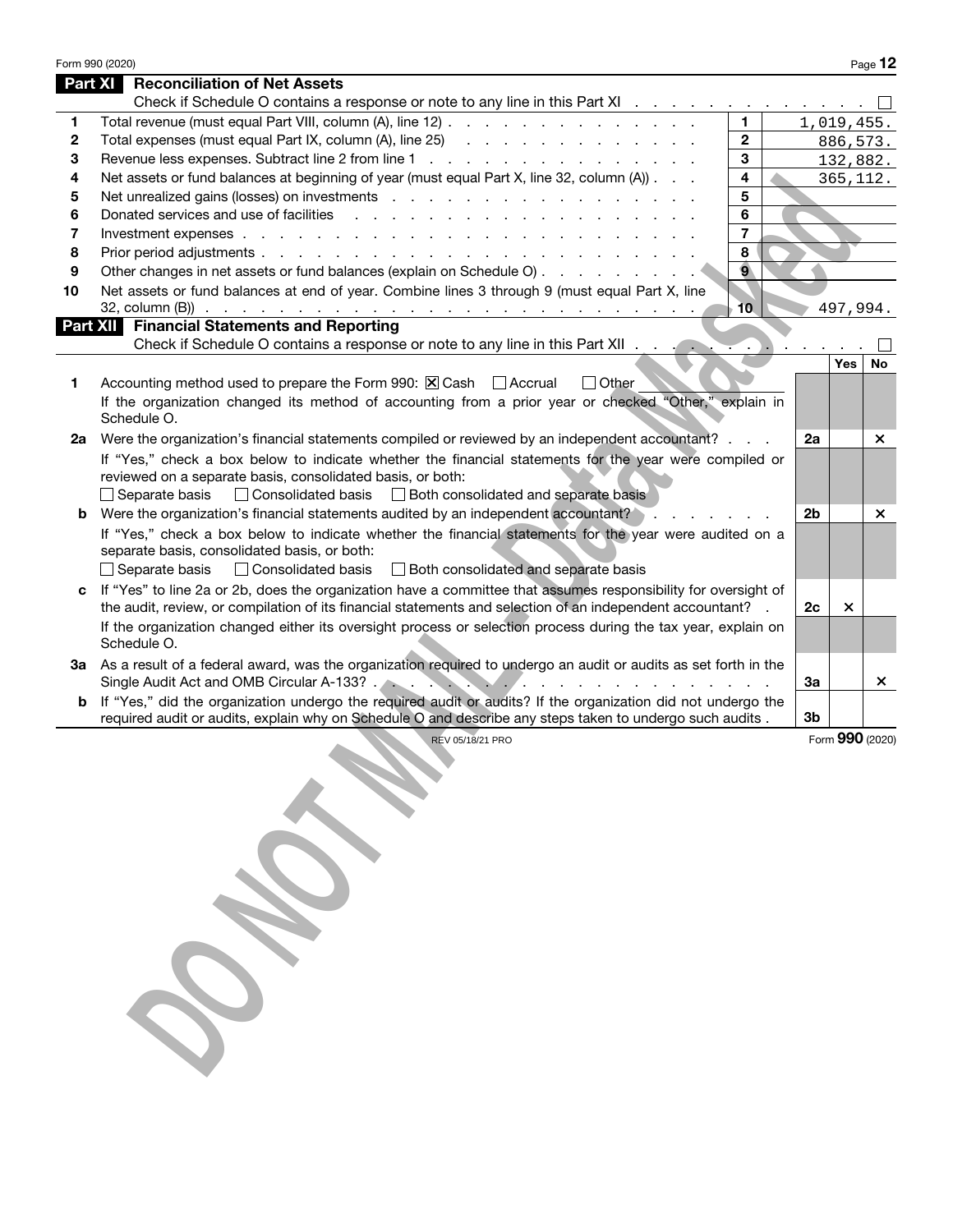| <b>SCHEDULE A</b>    |  |  |
|----------------------|--|--|
| (Form 990 or 990-EZ) |  |  |

OMB No. 1545-0047 20**20**

| Department of the Treasury |
|----------------------------|
| Internal Revenue Service   |

**(E) Total** **Public Charity Status and Public Support Complete if the organization is a section 501(c)(3) organization or a section 4947(a)(1) nonexempt charitable trust.** ▶ Attach to Form 990 or Form 990-EZ.

▶ Go to *www.irs.gov/Form990* for instructions and the latest information.

**Open to Public Inspection**

## **Name of the organization Employer identification number Employer identification number**

| **-***5185<br>Tech for Troops<br>Part I<br>Reason for Public Charity Status. (All organizations must complete this part.) See instructions.<br>The organization is not a private foundation because it is: (For lines 1 through 12, check only one box.)<br>$\Box$ A church, convention of churches, or association of churches described in section 170(b)(1)(A)(i).<br>1<br>$\Box$ A school described in <b>section 170(b)(1)(A)(ii).</b> (Attach Schedule E (Form 990 or 990-EZ).)<br>2<br>$\Box$ A hospital or a cooperative hospital service organization described in <b>section 170(b)(1)(A)(iii).</b><br>3<br>□ A medical research organization operated in conjunction with a hospital described in section 170(b)(1)(A)(iii). Enter the<br>4<br>hospital's name, city, and state:<br>□ An organization operated for the benefit of a college or university owned or operated by a governmental unit described in<br>5<br>section 170(b)(1)(A)(iv). (Complete Part II.)<br>$\Box$ A federal, state, or local government or governmental unit described in section 170(b)(1)(A)(v).<br>6<br>$[\overline{x}]$ An organization that normally receives a substantial part of its support from a governmental unit or from the general public<br>7<br>described in section 170(b)(1)(A)(vi). (Complete Part II.)<br>$\Box$ A community trust described in section 170(b)(1)(A)(vi). (Complete Part II.)<br>8<br>9<br>An agricultural research organization described in section 170(b)(1)(A)(ix) operated in conjunction with a land-grant college<br>or university or a non-land-grant college of agriculture (see instructions). Enter the name, city, and state of the college or<br>university:<br>□ An organization that normally receives (1) more than 331/3% of its support from contributions, membership fees, and gross<br>10<br>receipts from activities related to its exempt functions, subject to certain exceptions; and (2) no more than 331/3% of its<br>support from gross investment income and unrelated business taxable income (less section 511 tax) from businesses<br>acquired by the organization after June 30, 1975. See section 509(a)(2). (Complete Part III.)<br>□ An organization organized and operated exclusively to test for public safety. See section 509(a)(4).<br>11<br>12 <sub>2</sub><br>$\Box$ An organization organized and operated exclusively for the benefit of, to perform the functions of, or to carry out the purposes<br>of one or more publicly supported organizations described in section 509(a)(1) or section 509(a)(2). See section 509(a)(3).<br>Check the box in lines 12a through 12d that describes the type of supporting organization and complete lines 12e, 12f, and 12g.<br>Type I. A supporting organization operated, supervised, or controlled by its supported organization(s), typically by giving<br>a<br>the supported organization(s) the power to regularly appoint or elect a majority of the directors or trustees of the<br>supporting organization. You must complete Part IV, Sections A and B.<br>Type II. A supporting organization supervised or controlled in connection with its supported organization(s), by having<br>b<br>control or management of the supporting organization vested in the same persons that control or manage the supported<br>organization(s). You must complete Part IV, Sections A and C.<br>Type III functionally integrated. A supporting organization operated in connection with, and functionally integrated with,<br>c<br>its supported organization(s) (see instructions). You must complete Part IV, Sections A, D, and E.<br>Type III non-functionally integrated. A supporting organization operated in connection with its supported organization(s)<br>d<br>that is not functionally integrated. The organization generally must satisfy a distribution requirement and an attentiveness<br>requirement (see instructions). You must complete Part IV, Sections A and D, and Part V.<br>Check this box if the organization received a written determination from the IRS that it is a Type I, Type II, Type III<br>е<br>functionally integrated, or Type III non-functionally integrated supporting organization.<br>Enter the number of supported organizations<br>f<br>Provide the following information about the supported organization(s).<br>g<br>$(ii)$ EIN<br>(i) Name of supported organization<br>(iii) Type of organization<br>(iv) Is the organization<br>(vi) Amount of<br>(v) Amount of monetary<br>(described on lines 1-10<br>listed in your governing<br>other support (see<br>support (see<br>document?<br>above (see instructions))<br>instructions)<br>instructions)<br><b>Yes</b><br>No<br>(A)<br>(B) |  |  |  |  |  |  |  |
|--------------------------------------------------------------------------------------------------------------------------------------------------------------------------------------------------------------------------------------------------------------------------------------------------------------------------------------------------------------------------------------------------------------------------------------------------------------------------------------------------------------------------------------------------------------------------------------------------------------------------------------------------------------------------------------------------------------------------------------------------------------------------------------------------------------------------------------------------------------------------------------------------------------------------------------------------------------------------------------------------------------------------------------------------------------------------------------------------------------------------------------------------------------------------------------------------------------------------------------------------------------------------------------------------------------------------------------------------------------------------------------------------------------------------------------------------------------------------------------------------------------------------------------------------------------------------------------------------------------------------------------------------------------------------------------------------------------------------------------------------------------------------------------------------------------------------------------------------------------------------------------------------------------------------------------------------------------------------------------------------------------------------------------------------------------------------------------------------------------------------------------------------------------------------------------------------------------------------------------------------------------------------------------------------------------------------------------------------------------------------------------------------------------------------------------------------------------------------------------------------------------------------------------------------------------------------------------------------------------------------------------------------------------------------------------------------------------------------------------------------------------------------------------------------------------------------------------------------------------------------------------------------------------------------------------------------------------------------------------------------------------------------------------------------------------------------------------------------------------------------------------------------------------------------------------------------------------------------------------------------------------------------------------------------------------------------------------------------------------------------------------------------------------------------------------------------------------------------------------------------------------------------------------------------------------------------------------------------------------------------------------------------------------------------------------------------------------------------------------------------------------------------------------------------------------------------------------------------------------------------------------------------------------------------------------------------------------------------------------------------------------------------------------------------------------------------------------------------------------------------------------------------------------------------------------------------------------------------------------------------------------------------------------------------------------------------------------------------------------------------------------------------------------------------------------------------------------------------------------------------------------------------------------------------------------------------------------------------------------------------------------------------------------------------------------------------------------------------------------------------------------|--|--|--|--|--|--|--|
|                                                                                                                                                                                                                                                                                                                                                                                                                                                                                                                                                                                                                                                                                                                                                                                                                                                                                                                                                                                                                                                                                                                                                                                                                                                                                                                                                                                                                                                                                                                                                                                                                                                                                                                                                                                                                                                                                                                                                                                                                                                                                                                                                                                                                                                                                                                                                                                                                                                                                                                                                                                                                                                                                                                                                                                                                                                                                                                                                                                                                                                                                                                                                                                                                                                                                                                                                                                                                                                                                                                                                                                                                                                                                                                                                                                                                                                                                                                                                                                                                                                                                                                                                                                                                                                                                                                                                                                                                                                                                                                                                                                                                                                                                                                                                              |  |  |  |  |  |  |  |
|                                                                                                                                                                                                                                                                                                                                                                                                                                                                                                                                                                                                                                                                                                                                                                                                                                                                                                                                                                                                                                                                                                                                                                                                                                                                                                                                                                                                                                                                                                                                                                                                                                                                                                                                                                                                                                                                                                                                                                                                                                                                                                                                                                                                                                                                                                                                                                                                                                                                                                                                                                                                                                                                                                                                                                                                                                                                                                                                                                                                                                                                                                                                                                                                                                                                                                                                                                                                                                                                                                                                                                                                                                                                                                                                                                                                                                                                                                                                                                                                                                                                                                                                                                                                                                                                                                                                                                                                                                                                                                                                                                                                                                                                                                                                                              |  |  |  |  |  |  |  |
|                                                                                                                                                                                                                                                                                                                                                                                                                                                                                                                                                                                                                                                                                                                                                                                                                                                                                                                                                                                                                                                                                                                                                                                                                                                                                                                                                                                                                                                                                                                                                                                                                                                                                                                                                                                                                                                                                                                                                                                                                                                                                                                                                                                                                                                                                                                                                                                                                                                                                                                                                                                                                                                                                                                                                                                                                                                                                                                                                                                                                                                                                                                                                                                                                                                                                                                                                                                                                                                                                                                                                                                                                                                                                                                                                                                                                                                                                                                                                                                                                                                                                                                                                                                                                                                                                                                                                                                                                                                                                                                                                                                                                                                                                                                                                              |  |  |  |  |  |  |  |
|                                                                                                                                                                                                                                                                                                                                                                                                                                                                                                                                                                                                                                                                                                                                                                                                                                                                                                                                                                                                                                                                                                                                                                                                                                                                                                                                                                                                                                                                                                                                                                                                                                                                                                                                                                                                                                                                                                                                                                                                                                                                                                                                                                                                                                                                                                                                                                                                                                                                                                                                                                                                                                                                                                                                                                                                                                                                                                                                                                                                                                                                                                                                                                                                                                                                                                                                                                                                                                                                                                                                                                                                                                                                                                                                                                                                                                                                                                                                                                                                                                                                                                                                                                                                                                                                                                                                                                                                                                                                                                                                                                                                                                                                                                                                                              |  |  |  |  |  |  |  |
|                                                                                                                                                                                                                                                                                                                                                                                                                                                                                                                                                                                                                                                                                                                                                                                                                                                                                                                                                                                                                                                                                                                                                                                                                                                                                                                                                                                                                                                                                                                                                                                                                                                                                                                                                                                                                                                                                                                                                                                                                                                                                                                                                                                                                                                                                                                                                                                                                                                                                                                                                                                                                                                                                                                                                                                                                                                                                                                                                                                                                                                                                                                                                                                                                                                                                                                                                                                                                                                                                                                                                                                                                                                                                                                                                                                                                                                                                                                                                                                                                                                                                                                                                                                                                                                                                                                                                                                                                                                                                                                                                                                                                                                                                                                                                              |  |  |  |  |  |  |  |
|                                                                                                                                                                                                                                                                                                                                                                                                                                                                                                                                                                                                                                                                                                                                                                                                                                                                                                                                                                                                                                                                                                                                                                                                                                                                                                                                                                                                                                                                                                                                                                                                                                                                                                                                                                                                                                                                                                                                                                                                                                                                                                                                                                                                                                                                                                                                                                                                                                                                                                                                                                                                                                                                                                                                                                                                                                                                                                                                                                                                                                                                                                                                                                                                                                                                                                                                                                                                                                                                                                                                                                                                                                                                                                                                                                                                                                                                                                                                                                                                                                                                                                                                                                                                                                                                                                                                                                                                                                                                                                                                                                                                                                                                                                                                                              |  |  |  |  |  |  |  |
|                                                                                                                                                                                                                                                                                                                                                                                                                                                                                                                                                                                                                                                                                                                                                                                                                                                                                                                                                                                                                                                                                                                                                                                                                                                                                                                                                                                                                                                                                                                                                                                                                                                                                                                                                                                                                                                                                                                                                                                                                                                                                                                                                                                                                                                                                                                                                                                                                                                                                                                                                                                                                                                                                                                                                                                                                                                                                                                                                                                                                                                                                                                                                                                                                                                                                                                                                                                                                                                                                                                                                                                                                                                                                                                                                                                                                                                                                                                                                                                                                                                                                                                                                                                                                                                                                                                                                                                                                                                                                                                                                                                                                                                                                                                                                              |  |  |  |  |  |  |  |
|                                                                                                                                                                                                                                                                                                                                                                                                                                                                                                                                                                                                                                                                                                                                                                                                                                                                                                                                                                                                                                                                                                                                                                                                                                                                                                                                                                                                                                                                                                                                                                                                                                                                                                                                                                                                                                                                                                                                                                                                                                                                                                                                                                                                                                                                                                                                                                                                                                                                                                                                                                                                                                                                                                                                                                                                                                                                                                                                                                                                                                                                                                                                                                                                                                                                                                                                                                                                                                                                                                                                                                                                                                                                                                                                                                                                                                                                                                                                                                                                                                                                                                                                                                                                                                                                                                                                                                                                                                                                                                                                                                                                                                                                                                                                                              |  |  |  |  |  |  |  |
|                                                                                                                                                                                                                                                                                                                                                                                                                                                                                                                                                                                                                                                                                                                                                                                                                                                                                                                                                                                                                                                                                                                                                                                                                                                                                                                                                                                                                                                                                                                                                                                                                                                                                                                                                                                                                                                                                                                                                                                                                                                                                                                                                                                                                                                                                                                                                                                                                                                                                                                                                                                                                                                                                                                                                                                                                                                                                                                                                                                                                                                                                                                                                                                                                                                                                                                                                                                                                                                                                                                                                                                                                                                                                                                                                                                                                                                                                                                                                                                                                                                                                                                                                                                                                                                                                                                                                                                                                                                                                                                                                                                                                                                                                                                                                              |  |  |  |  |  |  |  |
|                                                                                                                                                                                                                                                                                                                                                                                                                                                                                                                                                                                                                                                                                                                                                                                                                                                                                                                                                                                                                                                                                                                                                                                                                                                                                                                                                                                                                                                                                                                                                                                                                                                                                                                                                                                                                                                                                                                                                                                                                                                                                                                                                                                                                                                                                                                                                                                                                                                                                                                                                                                                                                                                                                                                                                                                                                                                                                                                                                                                                                                                                                                                                                                                                                                                                                                                                                                                                                                                                                                                                                                                                                                                                                                                                                                                                                                                                                                                                                                                                                                                                                                                                                                                                                                                                                                                                                                                                                                                                                                                                                                                                                                                                                                                                              |  |  |  |  |  |  |  |
|                                                                                                                                                                                                                                                                                                                                                                                                                                                                                                                                                                                                                                                                                                                                                                                                                                                                                                                                                                                                                                                                                                                                                                                                                                                                                                                                                                                                                                                                                                                                                                                                                                                                                                                                                                                                                                                                                                                                                                                                                                                                                                                                                                                                                                                                                                                                                                                                                                                                                                                                                                                                                                                                                                                                                                                                                                                                                                                                                                                                                                                                                                                                                                                                                                                                                                                                                                                                                                                                                                                                                                                                                                                                                                                                                                                                                                                                                                                                                                                                                                                                                                                                                                                                                                                                                                                                                                                                                                                                                                                                                                                                                                                                                                                                                              |  |  |  |  |  |  |  |
|                                                                                                                                                                                                                                                                                                                                                                                                                                                                                                                                                                                                                                                                                                                                                                                                                                                                                                                                                                                                                                                                                                                                                                                                                                                                                                                                                                                                                                                                                                                                                                                                                                                                                                                                                                                                                                                                                                                                                                                                                                                                                                                                                                                                                                                                                                                                                                                                                                                                                                                                                                                                                                                                                                                                                                                                                                                                                                                                                                                                                                                                                                                                                                                                                                                                                                                                                                                                                                                                                                                                                                                                                                                                                                                                                                                                                                                                                                                                                                                                                                                                                                                                                                                                                                                                                                                                                                                                                                                                                                                                                                                                                                                                                                                                                              |  |  |  |  |  |  |  |
|                                                                                                                                                                                                                                                                                                                                                                                                                                                                                                                                                                                                                                                                                                                                                                                                                                                                                                                                                                                                                                                                                                                                                                                                                                                                                                                                                                                                                                                                                                                                                                                                                                                                                                                                                                                                                                                                                                                                                                                                                                                                                                                                                                                                                                                                                                                                                                                                                                                                                                                                                                                                                                                                                                                                                                                                                                                                                                                                                                                                                                                                                                                                                                                                                                                                                                                                                                                                                                                                                                                                                                                                                                                                                                                                                                                                                                                                                                                                                                                                                                                                                                                                                                                                                                                                                                                                                                                                                                                                                                                                                                                                                                                                                                                                                              |  |  |  |  |  |  |  |
|                                                                                                                                                                                                                                                                                                                                                                                                                                                                                                                                                                                                                                                                                                                                                                                                                                                                                                                                                                                                                                                                                                                                                                                                                                                                                                                                                                                                                                                                                                                                                                                                                                                                                                                                                                                                                                                                                                                                                                                                                                                                                                                                                                                                                                                                                                                                                                                                                                                                                                                                                                                                                                                                                                                                                                                                                                                                                                                                                                                                                                                                                                                                                                                                                                                                                                                                                                                                                                                                                                                                                                                                                                                                                                                                                                                                                                                                                                                                                                                                                                                                                                                                                                                                                                                                                                                                                                                                                                                                                                                                                                                                                                                                                                                                                              |  |  |  |  |  |  |  |
|                                                                                                                                                                                                                                                                                                                                                                                                                                                                                                                                                                                                                                                                                                                                                                                                                                                                                                                                                                                                                                                                                                                                                                                                                                                                                                                                                                                                                                                                                                                                                                                                                                                                                                                                                                                                                                                                                                                                                                                                                                                                                                                                                                                                                                                                                                                                                                                                                                                                                                                                                                                                                                                                                                                                                                                                                                                                                                                                                                                                                                                                                                                                                                                                                                                                                                                                                                                                                                                                                                                                                                                                                                                                                                                                                                                                                                                                                                                                                                                                                                                                                                                                                                                                                                                                                                                                                                                                                                                                                                                                                                                                                                                                                                                                                              |  |  |  |  |  |  |  |
|                                                                                                                                                                                                                                                                                                                                                                                                                                                                                                                                                                                                                                                                                                                                                                                                                                                                                                                                                                                                                                                                                                                                                                                                                                                                                                                                                                                                                                                                                                                                                                                                                                                                                                                                                                                                                                                                                                                                                                                                                                                                                                                                                                                                                                                                                                                                                                                                                                                                                                                                                                                                                                                                                                                                                                                                                                                                                                                                                                                                                                                                                                                                                                                                                                                                                                                                                                                                                                                                                                                                                                                                                                                                                                                                                                                                                                                                                                                                                                                                                                                                                                                                                                                                                                                                                                                                                                                                                                                                                                                                                                                                                                                                                                                                                              |  |  |  |  |  |  |  |
|                                                                                                                                                                                                                                                                                                                                                                                                                                                                                                                                                                                                                                                                                                                                                                                                                                                                                                                                                                                                                                                                                                                                                                                                                                                                                                                                                                                                                                                                                                                                                                                                                                                                                                                                                                                                                                                                                                                                                                                                                                                                                                                                                                                                                                                                                                                                                                                                                                                                                                                                                                                                                                                                                                                                                                                                                                                                                                                                                                                                                                                                                                                                                                                                                                                                                                                                                                                                                                                                                                                                                                                                                                                                                                                                                                                                                                                                                                                                                                                                                                                                                                                                                                                                                                                                                                                                                                                                                                                                                                                                                                                                                                                                                                                                                              |  |  |  |  |  |  |  |
|                                                                                                                                                                                                                                                                                                                                                                                                                                                                                                                                                                                                                                                                                                                                                                                                                                                                                                                                                                                                                                                                                                                                                                                                                                                                                                                                                                                                                                                                                                                                                                                                                                                                                                                                                                                                                                                                                                                                                                                                                                                                                                                                                                                                                                                                                                                                                                                                                                                                                                                                                                                                                                                                                                                                                                                                                                                                                                                                                                                                                                                                                                                                                                                                                                                                                                                                                                                                                                                                                                                                                                                                                                                                                                                                                                                                                                                                                                                                                                                                                                                                                                                                                                                                                                                                                                                                                                                                                                                                                                                                                                                                                                                                                                                                                              |  |  |  |  |  |  |  |
|                                                                                                                                                                                                                                                                                                                                                                                                                                                                                                                                                                                                                                                                                                                                                                                                                                                                                                                                                                                                                                                                                                                                                                                                                                                                                                                                                                                                                                                                                                                                                                                                                                                                                                                                                                                                                                                                                                                                                                                                                                                                                                                                                                                                                                                                                                                                                                                                                                                                                                                                                                                                                                                                                                                                                                                                                                                                                                                                                                                                                                                                                                                                                                                                                                                                                                                                                                                                                                                                                                                                                                                                                                                                                                                                                                                                                                                                                                                                                                                                                                                                                                                                                                                                                                                                                                                                                                                                                                                                                                                                                                                                                                                                                                                                                              |  |  |  |  |  |  |  |
|                                                                                                                                                                                                                                                                                                                                                                                                                                                                                                                                                                                                                                                                                                                                                                                                                                                                                                                                                                                                                                                                                                                                                                                                                                                                                                                                                                                                                                                                                                                                                                                                                                                                                                                                                                                                                                                                                                                                                                                                                                                                                                                                                                                                                                                                                                                                                                                                                                                                                                                                                                                                                                                                                                                                                                                                                                                                                                                                                                                                                                                                                                                                                                                                                                                                                                                                                                                                                                                                                                                                                                                                                                                                                                                                                                                                                                                                                                                                                                                                                                                                                                                                                                                                                                                                                                                                                                                                                                                                                                                                                                                                                                                                                                                                                              |  |  |  |  |  |  |  |
|                                                                                                                                                                                                                                                                                                                                                                                                                                                                                                                                                                                                                                                                                                                                                                                                                                                                                                                                                                                                                                                                                                                                                                                                                                                                                                                                                                                                                                                                                                                                                                                                                                                                                                                                                                                                                                                                                                                                                                                                                                                                                                                                                                                                                                                                                                                                                                                                                                                                                                                                                                                                                                                                                                                                                                                                                                                                                                                                                                                                                                                                                                                                                                                                                                                                                                                                                                                                                                                                                                                                                                                                                                                                                                                                                                                                                                                                                                                                                                                                                                                                                                                                                                                                                                                                                                                                                                                                                                                                                                                                                                                                                                                                                                                                                              |  |  |  |  |  |  |  |
|                                                                                                                                                                                                                                                                                                                                                                                                                                                                                                                                                                                                                                                                                                                                                                                                                                                                                                                                                                                                                                                                                                                                                                                                                                                                                                                                                                                                                                                                                                                                                                                                                                                                                                                                                                                                                                                                                                                                                                                                                                                                                                                                                                                                                                                                                                                                                                                                                                                                                                                                                                                                                                                                                                                                                                                                                                                                                                                                                                                                                                                                                                                                                                                                                                                                                                                                                                                                                                                                                                                                                                                                                                                                                                                                                                                                                                                                                                                                                                                                                                                                                                                                                                                                                                                                                                                                                                                                                                                                                                                                                                                                                                                                                                                                                              |  |  |  |  |  |  |  |
|                                                                                                                                                                                                                                                                                                                                                                                                                                                                                                                                                                                                                                                                                                                                                                                                                                                                                                                                                                                                                                                                                                                                                                                                                                                                                                                                                                                                                                                                                                                                                                                                                                                                                                                                                                                                                                                                                                                                                                                                                                                                                                                                                                                                                                                                                                                                                                                                                                                                                                                                                                                                                                                                                                                                                                                                                                                                                                                                                                                                                                                                                                                                                                                                                                                                                                                                                                                                                                                                                                                                                                                                                                                                                                                                                                                                                                                                                                                                                                                                                                                                                                                                                                                                                                                                                                                                                                                                                                                                                                                                                                                                                                                                                                                                                              |  |  |  |  |  |  |  |
|                                                                                                                                                                                                                                                                                                                                                                                                                                                                                                                                                                                                                                                                                                                                                                                                                                                                                                                                                                                                                                                                                                                                                                                                                                                                                                                                                                                                                                                                                                                                                                                                                                                                                                                                                                                                                                                                                                                                                                                                                                                                                                                                                                                                                                                                                                                                                                                                                                                                                                                                                                                                                                                                                                                                                                                                                                                                                                                                                                                                                                                                                                                                                                                                                                                                                                                                                                                                                                                                                                                                                                                                                                                                                                                                                                                                                                                                                                                                                                                                                                                                                                                                                                                                                                                                                                                                                                                                                                                                                                                                                                                                                                                                                                                                                              |  |  |  |  |  |  |  |
|                                                                                                                                                                                                                                                                                                                                                                                                                                                                                                                                                                                                                                                                                                                                                                                                                                                                                                                                                                                                                                                                                                                                                                                                                                                                                                                                                                                                                                                                                                                                                                                                                                                                                                                                                                                                                                                                                                                                                                                                                                                                                                                                                                                                                                                                                                                                                                                                                                                                                                                                                                                                                                                                                                                                                                                                                                                                                                                                                                                                                                                                                                                                                                                                                                                                                                                                                                                                                                                                                                                                                                                                                                                                                                                                                                                                                                                                                                                                                                                                                                                                                                                                                                                                                                                                                                                                                                                                                                                                                                                                                                                                                                                                                                                                                              |  |  |  |  |  |  |  |
|                                                                                                                                                                                                                                                                                                                                                                                                                                                                                                                                                                                                                                                                                                                                                                                                                                                                                                                                                                                                                                                                                                                                                                                                                                                                                                                                                                                                                                                                                                                                                                                                                                                                                                                                                                                                                                                                                                                                                                                                                                                                                                                                                                                                                                                                                                                                                                                                                                                                                                                                                                                                                                                                                                                                                                                                                                                                                                                                                                                                                                                                                                                                                                                                                                                                                                                                                                                                                                                                                                                                                                                                                                                                                                                                                                                                                                                                                                                                                                                                                                                                                                                                                                                                                                                                                                                                                                                                                                                                                                                                                                                                                                                                                                                                                              |  |  |  |  |  |  |  |
|                                                                                                                                                                                                                                                                                                                                                                                                                                                                                                                                                                                                                                                                                                                                                                                                                                                                                                                                                                                                                                                                                                                                                                                                                                                                                                                                                                                                                                                                                                                                                                                                                                                                                                                                                                                                                                                                                                                                                                                                                                                                                                                                                                                                                                                                                                                                                                                                                                                                                                                                                                                                                                                                                                                                                                                                                                                                                                                                                                                                                                                                                                                                                                                                                                                                                                                                                                                                                                                                                                                                                                                                                                                                                                                                                                                                                                                                                                                                                                                                                                                                                                                                                                                                                                                                                                                                                                                                                                                                                                                                                                                                                                                                                                                                                              |  |  |  |  |  |  |  |
|                                                                                                                                                                                                                                                                                                                                                                                                                                                                                                                                                                                                                                                                                                                                                                                                                                                                                                                                                                                                                                                                                                                                                                                                                                                                                                                                                                                                                                                                                                                                                                                                                                                                                                                                                                                                                                                                                                                                                                                                                                                                                                                                                                                                                                                                                                                                                                                                                                                                                                                                                                                                                                                                                                                                                                                                                                                                                                                                                                                                                                                                                                                                                                                                                                                                                                                                                                                                                                                                                                                                                                                                                                                                                                                                                                                                                                                                                                                                                                                                                                                                                                                                                                                                                                                                                                                                                                                                                                                                                                                                                                                                                                                                                                                                                              |  |  |  |  |  |  |  |
|                                                                                                                                                                                                                                                                                                                                                                                                                                                                                                                                                                                                                                                                                                                                                                                                                                                                                                                                                                                                                                                                                                                                                                                                                                                                                                                                                                                                                                                                                                                                                                                                                                                                                                                                                                                                                                                                                                                                                                                                                                                                                                                                                                                                                                                                                                                                                                                                                                                                                                                                                                                                                                                                                                                                                                                                                                                                                                                                                                                                                                                                                                                                                                                                                                                                                                                                                                                                                                                                                                                                                                                                                                                                                                                                                                                                                                                                                                                                                                                                                                                                                                                                                                                                                                                                                                                                                                                                                                                                                                                                                                                                                                                                                                                                                              |  |  |  |  |  |  |  |
|                                                                                                                                                                                                                                                                                                                                                                                                                                                                                                                                                                                                                                                                                                                                                                                                                                                                                                                                                                                                                                                                                                                                                                                                                                                                                                                                                                                                                                                                                                                                                                                                                                                                                                                                                                                                                                                                                                                                                                                                                                                                                                                                                                                                                                                                                                                                                                                                                                                                                                                                                                                                                                                                                                                                                                                                                                                                                                                                                                                                                                                                                                                                                                                                                                                                                                                                                                                                                                                                                                                                                                                                                                                                                                                                                                                                                                                                                                                                                                                                                                                                                                                                                                                                                                                                                                                                                                                                                                                                                                                                                                                                                                                                                                                                                              |  |  |  |  |  |  |  |
|                                                                                                                                                                                                                                                                                                                                                                                                                                                                                                                                                                                                                                                                                                                                                                                                                                                                                                                                                                                                                                                                                                                                                                                                                                                                                                                                                                                                                                                                                                                                                                                                                                                                                                                                                                                                                                                                                                                                                                                                                                                                                                                                                                                                                                                                                                                                                                                                                                                                                                                                                                                                                                                                                                                                                                                                                                                                                                                                                                                                                                                                                                                                                                                                                                                                                                                                                                                                                                                                                                                                                                                                                                                                                                                                                                                                                                                                                                                                                                                                                                                                                                                                                                                                                                                                                                                                                                                                                                                                                                                                                                                                                                                                                                                                                              |  |  |  |  |  |  |  |
|                                                                                                                                                                                                                                                                                                                                                                                                                                                                                                                                                                                                                                                                                                                                                                                                                                                                                                                                                                                                                                                                                                                                                                                                                                                                                                                                                                                                                                                                                                                                                                                                                                                                                                                                                                                                                                                                                                                                                                                                                                                                                                                                                                                                                                                                                                                                                                                                                                                                                                                                                                                                                                                                                                                                                                                                                                                                                                                                                                                                                                                                                                                                                                                                                                                                                                                                                                                                                                                                                                                                                                                                                                                                                                                                                                                                                                                                                                                                                                                                                                                                                                                                                                                                                                                                                                                                                                                                                                                                                                                                                                                                                                                                                                                                                              |  |  |  |  |  |  |  |
|                                                                                                                                                                                                                                                                                                                                                                                                                                                                                                                                                                                                                                                                                                                                                                                                                                                                                                                                                                                                                                                                                                                                                                                                                                                                                                                                                                                                                                                                                                                                                                                                                                                                                                                                                                                                                                                                                                                                                                                                                                                                                                                                                                                                                                                                                                                                                                                                                                                                                                                                                                                                                                                                                                                                                                                                                                                                                                                                                                                                                                                                                                                                                                                                                                                                                                                                                                                                                                                                                                                                                                                                                                                                                                                                                                                                                                                                                                                                                                                                                                                                                                                                                                                                                                                                                                                                                                                                                                                                                                                                                                                                                                                                                                                                                              |  |  |  |  |  |  |  |
|                                                                                                                                                                                                                                                                                                                                                                                                                                                                                                                                                                                                                                                                                                                                                                                                                                                                                                                                                                                                                                                                                                                                                                                                                                                                                                                                                                                                                                                                                                                                                                                                                                                                                                                                                                                                                                                                                                                                                                                                                                                                                                                                                                                                                                                                                                                                                                                                                                                                                                                                                                                                                                                                                                                                                                                                                                                                                                                                                                                                                                                                                                                                                                                                                                                                                                                                                                                                                                                                                                                                                                                                                                                                                                                                                                                                                                                                                                                                                                                                                                                                                                                                                                                                                                                                                                                                                                                                                                                                                                                                                                                                                                                                                                                                                              |  |  |  |  |  |  |  |
|                                                                                                                                                                                                                                                                                                                                                                                                                                                                                                                                                                                                                                                                                                                                                                                                                                                                                                                                                                                                                                                                                                                                                                                                                                                                                                                                                                                                                                                                                                                                                                                                                                                                                                                                                                                                                                                                                                                                                                                                                                                                                                                                                                                                                                                                                                                                                                                                                                                                                                                                                                                                                                                                                                                                                                                                                                                                                                                                                                                                                                                                                                                                                                                                                                                                                                                                                                                                                                                                                                                                                                                                                                                                                                                                                                                                                                                                                                                                                                                                                                                                                                                                                                                                                                                                                                                                                                                                                                                                                                                                                                                                                                                                                                                                                              |  |  |  |  |  |  |  |
|                                                                                                                                                                                                                                                                                                                                                                                                                                                                                                                                                                                                                                                                                                                                                                                                                                                                                                                                                                                                                                                                                                                                                                                                                                                                                                                                                                                                                                                                                                                                                                                                                                                                                                                                                                                                                                                                                                                                                                                                                                                                                                                                                                                                                                                                                                                                                                                                                                                                                                                                                                                                                                                                                                                                                                                                                                                                                                                                                                                                                                                                                                                                                                                                                                                                                                                                                                                                                                                                                                                                                                                                                                                                                                                                                                                                                                                                                                                                                                                                                                                                                                                                                                                                                                                                                                                                                                                                                                                                                                                                                                                                                                                                                                                                                              |  |  |  |  |  |  |  |
|                                                                                                                                                                                                                                                                                                                                                                                                                                                                                                                                                                                                                                                                                                                                                                                                                                                                                                                                                                                                                                                                                                                                                                                                                                                                                                                                                                                                                                                                                                                                                                                                                                                                                                                                                                                                                                                                                                                                                                                                                                                                                                                                                                                                                                                                                                                                                                                                                                                                                                                                                                                                                                                                                                                                                                                                                                                                                                                                                                                                                                                                                                                                                                                                                                                                                                                                                                                                                                                                                                                                                                                                                                                                                                                                                                                                                                                                                                                                                                                                                                                                                                                                                                                                                                                                                                                                                                                                                                                                                                                                                                                                                                                                                                                                                              |  |  |  |  |  |  |  |
|                                                                                                                                                                                                                                                                                                                                                                                                                                                                                                                                                                                                                                                                                                                                                                                                                                                                                                                                                                                                                                                                                                                                                                                                                                                                                                                                                                                                                                                                                                                                                                                                                                                                                                                                                                                                                                                                                                                                                                                                                                                                                                                                                                                                                                                                                                                                                                                                                                                                                                                                                                                                                                                                                                                                                                                                                                                                                                                                                                                                                                                                                                                                                                                                                                                                                                                                                                                                                                                                                                                                                                                                                                                                                                                                                                                                                                                                                                                                                                                                                                                                                                                                                                                                                                                                                                                                                                                                                                                                                                                                                                                                                                                                                                                                                              |  |  |  |  |  |  |  |
|                                                                                                                                                                                                                                                                                                                                                                                                                                                                                                                                                                                                                                                                                                                                                                                                                                                                                                                                                                                                                                                                                                                                                                                                                                                                                                                                                                                                                                                                                                                                                                                                                                                                                                                                                                                                                                                                                                                                                                                                                                                                                                                                                                                                                                                                                                                                                                                                                                                                                                                                                                                                                                                                                                                                                                                                                                                                                                                                                                                                                                                                                                                                                                                                                                                                                                                                                                                                                                                                                                                                                                                                                                                                                                                                                                                                                                                                                                                                                                                                                                                                                                                                                                                                                                                                                                                                                                                                                                                                                                                                                                                                                                                                                                                                                              |  |  |  |  |  |  |  |
|                                                                                                                                                                                                                                                                                                                                                                                                                                                                                                                                                                                                                                                                                                                                                                                                                                                                                                                                                                                                                                                                                                                                                                                                                                                                                                                                                                                                                                                                                                                                                                                                                                                                                                                                                                                                                                                                                                                                                                                                                                                                                                                                                                                                                                                                                                                                                                                                                                                                                                                                                                                                                                                                                                                                                                                                                                                                                                                                                                                                                                                                                                                                                                                                                                                                                                                                                                                                                                                                                                                                                                                                                                                                                                                                                                                                                                                                                                                                                                                                                                                                                                                                                                                                                                                                                                                                                                                                                                                                                                                                                                                                                                                                                                                                                              |  |  |  |  |  |  |  |
|                                                                                                                                                                                                                                                                                                                                                                                                                                                                                                                                                                                                                                                                                                                                                                                                                                                                                                                                                                                                                                                                                                                                                                                                                                                                                                                                                                                                                                                                                                                                                                                                                                                                                                                                                                                                                                                                                                                                                                                                                                                                                                                                                                                                                                                                                                                                                                                                                                                                                                                                                                                                                                                                                                                                                                                                                                                                                                                                                                                                                                                                                                                                                                                                                                                                                                                                                                                                                                                                                                                                                                                                                                                                                                                                                                                                                                                                                                                                                                                                                                                                                                                                                                                                                                                                                                                                                                                                                                                                                                                                                                                                                                                                                                                                                              |  |  |  |  |  |  |  |
|                                                                                                                                                                                                                                                                                                                                                                                                                                                                                                                                                                                                                                                                                                                                                                                                                                                                                                                                                                                                                                                                                                                                                                                                                                                                                                                                                                                                                                                                                                                                                                                                                                                                                                                                                                                                                                                                                                                                                                                                                                                                                                                                                                                                                                                                                                                                                                                                                                                                                                                                                                                                                                                                                                                                                                                                                                                                                                                                                                                                                                                                                                                                                                                                                                                                                                                                                                                                                                                                                                                                                                                                                                                                                                                                                                                                                                                                                                                                                                                                                                                                                                                                                                                                                                                                                                                                                                                                                                                                                                                                                                                                                                                                                                                                                              |  |  |  |  |  |  |  |
|                                                                                                                                                                                                                                                                                                                                                                                                                                                                                                                                                                                                                                                                                                                                                                                                                                                                                                                                                                                                                                                                                                                                                                                                                                                                                                                                                                                                                                                                                                                                                                                                                                                                                                                                                                                                                                                                                                                                                                                                                                                                                                                                                                                                                                                                                                                                                                                                                                                                                                                                                                                                                                                                                                                                                                                                                                                                                                                                                                                                                                                                                                                                                                                                                                                                                                                                                                                                                                                                                                                                                                                                                                                                                                                                                                                                                                                                                                                                                                                                                                                                                                                                                                                                                                                                                                                                                                                                                                                                                                                                                                                                                                                                                                                                                              |  |  |  |  |  |  |  |
| (C)                                                                                                                                                                                                                                                                                                                                                                                                                                                                                                                                                                                                                                                                                                                                                                                                                                                                                                                                                                                                                                                                                                                                                                                                                                                                                                                                                                                                                                                                                                                                                                                                                                                                                                                                                                                                                                                                                                                                                                                                                                                                                                                                                                                                                                                                                                                                                                                                                                                                                                                                                                                                                                                                                                                                                                                                                                                                                                                                                                                                                                                                                                                                                                                                                                                                                                                                                                                                                                                                                                                                                                                                                                                                                                                                                                                                                                                                                                                                                                                                                                                                                                                                                                                                                                                                                                                                                                                                                                                                                                                                                                                                                                                                                                                                                          |  |  |  |  |  |  |  |
| (D)                                                                                                                                                                                                                                                                                                                                                                                                                                                                                                                                                                                                                                                                                                                                                                                                                                                                                                                                                                                                                                                                                                                                                                                                                                                                                                                                                                                                                                                                                                                                                                                                                                                                                                                                                                                                                                                                                                                                                                                                                                                                                                                                                                                                                                                                                                                                                                                                                                                                                                                                                                                                                                                                                                                                                                                                                                                                                                                                                                                                                                                                                                                                                                                                                                                                                                                                                                                                                                                                                                                                                                                                                                                                                                                                                                                                                                                                                                                                                                                                                                                                                                                                                                                                                                                                                                                                                                                                                                                                                                                                                                                                                                                                                                                                                          |  |  |  |  |  |  |  |
|                                                                                                                                                                                                                                                                                                                                                                                                                                                                                                                                                                                                                                                                                                                                                                                                                                                                                                                                                                                                                                                                                                                                                                                                                                                                                                                                                                                                                                                                                                                                                                                                                                                                                                                                                                                                                                                                                                                                                                                                                                                                                                                                                                                                                                                                                                                                                                                                                                                                                                                                                                                                                                                                                                                                                                                                                                                                                                                                                                                                                                                                                                                                                                                                                                                                                                                                                                                                                                                                                                                                                                                                                                                                                                                                                                                                                                                                                                                                                                                                                                                                                                                                                                                                                                                                                                                                                                                                                                                                                                                                                                                                                                                                                                                                                              |  |  |  |  |  |  |  |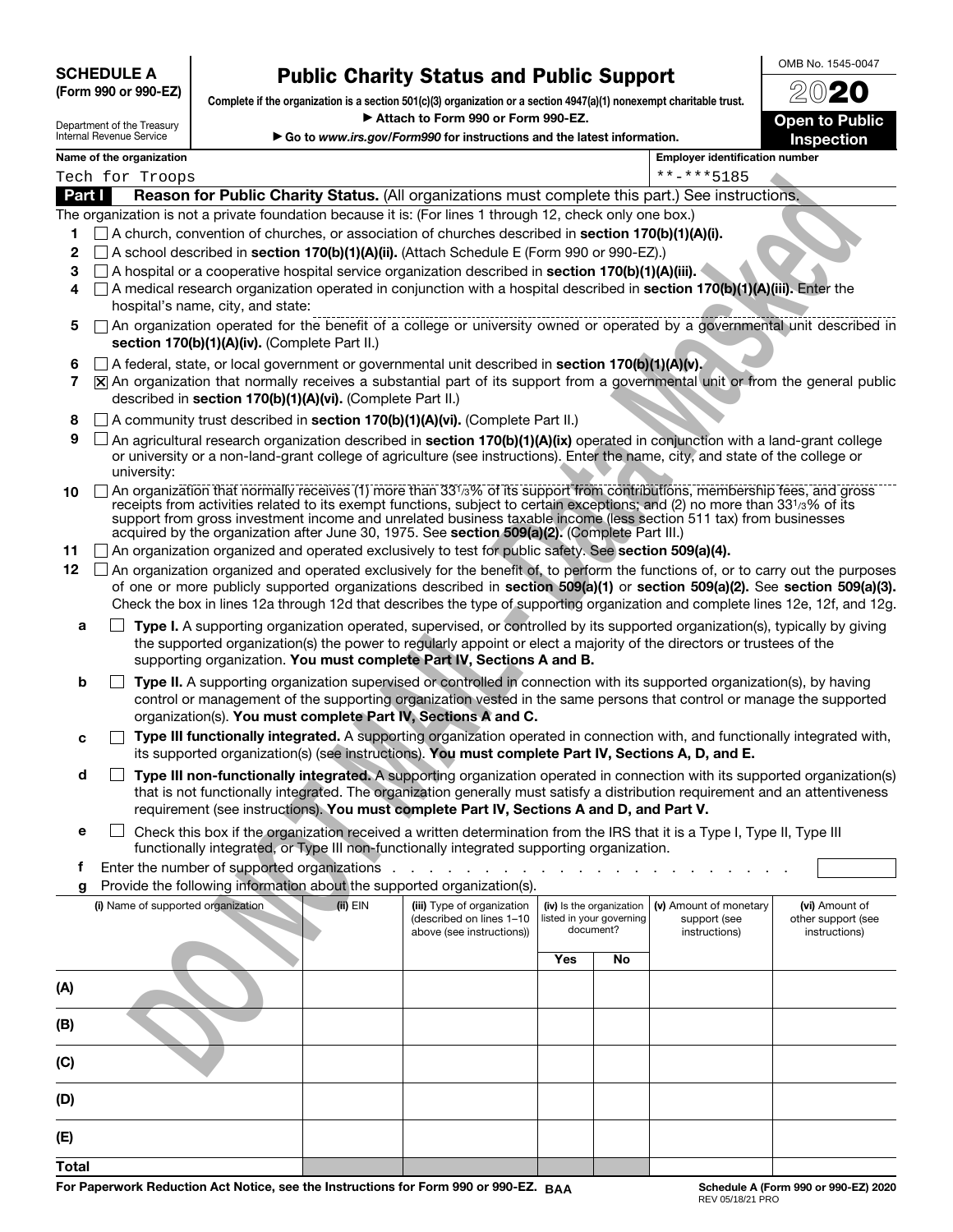**Part II** Support Schedule for Organizations Described in Sections 170(b)(1)(A)(iv) and 170(b)(1)(A)(vi) (Complete only if you checked the box on line 5, 7, or 8 of Part I or if the organization failed to qualify under Part III. If the organization fails to qualify under the tests listed below, please complete Part III.)

|                | <b>Section A. Public Support</b>                                                                                                                                                                                                                                                                                                                                                                 |          |            |                                                 |                                                                                               |                                |                                             |
|----------------|--------------------------------------------------------------------------------------------------------------------------------------------------------------------------------------------------------------------------------------------------------------------------------------------------------------------------------------------------------------------------------------------------|----------|------------|-------------------------------------------------|-----------------------------------------------------------------------------------------------|--------------------------------|---------------------------------------------|
|                | Calendar year (or fiscal year beginning in) ▶                                                                                                                                                                                                                                                                                                                                                    | (a) 2016 | (b) $2017$ | (c) 2018                                        | $(d)$ 2019                                                                                    | (e) 2020                       | (f) Total                                   |
| 1.             | Gifts, grants, contributions, and<br>membership fees received. (Do not<br>include any "unusual grants.")                                                                                                                                                                                                                                                                                         | 233,979. | 651,126.   |                                                 | $183, 575.$ 1, 081, 428.                                                                      |                                | 828, 227. 2, 978, 335.                      |
| $\overline{2}$ | Tax revenues levied for the<br>organization's benefit and either paid to<br>or expended on its behalf                                                                                                                                                                                                                                                                                            |          |            |                                                 |                                                                                               |                                |                                             |
| 3              | The value of services or facilities<br>furnished by a governmental unit to the<br>organization without charge                                                                                                                                                                                                                                                                                    |          |            |                                                 |                                                                                               |                                |                                             |
| 4              | <b>Total.</b> Add lines 1 through 3                                                                                                                                                                                                                                                                                                                                                              | 233,979. | 651,126.   |                                                 | 183, 575.  1, 081, 428.                                                                       |                                | $828, 227.$ 2,978,335.                      |
| 5              | The portion of total contributions by<br>each person (other than a<br>governmental unit or publicly<br>supported organization) included on<br>line 1 that exceeds 2% of the amount<br>shown on line 11, column $(f)$ .                                                                                                                                                                           |          |            |                                                 |                                                                                               |                                |                                             |
| 6              | Public support. Subtract line 5 from line 4                                                                                                                                                                                                                                                                                                                                                      |          |            |                                                 |                                                                                               |                                | 2,978,335.                                  |
|                | <b>Section B. Total Support</b>                                                                                                                                                                                                                                                                                                                                                                  |          |            |                                                 |                                                                                               |                                |                                             |
|                | Calendar year (or fiscal year beginning in) ▶                                                                                                                                                                                                                                                                                                                                                    | (a) 2016 | (b) 2017   | $(c)$ 2018                                      | $(d)$ 2019                                                                                    | (e) 2020                       | (f) Total                                   |
| $\overline{7}$ | Amounts from line 4<br>and the contract of the con-                                                                                                                                                                                                                                                                                                                                              | 233,979. | 651, 126.  |                                                 | 183, 575. 1, 081, 428.                                                                        | 828, 227.                      | 2,978,335.                                  |
| 8              | Gross income from interest, dividends,<br>payments received on securities loans,<br>rents, royalties, and income from<br>similar sources                                                                                                                                                                                                                                                         |          |            |                                                 |                                                                                               |                                |                                             |
| 9              | Net income from unrelated business<br>activities, whether or not the business<br>is regularly carried on                                                                                                                                                                                                                                                                                         |          |            |                                                 |                                                                                               |                                |                                             |
| 10             | Other income. Do not include gain or<br>loss from the sale of capital assets<br>(Explain in Part VI.)                                                                                                                                                                                                                                                                                            |          |            | 32, 283.                                        | 139, 395.                                                                                     | 144,438.                       | 316, 116.                                   |
| 11             | Total support. Add lines 7 through 10                                                                                                                                                                                                                                                                                                                                                            |          |            |                                                 |                                                                                               |                                | 3, 294, 451.                                |
| 12<br>13       | Gross receipts from related activities, etc. (see instructions)<br>First 5 years. If the Form 990 is for the organization's first, second, third, fourth, or fifth tax year as a section 501(c)(3)<br>organization, check this box and stop here                                                                                                                                                 |          | $\sim$     | the contract of the contract of the contract of |                                                                                               | 12                             |                                             |
|                | <b>Section C. Computation of Public Support Percentage</b>                                                                                                                                                                                                                                                                                                                                       |          |            |                                                 | $\mathbb{Q}$ . The set of the set of the set of the set of the set of the set of $\mathbb{R}$ |                                |                                             |
| 14             | Public support percentage for 2020 (line 6, column (f), divided by line 11, column (f))                                                                                                                                                                                                                                                                                                          |          |            |                                                 |                                                                                               | 14                             | 90.4%                                       |
| 15             | Public support percentage from 2019 Schedule A, Part II, line 14                                                                                                                                                                                                                                                                                                                                 |          |            | the contract of the contract of the             |                                                                                               | 15                             | 89.85%                                      |
| 16a            | 331/3% support test-2020. If the organization did not check the box on line 13, and line 14 is 331/3% or more, check this                                                                                                                                                                                                                                                                        |          |            |                                                 |                                                                                               |                                |                                             |
|                | box and stop here. The organization qualifies as a publicly supported organization                                                                                                                                                                                                                                                                                                               |          |            |                                                 | <b>Contract Contract</b>                                                                      | and the company of the company | $ \mathsf{x} $                              |
| b              | 331/3% support test-2019. If the organization did not check a box on line 13 or 16a, and line 15 is 331/3% or more, check<br>this box and <b>stop here.</b> The organization qualifies as a publicly supported organization                                                                                                                                                                      |          |            |                                                 |                                                                                               |                                |                                             |
| 17а            | 10%-facts-and-circumstances test-2020. If the organization did not check a box on line 13, 16a, or 16b, and line 14 is<br>10% or more, and if the organization meets the facts-and-circumstances test, check this box and stop here. Explain in<br>Part VI how the organization meets the facts-and-circumstances test. The organization qualifies as a publicly supported<br>organization       |          |            |                                                 |                                                                                               |                                |                                             |
| b              | 10%-facts-and-circumstances test-2019. If the organization did not check a box on line 13, 16a, 16b, or 17a, and line<br>15 is 10% or more, and if the organization meets the facts-and-circumstances test, check this box and stop here. Explain<br>in Part VI how the organization meets the facts-and-circumstances test. The organization qualifies as a publicly supported<br>organization. |          |            |                                                 |                                                                                               |                                |                                             |
| 18             | Private foundation. If the organization did not check a box on line 13, 16a, 16b, 17a, or 17b, check this box and see                                                                                                                                                                                                                                                                            |          |            |                                                 |                                                                                               |                                |                                             |
|                | instructions                                                                                                                                                                                                                                                                                                                                                                                     |          |            |                                                 | the contract of the contract of                                                               |                                | <b>Cohodule A (Ferm 000 or 000 EZ) 2020</b> |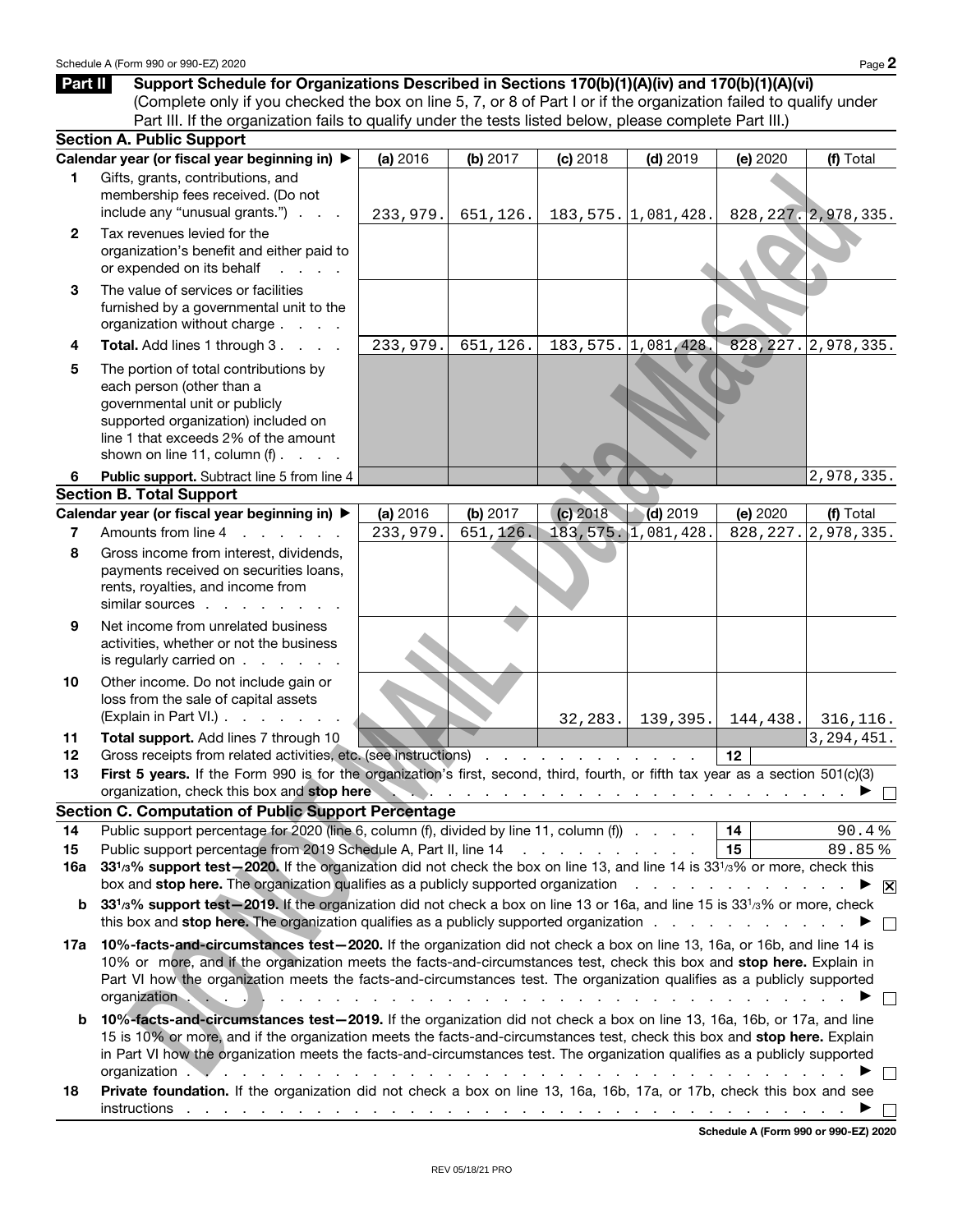#### **Part III** Support Schedule for Organizations Described in Section 509(a)(2)

(Complete only if you checked the box on line 10 of Part I or if the organization failed to qualify under Part II. If the organization fails to qualify under the tests listed below, please complete Part II.)

|     | <b>Section A. Public Support</b>                                                                                                            |          |            |          |                                                                                  |          |                             |
|-----|---------------------------------------------------------------------------------------------------------------------------------------------|----------|------------|----------|----------------------------------------------------------------------------------|----------|-----------------------------|
|     | Calendar year (or fiscal year beginning in) ▶                                                                                               | (a) 2016 | (b) $2017$ | (c) 2018 | $(d)$ 2019                                                                       | (e) 2020 | (f) Total                   |
| 1   | Gifts, grants, contributions, and membership fees                                                                                           |          |            |          |                                                                                  |          |                             |
|     | received. (Do not include any "unusual grants.")                                                                                            |          |            |          |                                                                                  |          |                             |
| 2   | Gross receipts from admissions, merchandise                                                                                                 |          |            |          |                                                                                  |          |                             |
|     | sold or services performed, or facilities<br>furnished in any activity that is related to the                                               |          |            |          |                                                                                  |          |                             |
|     | organization's tax-exempt purpose                                                                                                           |          |            |          |                                                                                  |          |                             |
| 3   | Gross receipts from activities that are not an                                                                                              |          |            |          |                                                                                  |          |                             |
|     | unrelated trade or business under section 513                                                                                               |          |            |          |                                                                                  |          |                             |
| 4   | Tax revenues levied for the                                                                                                                 |          |            |          |                                                                                  |          |                             |
|     | organization's benefit and either paid to                                                                                                   |          |            |          |                                                                                  |          |                             |
|     | or expended on its behalf<br>an an an a                                                                                                     |          |            |          |                                                                                  |          |                             |
| 5   | The value of services or facilities                                                                                                         |          |            |          |                                                                                  |          |                             |
|     | furnished by a governmental unit to the                                                                                                     |          |            |          |                                                                                  |          |                             |
|     | organization without charge                                                                                                                 |          |            |          |                                                                                  |          |                             |
| 6   | Total. Add lines 1 through 5.                                                                                                               |          |            |          |                                                                                  |          |                             |
| 7a  | Amounts included on lines 1, 2, and 3                                                                                                       |          |            |          |                                                                                  |          |                             |
|     | received from disqualified persons                                                                                                          |          |            |          |                                                                                  |          |                             |
|     | Amounts included on lines 2 and 3                                                                                                           |          |            |          |                                                                                  |          |                             |
| b   | received from other than disqualified                                                                                                       |          |            |          |                                                                                  |          |                             |
|     | persons that exceed the greater of \$5,000                                                                                                  |          |            |          |                                                                                  |          |                             |
|     | or 1% of the amount on line 13 for the year                                                                                                 |          |            |          |                                                                                  |          |                             |
| C   | Add lines 7a and 7b<br>and a stringer                                                                                                       |          |            |          |                                                                                  |          |                             |
| 8   | Public support. (Subtract line 7c from                                                                                                      |          |            |          |                                                                                  |          |                             |
|     | $line 6.)$                                                                                                                                  |          |            |          |                                                                                  |          |                             |
|     | <b>Section B. Total Support</b>                                                                                                             |          |            |          |                                                                                  |          |                             |
|     | Calendar year (or fiscal year beginning in) ▶                                                                                               | (a) 2016 | (b) $2017$ | (c) 2018 | $(d)$ 2019                                                                       | (e) 2020 | (f) Total                   |
| 9   | Amounts from line 6<br><b>Contractor</b>                                                                                                    |          |            |          |                                                                                  |          |                             |
|     |                                                                                                                                             |          |            |          |                                                                                  |          |                             |
| 10a | Gross income from interest, dividends,<br>payments received on securities loans, rents,                                                     |          |            |          |                                                                                  |          |                             |
|     | royalties, and income from similar sources.                                                                                                 |          |            |          |                                                                                  |          |                             |
|     |                                                                                                                                             |          |            |          |                                                                                  |          |                             |
| b   | Unrelated business taxable income (less<br>section 511 taxes) from businesses                                                               |          |            |          |                                                                                  |          |                             |
|     | acquired after June 30, 1975.                                                                                                               |          |            |          |                                                                                  |          |                             |
|     | Add lines 10a and 10b                                                                                                                       |          |            |          |                                                                                  |          |                             |
| c   |                                                                                                                                             |          |            |          |                                                                                  |          |                             |
| 11  | Net income from unrelated business<br>activities not included in line 10b, whether                                                          |          |            |          |                                                                                  |          |                             |
|     | or not the business is regularly carried on                                                                                                 |          |            |          |                                                                                  |          |                             |
|     |                                                                                                                                             |          |            |          |                                                                                  |          |                             |
| 12  | Other income. Do not include gain or<br>loss from the sale of capital assets                                                                |          |            |          |                                                                                  |          |                             |
|     | (Explain in Part VI.).                                                                                                                      |          |            |          |                                                                                  |          |                             |
| 13  | Total support. (Add lines 9, 10c, 11,                                                                                                       |          |            |          |                                                                                  |          |                             |
|     | and 12.)<br>$\mathcal{L}^{\text{max}}$ and $\mathcal{L}^{\text{max}}$                                                                       |          |            |          |                                                                                  |          |                             |
| 14  | First 5 years. If the Form 990 is for the organization's first, second, third, fourth, or fifth tax year as a section 501(c)(3)             |          |            |          |                                                                                  |          |                             |
|     | organization, check this box and stop here                                                                                                  |          |            |          | والمتعاون والمتعاون والمتعاون والمتعاون والمتعاون والمتعاون والمتعاون والمتعاونة |          |                             |
|     | <b>Section C. Computation of Public Support Percentage</b>                                                                                  |          |            |          |                                                                                  |          |                             |
| 15  | Public support percentage for 2020 (line 8, column (f), divided by line 13, column (f)                                                      |          |            |          |                                                                                  | 15       | $\%$                        |
| 16  | Public support percentage from 2019 Schedule A, Part III, line 15                                                                           |          |            |          |                                                                                  | 16       | $\%$                        |
|     | Section D. Computation of Investment Income Percentage                                                                                      |          |            |          |                                                                                  |          |                             |
| 17  | Investment income percentage for 2020 (line 10c, column (f), divided by line 13, column (f))                                                |          |            |          |                                                                                  | 17       | $\%$                        |
| 18  | Investment income percentage from 2019 Schedule A, Part III, line 17                                                                        |          |            |          |                                                                                  | 18       | %                           |
| 19a | 331/3% support tests - 2020. If the organization did not check the box on line 14, and line 15 is more than 331/3%, and line                |          |            |          |                                                                                  |          |                             |
|     | 17 is not more than 33 <sup>1</sup> /3%, check this box and stop here. The organization qualifies as a publicly supported organization      |          |            |          |                                                                                  |          | $\mathcal{L}_{\mathcal{A}}$ |
| b   | 331/3% support tests - 2019. If the organization did not check a box on line 14 or line 19a, and line 16 is more than 331/3%, and           |          |            |          |                                                                                  |          |                             |
|     | line 18 is not more than 33 <sup>1</sup> /3%, check this box and stop here. The organization qualifies as a publicly supported organization |          |            |          |                                                                                  |          |                             |
| 20  | Private foundation. If the organization did not check a box on line 14, 19a, or 19b, check this box and see instructions                    |          |            |          |                                                                                  |          | ▶                           |
|     |                                                                                                                                             |          |            |          |                                                                                  |          |                             |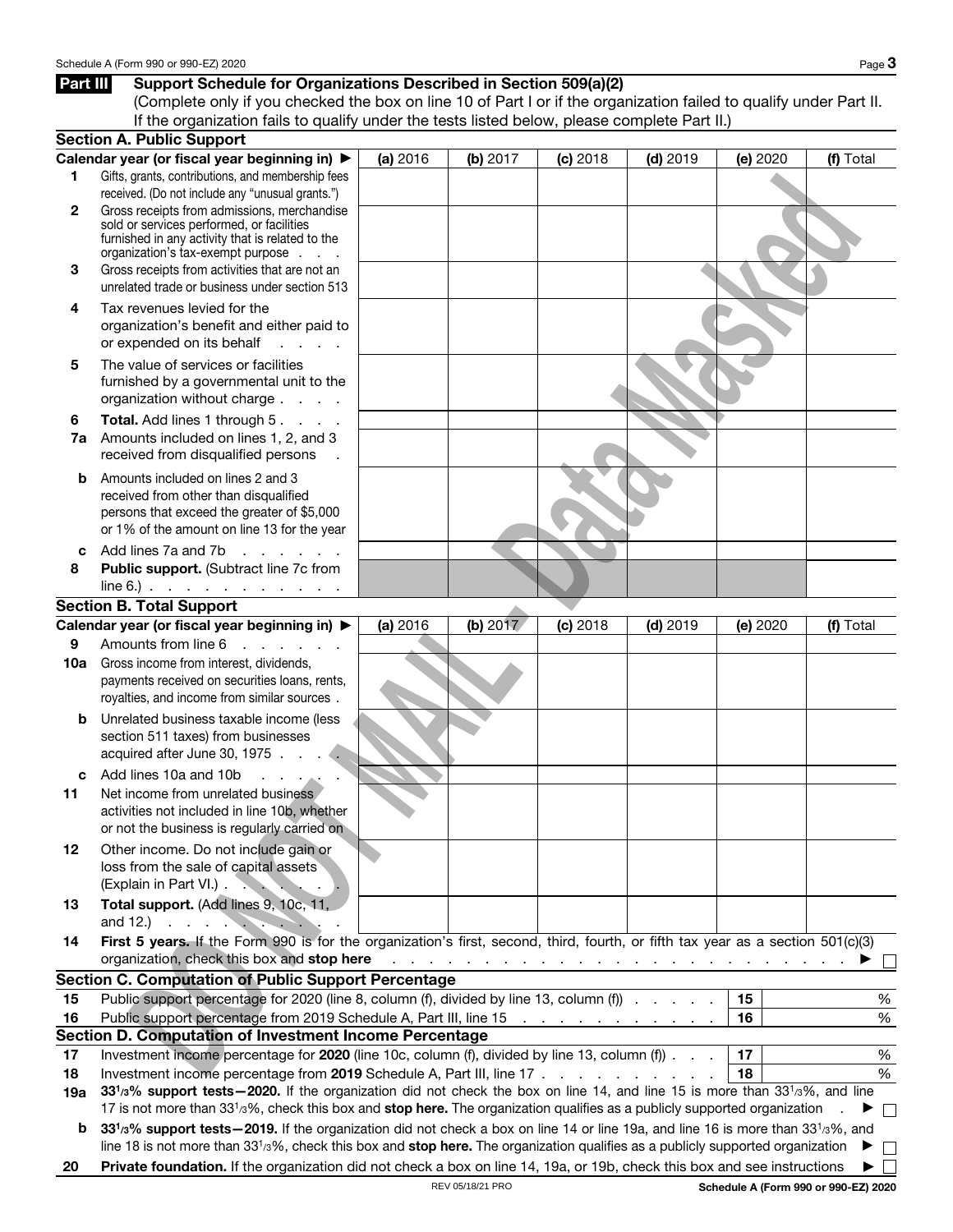#### **Part IV Supporting Organizations**

(Complete only if you checked a box in line 12 on Part I. If you checked box 12a, Part I, complete Sections A and B. If you checked box 12b, Part I, complete Sections A and C. If you checked box 12c, Part I, complete Sections A, D, and E. If you checked box 12d, Part I, complete Sections A and D, and complete Part V.)

#### **Section A. All Supporting Organizations**

- **1** Are all of the organization's supported organizations listed by name in the organization's governing documents? If "No," describe in *Part VI* how the supported organizations are designated. If designated by class or purpose, describe the designation. If historic and continuing relationship, explain. **1**
- **2** Did the organization have any supported organization that does not have an IRS determination of status under section 509(a)(1) or (2)? If "Yes," explain in *Part VI* how the organization determined that the supported organization was described in section 509(a)(1) or (2). **2**
- **3a** Did the organization have a supported organization described in section 501(c)(4), (5), or (6)? If "Yes," answer lines 3b and 3c below. **3a**
- **b** Did the organization confirm that each supported organization qualified under section 501(c)(4), (5), or (6) and satisfied the public support tests under section 509(a)(2)? If "Yes," describe in **Part VI** when and how the organization made the determination. **3b**
- **c** Did the organization ensure that all support to such organizations was used exclusively for section 170(c)(2)(B) purposes? If "Yes," explain in *Part VI* what controls the organization put in place to ensure such use. **3c**
- **4a** Was any supported organization not organized in the United States ("foreign supported organization")? If "Yes," and if you checked box 12a or 12b in Part I, answer lines 4b and 4c below. **4a**
- **b** Did the organization have ultimate control and discretion in deciding whether to make grants to the foreign supported organization? If "Yes," describe in *Part VI* how the organization had such control and discretion despite being controlled or supervised by or in connection with its supported organizations. **4b**
- **c** Did the organization support any foreign supported organization that does not have an IRS determination under sections 501(c)(3) and 509(a)(1) or (2)? If "Yes," explain in *Part VI* what controls the organization used to ensure that all support to the foreign supported organization was used exclusively for section 170(c)(2)(B) purposes. **4c**
- **5a** Did the organization add, substitute, or remove any supported organizations during the tax year? If "Yes," answer lines 5b and 5c below (if applicable). Also, provide detail in *Part VI*, including (i) the names and EIN numbers of the supported organizations added, substituted, or removed; (ii) the reasons for each such action; (iii) the authority under the organization's organizing document authorizing such action; and (iv) how the action was accomplished (such as by amendment to the organizing document). **5a** all of the regarded interaction is acquired improbation, histoir process in the counterparticle of the property of the counterparticle of the counterparticle of the counterparticle of the counterparticle of the counterpart
- **b Type I or Type II only.** Was any added or substituted supported organization part of a class already designated in the organization's organizing document? **5b**
- **c Substitutions only.** Was the substitution the result of an event beyond the organization's control? **5c**
- **6** Did the organization provide support (whether in the form of grants or the provision of services or facilities) to anyone other than (i) its supported organizations, (ii) individuals that are part of the charitable class benefited by one or more of its supported organizations, or (iii) other supporting organizations that also support or benefit one or more of the filing organization's supported organizations? If "Yes," provide detail in *Part VI.* **6**
- **7** Did the organization provide a grant, loan, compensation, or other similar payment to a substantial contributor (as defined in section 4958(c)(3)(C)), a family member of a substantial contributor, or a 35% controlled entity with regard to a substantial contributor? If "Yes," complete Part I of Schedule L (Form 990 or 990-EZ).
- **8** Did the organization make a loan to a disqualified person (as defined in section 4958) not described in line 7? If "Yes," complete Part I of Schedule L (Form 990 or 990-EZ). **8**
- **9a** Was the organization controlled directly or indirectly at any time during the tax year by one or more disqualified persons, as defined in section 4946 (other than foundation managers and organizations described in section 509(a)(1) or (2))? If "Yes," provide detail in *Part VI.* **9a**
- **b** Did one or more disqualified persons (as defined in line 9a) hold a controlling interest in any entity in which the supporting organization had an interest? If "Yes," provide detail in **Part VI. 9b 9b 9b**
- **c** Did a disqualified person (as defined in line 9a) have an ownership interest in, or derive any personal benefit from, assets in which the supporting organization also had an interest? If "Yes," provide detail in *Part VI.* **9c**
- **10a** Was the organization subject to the excess business holdings rules of section 4943 because of section 4943(f) (regarding certain Type II supporting organizations, and all Type III non-functionally integrated supporting organizations)? If "Yes," answer line 10b below. **10a** and the state of the state of the 10a
	- **b** Did the organization have any excess business holdings in the tax year? (Use Schedule C, Form 4720, to determine whether the organization had excess business holdings.) **10b**

**Yes No**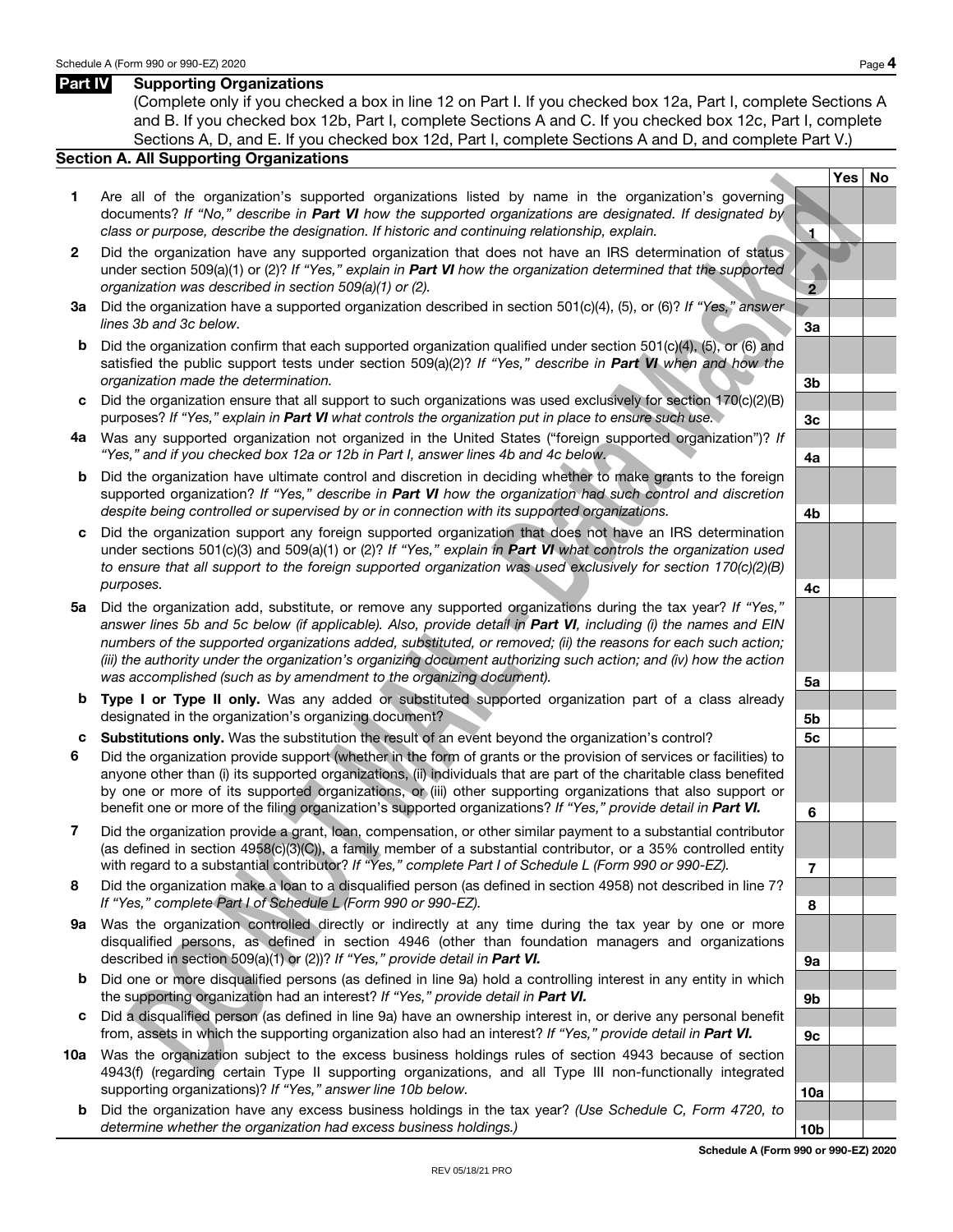#### **Part IV** Supporting Organizations (continued) **Yes No 11** Has the organization accepted a gift or contribution from any of the following persons? **a** A person who directly or indirectly controls, either alone or together with persons described in lines 11b and 11c below, the governing body of a supported organization? **11a b** A family member of a person described in line 11a above? **11b 11b 11b c** A 35% controlled entity of a person described in line 11a or 11b above? If "Yes" to line 11a, 11b, or 11c, provide detail in *Part VI.* **11c Section B. Type I Supporting Organizations Yes No**

- **1** Did the governing body, members of the governing body, officers acting in their official capacity, or membership of one or more supported organizations have the power to regularly appoint or elect at least a majority of the organization's officers, directors, or trustees at all times during the tax year? If "No," describe in *Part VI* how the supported organization(s) effectively operated, supervised, or controlled the organization's activities. If the organization had more than one supported organization, describe how the powers to appoint and/or remove officers, directors, or trustees were allocated among the supported organizations and what conditions or restrictions, if any, applied to such powers during the tax year.
- **2** Did the organization operate for the benefit of any supported organization other than the supported organization(s) that operated, supervised, or controlled the supporting organization? If "Yes," explain in *Part VI* how providing such benefit carried out the purposes of the supported organization(s) that operated, supervised, or controlled the supporting organization. **2 2 2**

### **Section C. Type II Supporting Organizations**

### **Section D. All Type III Supporting Organizations**

|                  | <b>b</b> A family member of a person described in line 11a above?                                                                                                                                                                                                                                                                                                                                                                                                                                                                                                                                                                                    | 11b            |                  |    |
|------------------|------------------------------------------------------------------------------------------------------------------------------------------------------------------------------------------------------------------------------------------------------------------------------------------------------------------------------------------------------------------------------------------------------------------------------------------------------------------------------------------------------------------------------------------------------------------------------------------------------------------------------------------------------|----------------|------------------|----|
|                  | c A 35% controlled entity of a person described in line 11a or 11b above? If "Yes" to line 11a, 11b, or 11c, provide                                                                                                                                                                                                                                                                                                                                                                                                                                                                                                                                 |                |                  |    |
|                  | detail in Part VI.                                                                                                                                                                                                                                                                                                                                                                                                                                                                                                                                                                                                                                   | 11c            |                  |    |
|                  | ection B. Type I Supporting Organizations                                                                                                                                                                                                                                                                                                                                                                                                                                                                                                                                                                                                            |                |                  |    |
|                  |                                                                                                                                                                                                                                                                                                                                                                                                                                                                                                                                                                                                                                                      |                | Yes <sup>1</sup> | No |
| 1                | Did the governing body, members of the governing body, officers acting in their official capacity, or membership of one or<br>more supported organizations have the power to regularly appoint or elect at least a majority of the organization's officers,<br>directors, or trustees at all times during the tax year? If "No," describe in Part VI how the supported organization(s)<br>effectively operated, supervised, or controlled the organization's activities. If the organization had more than one supported<br>organization, describe how the powers to appoint and/or remove officers, directors, or trustees were allocated among the |                |                  |    |
|                  | supported organizations and what conditions or restrictions, if any, applied to such powers during the tax year.                                                                                                                                                                                                                                                                                                                                                                                                                                                                                                                                     | 1              |                  |    |
| 2                | Did the organization operate for the benefit of any supported organization other than the supported<br>organization(s) that operated, supervised, or controlled the supporting organization? If "Yes," explain in Part<br>VI how providing such benefit carried out the purposes of the supported organization(s) that operated,<br>supervised, or controlled the supporting organization.                                                                                                                                                                                                                                                           | 2              |                  |    |
|                  | ection C. Type II Supporting Organizations                                                                                                                                                                                                                                                                                                                                                                                                                                                                                                                                                                                                           |                |                  |    |
|                  |                                                                                                                                                                                                                                                                                                                                                                                                                                                                                                                                                                                                                                                      |                | <b>Yes</b>       | No |
| 1                | Were a majority of the organization's directors or trustees during the tax year also a majority of the directors<br>or trustees of each of the organization's supported organization(s)? If "No," describe in Part VI how control<br>or management of the supporting organization was vested in the same persons that controlled or managed<br>the supported organization(s).                                                                                                                                                                                                                                                                        | 1              |                  |    |
|                  | ection D. All Type III Supporting Organizations                                                                                                                                                                                                                                                                                                                                                                                                                                                                                                                                                                                                      |                |                  |    |
|                  |                                                                                                                                                                                                                                                                                                                                                                                                                                                                                                                                                                                                                                                      |                | Yes              | No |
| 1                | Did the organization provide to each of its supported organizations, by the last day of the fifth month of the<br>organization's tax year, (i) a written notice describing the type and amount of support provided during the prior tax                                                                                                                                                                                                                                                                                                                                                                                                              |                |                  |    |
|                  | year, (ii) a copy of the Form 990 that was most recently filed as of the date of notification, and (iii) copies of the<br>organization's governing documents in effect on the date of notification, to the extent not previously provided?                                                                                                                                                                                                                                                                                                                                                                                                           | 1              |                  |    |
| $\mathbf{2}$     | Were any of the organization's officers, directors, or trustees either (i) appointed or elected by the supported<br>organization(s) or (ii) serving on the governing body of a supported organization? If "No," explain in Part VI how<br>the organization maintained a close and continuous working relationship with the supported organization(s).                                                                                                                                                                                                                                                                                                | $\mathbf{2}$   |                  |    |
| 3                | By reason of the relationship described in line 2, above, did the organization's supported organizations have<br>a significant voice in the organization's investment policies and in directing the use of the organization's<br>income or assets at all times during the tax year? If "Yes," describe in Part VI the role the organization's                                                                                                                                                                                                                                                                                                        |                |                  |    |
|                  | supported organizations played in this regard.                                                                                                                                                                                                                                                                                                                                                                                                                                                                                                                                                                                                       | 3              |                  |    |
|                  | ection E. Type III Functionally Integrated Supporting Organizations                                                                                                                                                                                                                                                                                                                                                                                                                                                                                                                                                                                  |                |                  |    |
| 1<br>a<br>b<br>c | Check the box next to the method that the organization used to satisfy the Integral Part Test during the year (see instructions).<br>□ The organization satisfied the Activities Test. Complete line 2 below.<br>□ The organization is the parent of each of its supported organizations. Complete line 3 below.<br>$\Box$ The organization supported a governmental entity. Describe in Part VI how you supported a governmental entity (see instructions).                                                                                                                                                                                         |                |                  |    |
| $\mathbf{2}$     | Activities Test. Answer lines 2a and 2b below.                                                                                                                                                                                                                                                                                                                                                                                                                                                                                                                                                                                                       |                | Yes   No         |    |
| а                | Did substantially all of the organization's activities during the tax year directly further the exempt purposes of<br>the supported organization(s) to which the organization was responsive? If "Yes," then in Part VI identify<br>those supported organizations and explain how these activities directly furthered their exempt purposes,<br>how the organization was responsive to those supported organizations, and how the organization determined<br>that these activities constituted substantially all of its activities.                                                                                                                  | 2a             |                  |    |
| b                | Did the activities described in line 2a, above, constitute activities that, but for the organization's involvement,<br>one or more of the organization's supported organization(s) would have been engaged in? If "Yes," explain in<br>Part VI the reasons for the organization's position that its supported organization(s) would have engaged in<br>these activities but for the organization's involvement.                                                                                                                                                                                                                                      | 2 <sub>h</sub> |                  |    |
|                  |                                                                                                                                                                                                                                                                                                                                                                                                                                                                                                                                                                                                                                                      |                |                  |    |

### **Section E. Type III Functionally Integrated Supporting Organizations**

- **1** Check the box next to the method that the organization used to satisfy the Integral Part Test during the year (*see instructions*).
- **a** The organization satisfied the Activities Test. Complete *line 2* below.
- **b** The organization is the parent of each of its supported organizations. Complete **line 3** below.
- **c** The organization supported a governmental entity. Describe in *Part VI* how you supported a governmental entity (see instructions).
- **2** Activities Test. *Answer lines 2a and 2b below.* **Yes No**
- **a** Did substantially all of the organization's activities during the tax year directly further the exempt purposes of the supported organization(s) to which the organization was responsive? If "Yes," then in *Part VI identify those supported organizations and explain* how these activities directly furthered their exempt purposes, how the organization was responsive to those supported organizations, and how the organization determined that these activities constituted substantially all of its activities. **2a**
- **b** Did the activities described in line 2a, above, constitute activities that, but for the organization's involvement, one or more of the organization's supported organization(s) would have been engaged in? If "Yes," explain in **Part VI** the reasons for the organization's position that its supported organization(s) would have engaged in these activities but for the organization's involvement. **2b**
- **3** Parent of Supported Organizations. *Answer lines 3a and 3b below.*
- **a** Did the organization have the power to regularly appoint or elect a majority of the officers, directors, or trustees of each of the supported organizations? If "Yes" or "No," provide details in *Part VI.* **3a**
- **b** Did the organization exercise a substantial degree of direction over the policies, programs, and activities of each of its supported organizations? If "Yes," describe in *Part VI* the role played by the organization in this regard. **3b**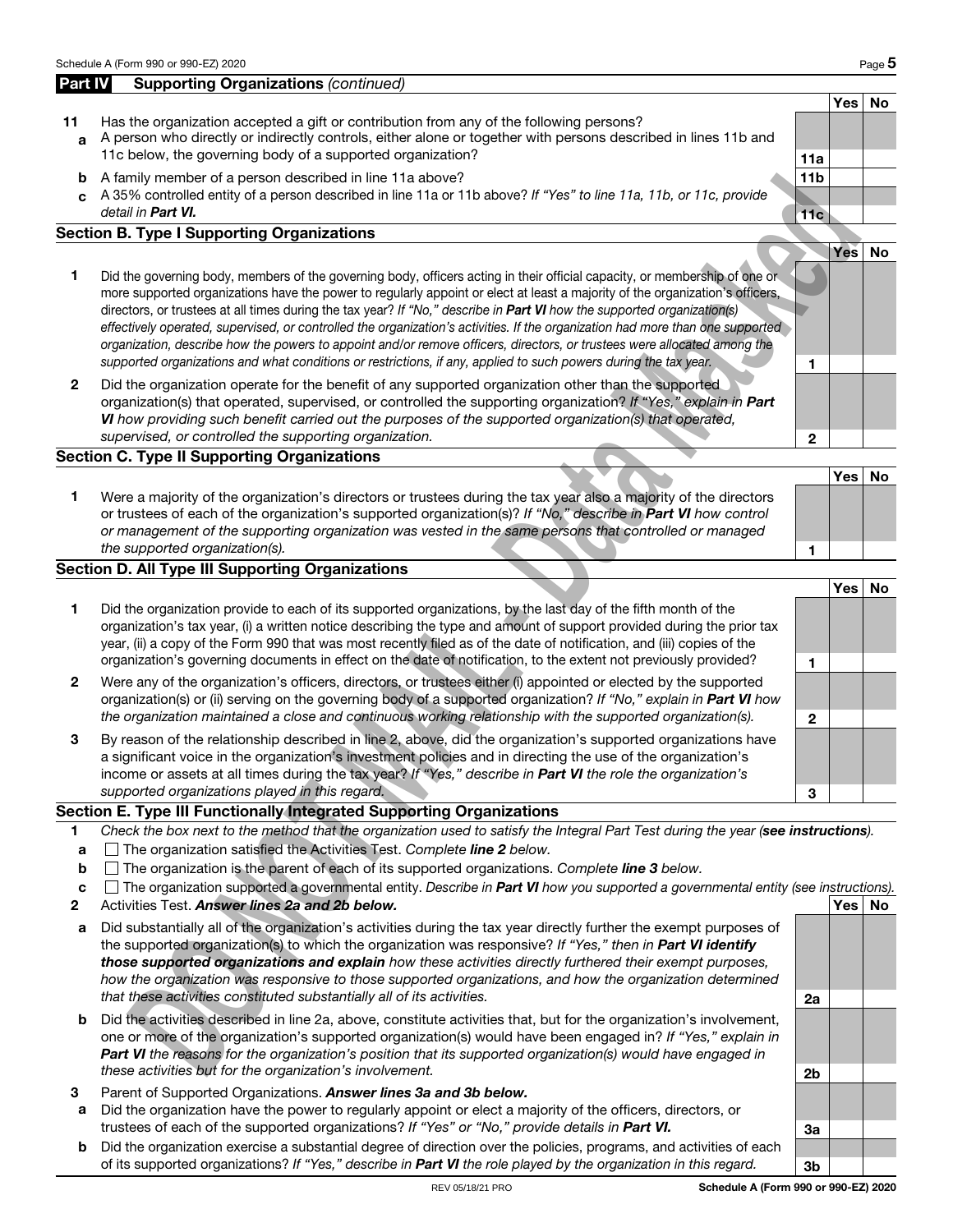#### **Part V Type III Non-Functionally Integrated 509(a)(3) Supporting Organizations**

| $\Box$ Check here if the organization satisfied the Integral Part Test as a qualifying trust on Nov. 20, 1970 (explain in Part VI). See |
|-----------------------------------------------------------------------------------------------------------------------------------------|
| instructions. All other Type III non-functionally integrated supporting organizations must complete Sections A through E.               |

| Section A-Adjusted Net Income |                                                                                                                                                     |                | (A) Prior Year | (B) Current Year<br>(optional)       |
|-------------------------------|-----------------------------------------------------------------------------------------------------------------------------------------------------|----------------|----------------|--------------------------------------|
| 1                             | Net short-term capital gain                                                                                                                         | 1              |                |                                      |
| $\mathbf{2}$                  | Recoveries of prior-year distributions                                                                                                              | $\mathbf 2$    |                |                                      |
| 3                             | Other gross income (see instructions)                                                                                                               | 3              |                |                                      |
| 4                             | Add lines 1 through 3.                                                                                                                              | 4              |                |                                      |
| 5                             | Depreciation and depletion                                                                                                                          | 5              |                |                                      |
| 6                             | Portion of operating expenses paid or incurred for production or collection                                                                         |                |                |                                      |
|                               | of gross income or for management, conservation, or maintenance of                                                                                  |                |                |                                      |
|                               | property held for production of income (see instructions)                                                                                           | 6              |                |                                      |
| 7                             | Other expenses (see instructions)                                                                                                                   | 7              |                |                                      |
| 8                             | Adjusted Net Income (subtract lines 5, 6, and 7 from line 4)                                                                                        | 8              |                |                                      |
|                               | <b>Section B-Minimum Asset Amount</b>                                                                                                               |                | (A) Prior Year | (B) Current Year<br>(optional)       |
| 1                             | Aggregate fair market value of all non-exempt-use assets (see                                                                                       |                |                |                                      |
|                               | instructions for short tax year or assets held for part of year):                                                                                   |                |                |                                      |
| а                             | Average monthly value of securities                                                                                                                 | 1a             |                |                                      |
| b                             | Average monthly cash balances                                                                                                                       | 1 <sub>b</sub> |                |                                      |
| c                             | Fair market value of other non-exempt-use assets                                                                                                    | 1c             |                |                                      |
| d                             | Total (add lines 1a, 1b, and 1c)                                                                                                                    | 1 <sub>d</sub> |                |                                      |
| е                             | Discount claimed for blockage or other factors                                                                                                      |                |                |                                      |
|                               | (explain in detail in Part VI):                                                                                                                     |                |                |                                      |
| $\mathbf{2}$                  | Acquisition indebtedness applicable to non-exempt-use assets                                                                                        | $\overline{2}$ |                |                                      |
| 3                             | Subtract line 2 from line 1d.                                                                                                                       | 3              |                |                                      |
| 4                             | Cash deemed held for exempt use. Enter 0.015 of line 3 (for greater amount,                                                                         |                |                |                                      |
|                               | see instructions).                                                                                                                                  | 4              |                |                                      |
| 5                             | Net value of non-exempt-use assets (subtract line 4 from line 3)                                                                                    | 5              |                |                                      |
| 6                             | Multiply line 5 by 0.035.                                                                                                                           | 6              |                |                                      |
| 7                             | Recoveries of prior-year distributions                                                                                                              | 7              |                |                                      |
| 8                             | Minimum Asset Amount (add line 7 to line 6)                                                                                                         | 8              |                |                                      |
|                               | <b>Section C-Distributable Amount</b>                                                                                                               |                |                | <b>Current Year</b>                  |
| 1                             | Adjusted net income for prior year (from Section A, line 8, column A)                                                                               | 1              |                |                                      |
| $\mathbf{2}$                  | Enter 0.85 of line 1.                                                                                                                               | $\mathbf 2$    |                |                                      |
| 3                             | Minimum asset amount for prior year (from Section B, line 8, column A)                                                                              | 3              |                |                                      |
| 4                             | Enter greater of line 2 or line 3.                                                                                                                  | 4              |                |                                      |
| 5                             | Income tax imposed in prior year                                                                                                                    | 5              |                |                                      |
| 6                             | Distributable Amount. Subtract line 5 from line 4, unless subject to                                                                                |                |                |                                      |
|                               | emergency temporary reduction (see instructions).                                                                                                   | 6              |                |                                      |
| 7                             | Check here if the current year is the organization's first as a non-functionally integrated Type III supporting organization<br>(see instructions). |                |                |                                      |
|                               |                                                                                                                                                     |                |                | Schedule A (Form 990 or 990-EZ) 2020 |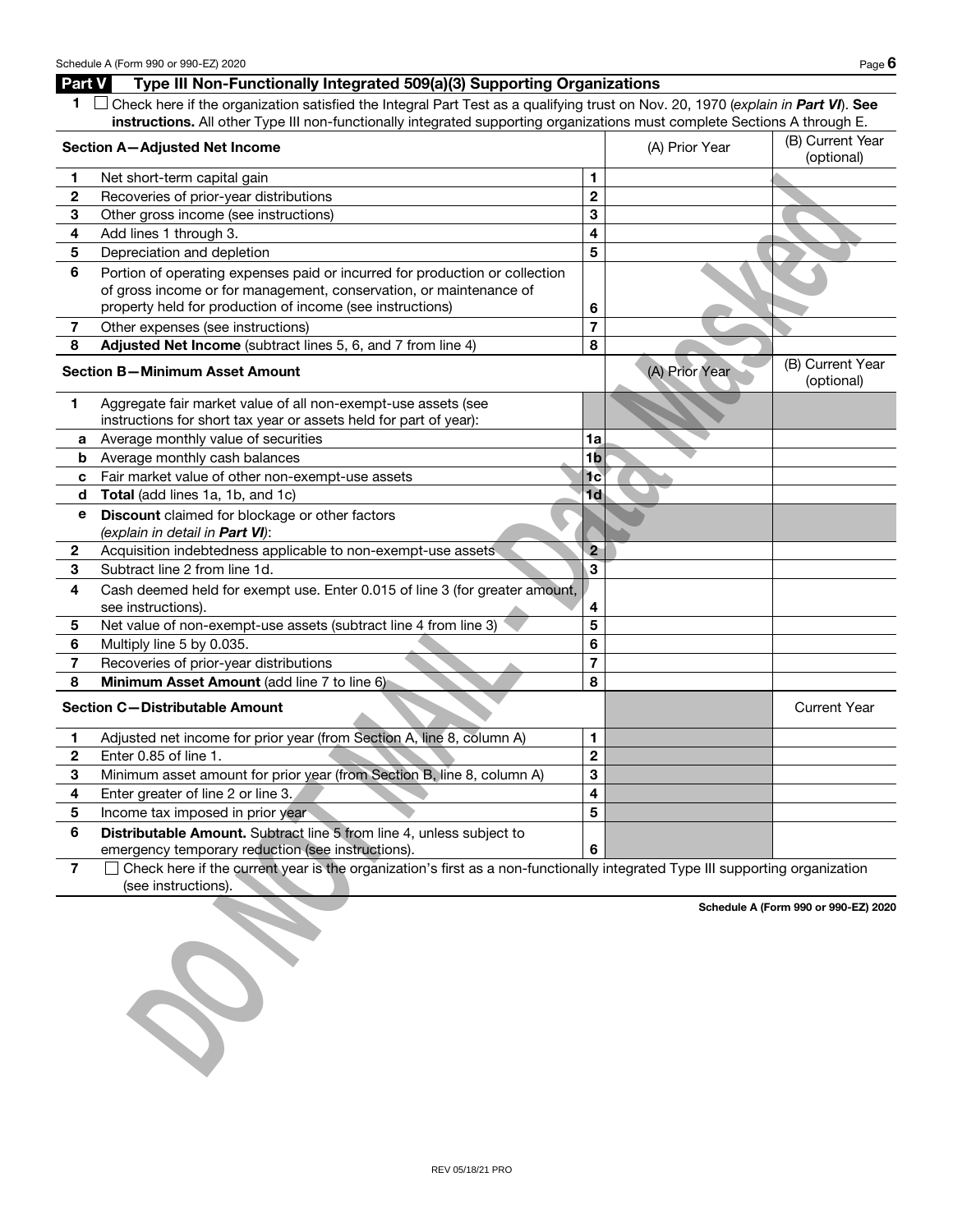| Part V         | Type III Non-Functionally Integrated 509(a)(3) Supporting Organizations (continued)                                                              |                                    |                                              |                                                |
|----------------|--------------------------------------------------------------------------------------------------------------------------------------------------|------------------------------------|----------------------------------------------|------------------------------------------------|
|                | <b>Section D-Distributions</b>                                                                                                                   |                                    |                                              | <b>Current Year</b>                            |
| 1.             | Amounts paid to supported organizations to accomplish exempt purposes                                                                            |                                    | 1                                            |                                                |
| $\overline{2}$ | Amounts paid to perform activity that directly furthers exempt purposes of supported                                                             |                                    |                                              |                                                |
|                | organizations, in excess of income from activity                                                                                                 | 2                                  |                                              |                                                |
| 3              | Administrative expenses paid to accomplish exempt purposes of supported organizations                                                            |                                    | 3                                            |                                                |
| 4              | Amounts paid to acquire exempt-use assets                                                                                                        |                                    | 4                                            |                                                |
| 5              | Qualified set-aside amounts (prior IRS approval required - provide details in Part VI)                                                           |                                    | 5                                            |                                                |
| 6              | Other distributions (describe in Part VI). See instructions.                                                                                     |                                    | 6                                            |                                                |
| 7<br>8         | Total annual distributions. Add lines 1 through 6.<br>Distributions to attentive supported organizations to which the organization is responsive |                                    | 7                                            |                                                |
|                | (provide details in Part VI). See instructions.                                                                                                  |                                    |                                              |                                                |
| 9              | Distributable amount for 2020 from Section C, line 6                                                                                             |                                    | 8<br>9                                       |                                                |
| 10             | Line 8 amount divided by line 9 amount                                                                                                           |                                    | 10                                           |                                                |
|                |                                                                                                                                                  |                                    | $(\mathbf{ii})$                              | (iii)                                          |
|                | Section E-Distribution Allocations (see instructions)                                                                                            | (i)<br><b>Excess Distributions</b> | <b>Underdistributions</b><br><b>Pre-2020</b> | <b>Distributable</b><br><b>Amount for 2020</b> |
| 1.             | Distributable amount for 2020 from Section C, line 6                                                                                             |                                    |                                              |                                                |
| $\mathbf{2}$   | Underdistributions, if any, for years prior to 2020                                                                                              |                                    |                                              |                                                |
|                | (reasonable cause required - explain in Part VI). See                                                                                            |                                    |                                              |                                                |
|                | instructions.                                                                                                                                    |                                    |                                              |                                                |
| 3              | Excess distributions carryover, if any, to 2020                                                                                                  |                                    |                                              |                                                |
| a              | From 2015<br>and a state of the                                                                                                                  |                                    |                                              |                                                |
| b              | From 2016<br>and a state of the                                                                                                                  |                                    |                                              |                                                |
| c              | From 2017<br>and a strategic and                                                                                                                 |                                    |                                              |                                                |
| d              | From 2018<br>and a state of the<br>From 2019                                                                                                     |                                    |                                              |                                                |
| е              | and a state of<br>Total of lines 3a through 3e                                                                                                   |                                    |                                              |                                                |
| f              | Applied to underdistributions of prior years                                                                                                     |                                    |                                              |                                                |
| g<br>h         | Applied to 2020 distributable amount                                                                                                             |                                    |                                              |                                                |
| j.             | Carryover from 2015 not applied (see instructions).                                                                                              |                                    |                                              |                                                |
| J              | Remainder. Subtract lines 3g, 3h, and 3i from line 3f.                                                                                           |                                    |                                              |                                                |
| 4              | Distributions for 2020 from                                                                                                                      |                                    |                                              |                                                |
|                | Section D, line 7:<br>\$                                                                                                                         |                                    |                                              |                                                |
| a              | Applied to underdistributions of prior years                                                                                                     |                                    |                                              |                                                |
| b              | Applied to 2020 distributable amount                                                                                                             |                                    |                                              |                                                |
| c              | Remainder. Subtract lines 4a and 4b from line 4.                                                                                                 |                                    |                                              |                                                |
| 5              | Remaining underdistributions for years prior to 2020, if                                                                                         |                                    |                                              |                                                |
|                | any. Subtract lines 3g and 4a from line 2. For result<br>greater than zero, explain in Part VI. See instructions.                                |                                    |                                              |                                                |
|                |                                                                                                                                                  |                                    |                                              |                                                |
| 6              | Remaining underdistributions for 2020. Subtract lines 3h<br>and 4b from line 1. For result greater than zero, explain in                         |                                    |                                              |                                                |
|                | <b>Part VI.</b> See instructions.                                                                                                                |                                    |                                              |                                                |
| 7              | Excess distributions carryover to 2021. Add lines 3j                                                                                             |                                    |                                              |                                                |
|                | and 4c.                                                                                                                                          |                                    |                                              |                                                |
| 8              | Breakdown of line 7:                                                                                                                             |                                    |                                              |                                                |
| a              | Excess from 2016                                                                                                                                 |                                    |                                              |                                                |
| b              | Excess from 2017 .                                                                                                                               |                                    |                                              |                                                |
| c              | Excess from 2018                                                                                                                                 |                                    |                                              |                                                |
| d              | Excess from 2019<br>۰.                                                                                                                           |                                    |                                              |                                                |
| е              | Excess from 2020                                                                                                                                 |                                    |                                              |                                                |
|                |                                                                                                                                                  |                                    |                                              | Schedule A (Form 990 or 990-EZ) 2020           |
|                |                                                                                                                                                  |                                    |                                              |                                                |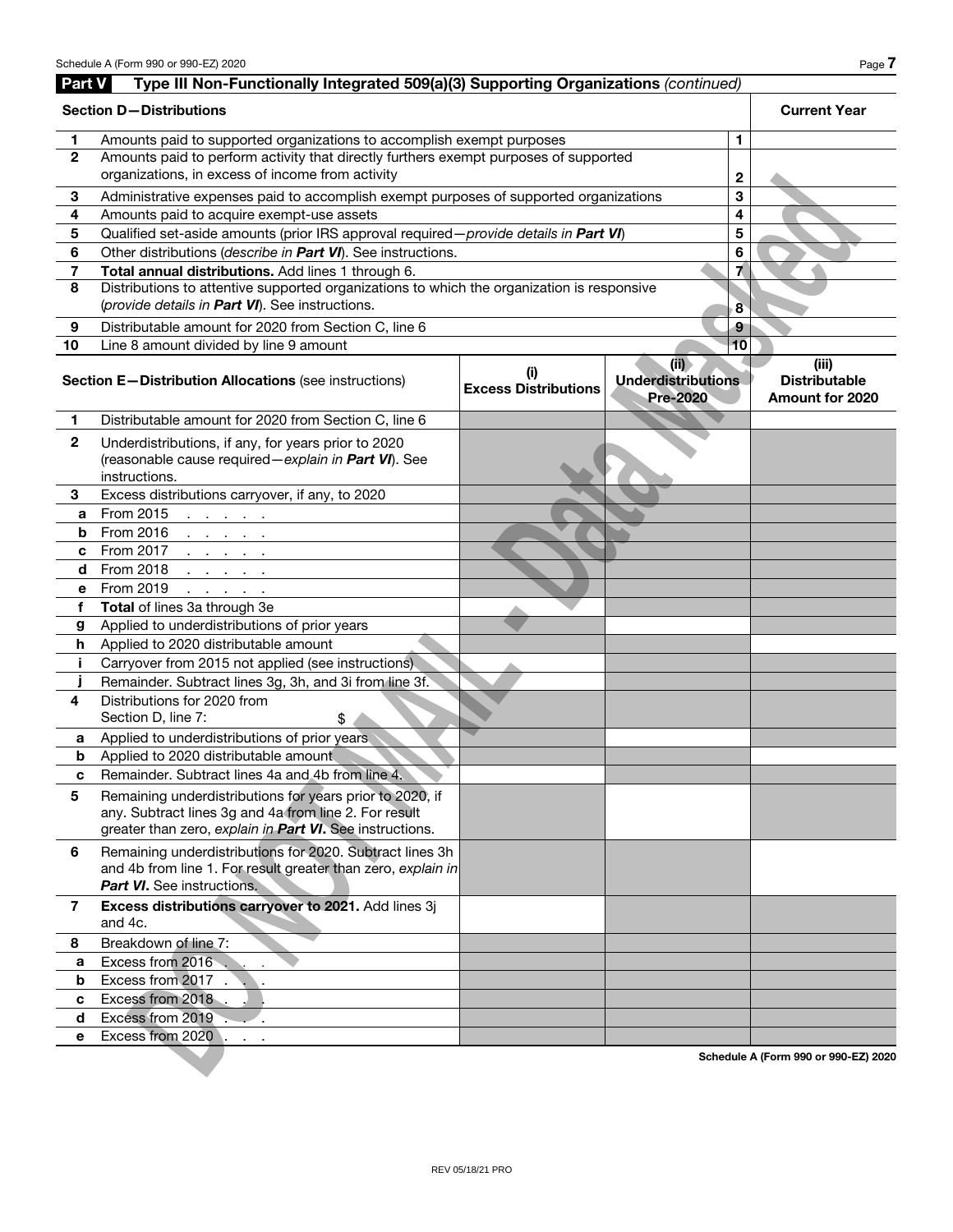Part VI Supplemental Information. Provide the explanations required by Part II, line 10; Part II, line 17a or 17b; Part III, line 12; Part IV, Section A, lines 1, 2, 3b, 3c, 4b, 4c, 5a, 6, 9a, 9b, 9c, 11a, 11b, and 11c; Part IV, Section B, lines 1 and 2; Part IV, Section C, line 1; Part IV, Section D, lines 2 and 3; Part IV, Section E, lines 1c, 2a, 2b, 3a, and 3b; Part V, line 1; Part V, Section B, line 1e; Part V, Section D, lines 5, 6, and 8; and Part V, Section E, lines 2, 5, and 6. Also complete this part for any additional information. (See instructions.)

| Pt II Ln 10: Other Income Part II, Line 10 Description: Sale of Computers 2018; |  |
|---------------------------------------------------------------------------------|--|
| 32283. 2019: 139395. 2020: 144438.                                              |  |
|                                                                                 |  |
|                                                                                 |  |
|                                                                                 |  |
|                                                                                 |  |
|                                                                                 |  |
|                                                                                 |  |
|                                                                                 |  |
|                                                                                 |  |
|                                                                                 |  |
|                                                                                 |  |
|                                                                                 |  |
|                                                                                 |  |
|                                                                                 |  |
|                                                                                 |  |
|                                                                                 |  |
|                                                                                 |  |
|                                                                                 |  |
|                                                                                 |  |
|                                                                                 |  |
|                                                                                 |  |
|                                                                                 |  |
|                                                                                 |  |
|                                                                                 |  |
|                                                                                 |  |
|                                                                                 |  |
|                                                                                 |  |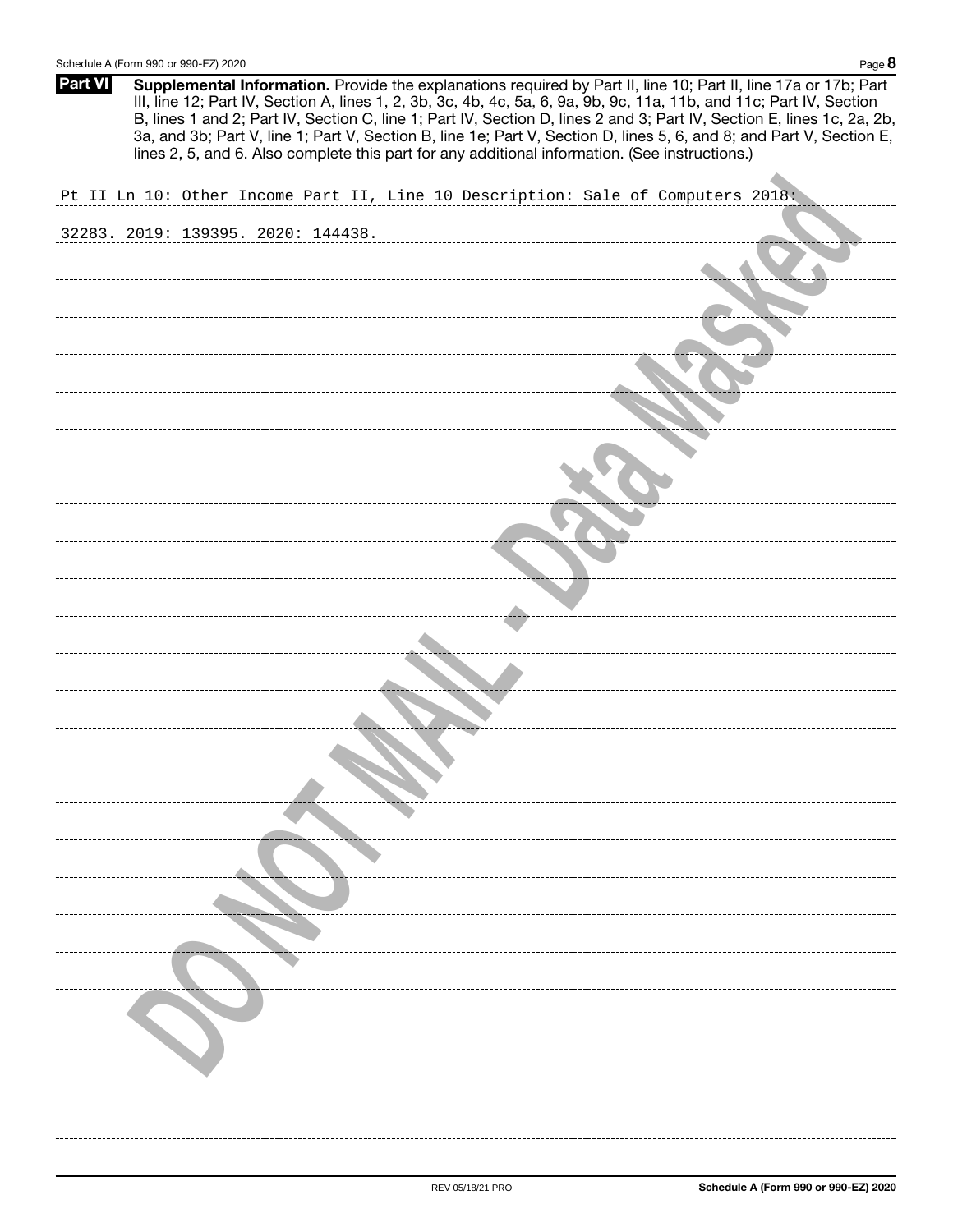|            | <b>SCHEDULE D</b> |
|------------|-------------------|
| (Form 990) |                   |

Department of the Treasury

**Supplemental Financial Statements** a **Complete if the organization answered "Yes" on Form 990, Part IV, line 6, 7, 8, 9, 10, 11a, 11b, 11c, 11d, 11e, 11f, 12a, or 12b.**  ▶ Attach to Form 990.

20**20 Open to Public Inspection**

OMB No. 1545-0047

|              | Department of the Treasury<br>Internal Revenue Service |                                                                                       | Go to www.irs.gov/Form990 for instructions and the latest information.                                                                                                                                                                                   |                | Inspection                                         |
|--------------|--------------------------------------------------------|---------------------------------------------------------------------------------------|----------------------------------------------------------------------------------------------------------------------------------------------------------------------------------------------------------------------------------------------------------|----------------|----------------------------------------------------|
|              | Name of the organization                               |                                                                                       |                                                                                                                                                                                                                                                          |                | <b>Employer identification number</b>              |
|              | Tech for Troops                                        |                                                                                       |                                                                                                                                                                                                                                                          | **-***5185     |                                                    |
| Part I       |                                                        |                                                                                       | Organizations Maintaining Donor Advised Funds or Other Similar Funds or Accounts.                                                                                                                                                                        |                |                                                    |
|              |                                                        | Complete if the organization answered "Yes" on Form 990, Part IV, line 6.             |                                                                                                                                                                                                                                                          |                |                                                    |
|              |                                                        |                                                                                       | (a) Donor advised funds                                                                                                                                                                                                                                  |                | (b) Funds and other accounts                       |
| 1.           |                                                        | Total number at end of year                                                           |                                                                                                                                                                                                                                                          |                |                                                    |
| 2            |                                                        | Aggregate value of contributions to (during year).                                    |                                                                                                                                                                                                                                                          |                |                                                    |
| 3            |                                                        | Aggregate value of grants from (during year)                                          |                                                                                                                                                                                                                                                          |                |                                                    |
| 4            |                                                        | Aggregate value at end of year<br>$\sim$                                              |                                                                                                                                                                                                                                                          |                |                                                    |
| 5            |                                                        |                                                                                       | Did the organization inform all donors and donor advisors in writing that the assets held in donor advised<br>funds are the organization's property, subject to the organization's exclusive legal control?                                              |                |                                                    |
| 6            |                                                        |                                                                                       | Did the organization inform all grantees, donors, and donor advisors in writing that grant funds can be used                                                                                                                                             |                | Yes<br><b>No</b>                                   |
|              |                                                        |                                                                                       | only for charitable purposes and not for the benefit of the donor or donor advisor, or for any other purpose                                                                                                                                             |                |                                                    |
|              |                                                        |                                                                                       |                                                                                                                                                                                                                                                          |                | Yes<br>No.                                         |
| Part II      |                                                        | <b>Conservation Easements.</b>                                                        |                                                                                                                                                                                                                                                          |                |                                                    |
|              |                                                        | Complete if the organization answered "Yes" on Form 990, Part IV, line 7.             |                                                                                                                                                                                                                                                          |                |                                                    |
| 1.           |                                                        | Purpose(s) of conservation easements held by the organization (check all that apply). |                                                                                                                                                                                                                                                          |                |                                                    |
|              |                                                        | Preservation of land for public use (for example, recreation or education)            |                                                                                                                                                                                                                                                          |                | Preservation of a historically important land area |
|              |                                                        | Protection of natural habitat                                                         |                                                                                                                                                                                                                                                          |                | Preservation of a certified historic structure     |
|              |                                                        | Preservation of open space                                                            |                                                                                                                                                                                                                                                          |                |                                                    |
| 2            |                                                        |                                                                                       | Complete lines 2a through 2d if the organization held a qualified conservation contribution in the form of a conservation                                                                                                                                |                |                                                    |
|              |                                                        | easement on the last day of the tax year.                                             |                                                                                                                                                                                                                                                          |                | Held at the End of the Tax Year                    |
| а            |                                                        | Total number of conservation easements                                                |                                                                                                                                                                                                                                                          | 2a             |                                                    |
| b            |                                                        | Total acreage restricted by conservation easements                                    | <b>Contract Contract Contract</b>                                                                                                                                                                                                                        | 2 <sub>b</sub> |                                                    |
| c            |                                                        |                                                                                       | Number of conservation easements on a certified historic structure included in (a)                                                                                                                                                                       | 2c             |                                                    |
| d            |                                                        |                                                                                       | Number of conservation easements included in (c) acquired after 7/25/06, and not on a                                                                                                                                                                    |                |                                                    |
|              |                                                        | historic structure listed in the National Register                                    | $\blacksquare$                                                                                                                                                                                                                                           | 2d             |                                                    |
| 3            | tax year $\blacktriangleright$                         |                                                                                       | Number of conservation easements modified, transferred, released, extinguished, or terminated by the organization during the                                                                                                                             |                |                                                    |
| 4            |                                                        | Number of states where property subject to conservation easement is located ▶         |                                                                                                                                                                                                                                                          |                |                                                    |
| 5            |                                                        | violations, and enforcement of the conservation easements it holds?                   | Does the organization have a written policy regarding the periodic monitoring, inspection, handling of<br>and the service of the service of the service                                                                                                  |                | Yes<br><b>No</b>                                   |
| 6            |                                                        |                                                                                       | Staff and volunteer hours devoted to monitoring, inspecting, handling of violations, and enforcing conservation easements during the year                                                                                                                |                |                                                    |
|              |                                                        |                                                                                       |                                                                                                                                                                                                                                                          |                |                                                    |
| 7            | ► \$                                                   |                                                                                       | Amount of expenses incurred in monitoring, inspecting, handling of violations, and enforcing conservation easements during the year                                                                                                                      |                |                                                    |
| 8            |                                                        |                                                                                       | Does each conservation easement reported on line 2(d) above satisfy the requirements of section 170(h)(4)(B)(i)                                                                                                                                          |                |                                                    |
|              |                                                        | and section $170(h)(4)(B)(ii)?$                                                       |                                                                                                                                                                                                                                                          |                | l I Yes<br>∣ I No                                  |
| 9            |                                                        |                                                                                       | In Part XIII, describe how the organization reports conservation easements in its revenue and expense statement and<br>balance sheet, and include, if applicable, the text of the footnote to the organization's financial statements that describes the |                |                                                    |
|              |                                                        | organization's accounting for conservation easements.                                 |                                                                                                                                                                                                                                                          |                |                                                    |
| Part III     |                                                        |                                                                                       | Organizations Maintaining Collections of Art, Historical Treasures, or Other Similar Assets.                                                                                                                                                             |                |                                                    |
|              |                                                        | Complete if the organization answered "Yes" on Form 990, Part IV, line 8.             |                                                                                                                                                                                                                                                          |                |                                                    |
|              |                                                        |                                                                                       | 1a If the organization elected, as permitted under FASB ASC 958, not to report in its revenue statement and balance sheet works                                                                                                                          |                |                                                    |
|              |                                                        |                                                                                       | of art, historical treasures, or other similar assets held for public exhibition, education, or research in furtherance of public                                                                                                                        |                |                                                    |
|              |                                                        |                                                                                       | service, provide in Part XIII the text of the footnote to its financial statements that describes these items.                                                                                                                                           |                |                                                    |
| b            |                                                        |                                                                                       | If the organization elected, as permitted under FASB ASC 958, to report in its revenue statement and balance sheet works of                                                                                                                              |                |                                                    |
|              |                                                        | provide the following amounts relating to these items:                                | art, historical treasures, or other similar assets held for public exhibition, education, or research in furtherance of public service,                                                                                                                  |                |                                                    |
|              |                                                        |                                                                                       |                                                                                                                                                                                                                                                          |                |                                                    |
|              |                                                        |                                                                                       |                                                                                                                                                                                                                                                          |                |                                                    |
| $\mathbf{2}$ |                                                        | following amounts required to be reported under FASB ASC 958 relating to these items: | If the organization received or held works of art, historical treasures, or other similar assets for financial gain, provide the                                                                                                                         |                |                                                    |
| а            |                                                        |                                                                                       |                                                                                                                                                                                                                                                          |                |                                                    |
| b            |                                                        |                                                                                       |                                                                                                                                                                                                                                                          |                |                                                    |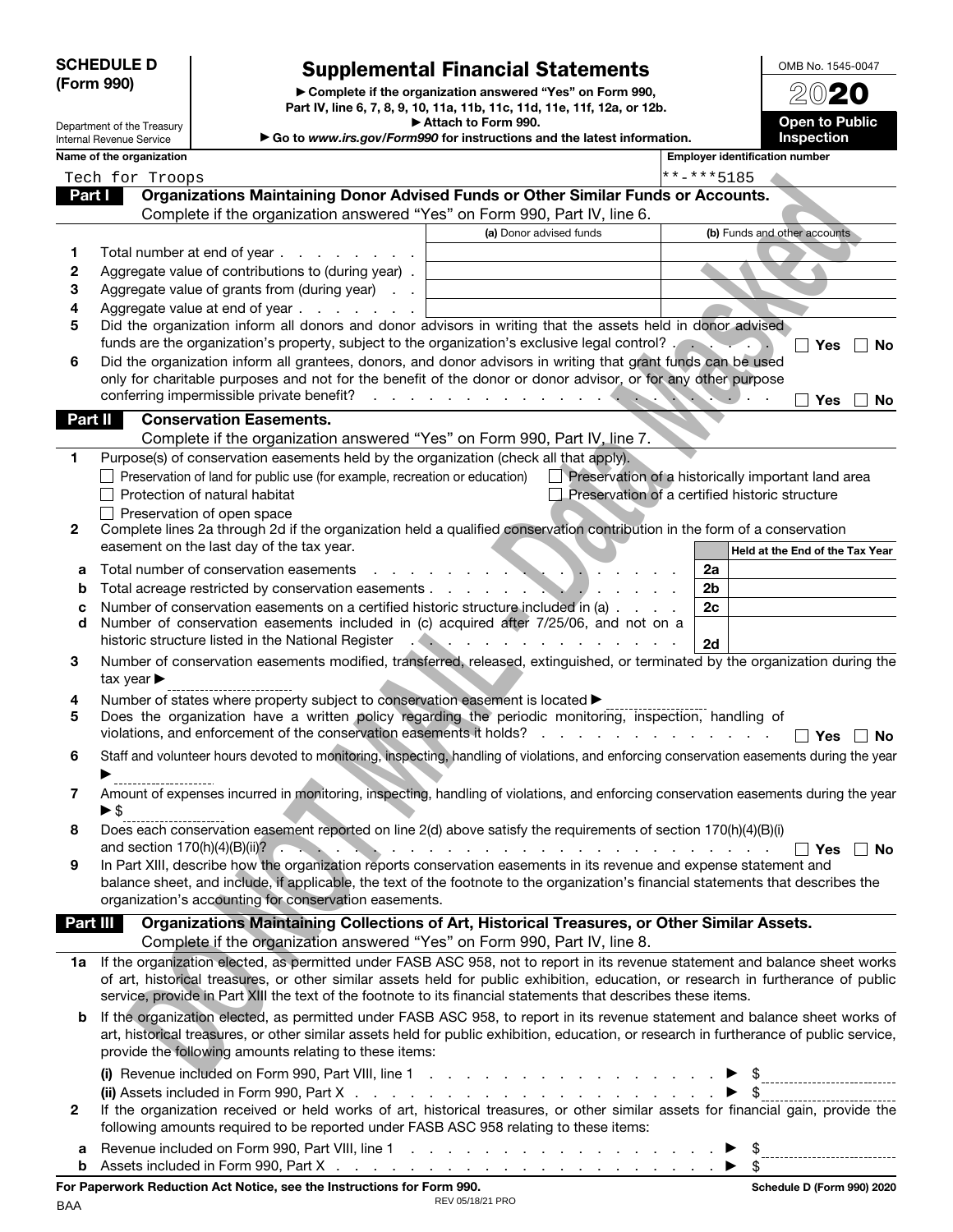|                | Schedule D (Form 990) 2020                                                                                                                                                                                                     |                         |    |                |                                                                                                                                                                                                                                |                |                      | Page 2                  |
|----------------|--------------------------------------------------------------------------------------------------------------------------------------------------------------------------------------------------------------------------------|-------------------------|----|----------------|--------------------------------------------------------------------------------------------------------------------------------------------------------------------------------------------------------------------------------|----------------|----------------------|-------------------------|
| Part III       | Organizations Maintaining Collections of Art, Historical Treasures, or Other Similar Assets (continued)                                                                                                                        |                         |    |                |                                                                                                                                                                                                                                |                |                      |                         |
| 3              | Using the organization's acquisition, accession, and other records, check any of the following that make significant use of its<br>collection items (check all that apply):                                                    |                         |    |                |                                                                                                                                                                                                                                |                |                      |                         |
| a              | $\Box$ Public exhibition                                                                                                                                                                                                       |                         |    |                | Loan or exchange program                                                                                                                                                                                                       |                |                      |                         |
| b              | Scholarly research                                                                                                                                                                                                             |                         | е  |                |                                                                                                                                                                                                                                |                |                      |                         |
| C              | $\Box$ Preservation for future generations                                                                                                                                                                                     |                         |    |                |                                                                                                                                                                                                                                |                |                      |                         |
| 4              | Provide a description of the organization's collections and explain how they further the organization's exempt purpose in Part                                                                                                 |                         |    |                |                                                                                                                                                                                                                                |                |                      |                         |
|                | XIII.                                                                                                                                                                                                                          |                         |    |                |                                                                                                                                                                                                                                |                |                      |                         |
| 5              | During the year, did the organization solicit or receive donations of art, historical treasures, or other similar                                                                                                              |                         |    |                |                                                                                                                                                                                                                                |                |                      |                         |
|                | assets to be sold to raise funds rather than to be maintained as part of the organization's collection?                                                                                                                        |                         |    |                |                                                                                                                                                                                                                                |                | <b>Service</b>       | $\Box$ Yes<br>No        |
| <b>Part IV</b> | <b>Escrow and Custodial Arrangements.</b>                                                                                                                                                                                      |                         |    |                |                                                                                                                                                                                                                                |                |                      |                         |
|                | Complete if the organization answered "Yes" on Form 990, Part IV, line 9, or reported an amount on Form<br>990, Part X, line 21.                                                                                               |                         |    |                |                                                                                                                                                                                                                                |                |                      |                         |
| 1a             | Is the organization an agent, trustee, custodian or other intermediary for contributions or other assets not<br>included on Form 990, Part $X$ ?                                                                               |                         |    |                |                                                                                                                                                                                                                                |                |                      | <b>Yes</b><br><b>No</b> |
| b              | If "Yes," explain the arrangement in Part XIII and complete the following table:                                                                                                                                               |                         |    |                |                                                                                                                                                                                                                                |                |                      |                         |
|                |                                                                                                                                                                                                                                |                         |    |                |                                                                                                                                                                                                                                |                |                      | Amount                  |
| с              |                                                                                                                                                                                                                                |                         |    |                |                                                                                                                                                                                                                                | 1 <sub>c</sub> |                      |                         |
| d              | Additions during the year response to response the set of the set of the set of the set of the set of the set of the set of the set of the set of the set of the set of the set of the set of the set of the set of the set of |                         |    |                |                                                                                                                                                                                                                                | 1d             |                      |                         |
| е              |                                                                                                                                                                                                                                |                         |    |                |                                                                                                                                                                                                                                | 1e             |                      |                         |
| f              |                                                                                                                                                                                                                                |                         |    |                |                                                                                                                                                                                                                                | 1f             |                      |                         |
| 2a             | Did the organization include an amount on Form 990, Part X, line 21, for escrow or custodial account liability? $\Box$ Yes                                                                                                     |                         |    |                |                                                                                                                                                                                                                                |                |                      | <b>No</b>               |
| b              | If "Yes," explain the arrangement in Part XIII. Check here if the explanation has been provided on Part XIII<br><b>Endowment Funds.</b>                                                                                        |                         |    |                |                                                                                                                                                                                                                                |                |                      |                         |
| Part V         | Complete if the organization answered "Yes" on Form 990, Part IV, line 10.                                                                                                                                                     |                         |    |                |                                                                                                                                                                                                                                |                |                      |                         |
|                |                                                                                                                                                                                                                                | (a) Current year        |    | (b) Prior year | (c) Two years back                                                                                                                                                                                                             |                | (d) Three years back | (e) Four years back     |
| 1a             | Beginning of year balance                                                                                                                                                                                                      |                         |    |                |                                                                                                                                                                                                                                |                |                      |                         |
| b              | Contributions<br>and the company of the company of                                                                                                                                                                             |                         |    |                |                                                                                                                                                                                                                                |                |                      |                         |
| с              | Net investment earnings, gains, and                                                                                                                                                                                            |                         |    |                |                                                                                                                                                                                                                                |                |                      |                         |
|                | $losses$                                                                                                                                                                                                                       |                         |    |                |                                                                                                                                                                                                                                |                |                      |                         |
| d              | Grants or scholarships                                                                                                                                                                                                         |                         |    |                |                                                                                                                                                                                                                                |                |                      |                         |
| е              | Other expenditures for facilities and                                                                                                                                                                                          |                         |    |                |                                                                                                                                                                                                                                |                |                      |                         |
|                | programs                                                                                                                                                                                                                       |                         |    |                |                                                                                                                                                                                                                                |                |                      |                         |
| f              | Administrative expenses                                                                                                                                                                                                        |                         |    |                |                                                                                                                                                                                                                                |                |                      |                         |
| g              | End of year balance<br>and the company of the company                                                                                                                                                                          |                         |    |                |                                                                                                                                                                                                                                |                |                      |                         |
| 2              | Provide the estimated percentage of the current year end balance (line 1g, column (a)) held as:                                                                                                                                |                         |    |                |                                                                                                                                                                                                                                |                |                      |                         |
| a              | Board designated or quasi-endowment $\blacktriangleright$                                                                                                                                                                      |                         |    |                |                                                                                                                                                                                                                                |                |                      |                         |
| b              | Permanent endowment ▶                                                                                                                                                                                                          | $\%$                    |    |                |                                                                                                                                                                                                                                |                |                      |                         |
| C              | Term endowment ▶<br>%                                                                                                                                                                                                          |                         |    |                |                                                                                                                                                                                                                                |                |                      |                         |
|                | The percentages on lines 2a, 2b, and 2c should equal 100%.                                                                                                                                                                     |                         |    |                |                                                                                                                                                                                                                                |                |                      |                         |
| За             | Are there endowment funds not in the possession of the organization that are held and administered for the                                                                                                                     |                         |    |                |                                                                                                                                                                                                                                |                |                      |                         |
|                | organization by:                                                                                                                                                                                                               |                         |    |                |                                                                                                                                                                                                                                |                |                      | Yes<br>No               |
|                | Unrelated organizations                                                                                                                                                                                                        |                         |    |                |                                                                                                                                                                                                                                |                |                      | 3a(i)                   |
|                | (ii) Related organizations<br>If "Yes" on line 3a(ii), are the related organizations listed as required on Schedule R?                                                                                                         |                         |    |                | design and contract the contract of the contract of the contract of the contract of the contract of the contract of the contract of the contract of the contract of the contract of the contract of the contract of the contra |                |                      | 3a(ii)<br>3b            |
| b<br>4         | Describe in Part XIII the intended uses of the organization's endowment funds.                                                                                                                                                 |                         |    |                |                                                                                                                                                                                                                                |                |                      |                         |
| <b>Part VI</b> | Land, Buildings, and Equipment.                                                                                                                                                                                                |                         |    |                |                                                                                                                                                                                                                                |                |                      |                         |
|                | Complete if the organization answered "Yes" on Form 990, Part IV, line 11a. See Form 990, Part X, line 10.                                                                                                                     |                         |    |                |                                                                                                                                                                                                                                |                |                      |                         |
|                | Description of property                                                                                                                                                                                                        | (a) Cost or other basis |    |                | (b) Cost or other basis                                                                                                                                                                                                        |                | (c) Accumulated      | (d) Book value          |
|                |                                                                                                                                                                                                                                | (investment)            |    |                | (other)                                                                                                                                                                                                                        |                | depreciation         |                         |
| 1a             | Land                                                                                                                                                                                                                           |                         | 0. |                | 0.                                                                                                                                                                                                                             |                |                      | 0.                      |
| b              | Buildings .<br>$\sim$                                                                                                                                                                                                          |                         |    |                |                                                                                                                                                                                                                                |                |                      |                         |
| c              | Leasehold improvements                                                                                                                                                                                                         |                         |    |                |                                                                                                                                                                                                                                |                |                      |                         |
| d              | Equipment<br>$\blacksquare$                                                                                                                                                                                                    |                         |    |                | 69,513.                                                                                                                                                                                                                        |                | 32,540.              | 36,973.                 |
| е              | Other<br>the contract of the contract of                                                                                                                                                                                       |                         |    |                |                                                                                                                                                                                                                                |                |                      |                         |
|                | Total. Add lines 1a through 1e. (Column (d) must equal Form 990, Part X, column (B), line 10c.) ▶                                                                                                                              |                         |    |                |                                                                                                                                                                                                                                |                |                      | 36,973.                 |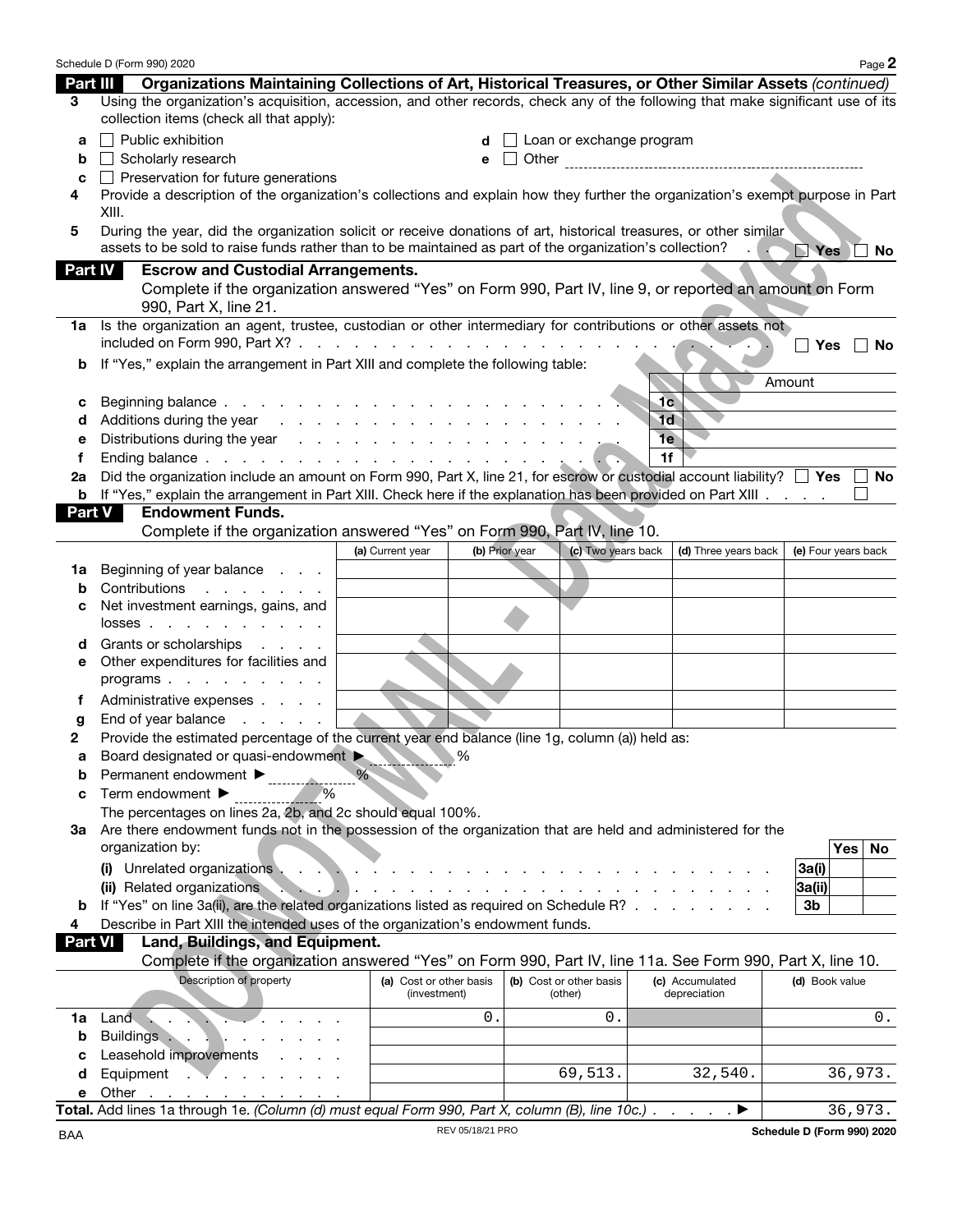(9)

| Schedule D (Form 990) 2020 |                                                                                                                                                    |                | Page 3                                                       |
|----------------------------|----------------------------------------------------------------------------------------------------------------------------------------------------|----------------|--------------------------------------------------------------|
| <b>Part VII</b>            | <b>Investments-Other Securities.</b><br>Complete if the organization answered "Yes" on Form 990, Part IV, line 11b. See Form 990, Part X, line 12. |                |                                                              |
|                            | (a) Description of security or category<br>(including name of security)                                                                            | (b) Book value | (c) Method of valuation:<br>Cost or end-of-year market value |
| (1) Financial derivatives  | and a straight and a straight                                                                                                                      |                |                                                              |
|                            | (2) Closely held equity interests                                                                                                                  |                |                                                              |
|                            |                                                                                                                                                    |                |                                                              |
| (A)                        |                                                                                                                                                    |                |                                                              |
| (B)                        |                                                                                                                                                    |                |                                                              |
| (C)                        |                                                                                                                                                    |                |                                                              |
| (D)                        |                                                                                                                                                    |                |                                                              |
| (E)                        |                                                                                                                                                    |                |                                                              |
| $\cdot$ (F)                |                                                                                                                                                    |                |                                                              |
| (G)                        |                                                                                                                                                    |                |                                                              |
| (H)                        | Total. (Column (b) must equal Form 990, Part X, col. (B) line 12.) . ▶                                                                             |                |                                                              |
| <b>Part VIII</b>           | Investments-Program Related.                                                                                                                       |                |                                                              |
|                            | Complete if the organization answered "Yes" on Form 990, Part IV, line 11c. See Form 990, Part X, line 13.                                         |                |                                                              |
|                            | (a) Description of investment                                                                                                                      | (b) Book value | (c) Method of valuation:                                     |
|                            |                                                                                                                                                    |                | Cost or end-of-year market value                             |
| (1)                        |                                                                                                                                                    |                |                                                              |
| (2)                        |                                                                                                                                                    |                |                                                              |
| (3)                        |                                                                                                                                                    |                |                                                              |
| (4)                        |                                                                                                                                                    |                |                                                              |
| (5)                        |                                                                                                                                                    |                |                                                              |
| (6)                        |                                                                                                                                                    |                |                                                              |
| (7)                        |                                                                                                                                                    |                |                                                              |
| (8)                        |                                                                                                                                                    |                |                                                              |
| (9)                        |                                                                                                                                                    |                |                                                              |
| <b>Part IX</b>             | Total. (Column (b) must equal Form 990, Part X, col. (B) line 13.).<br>▶<br><b>Other Assets.</b>                                                   |                |                                                              |
|                            | Complete if the organization answered "Yes" on Form 990, Part IV, line 11d. See Form 990, Part X, line 15.                                         |                |                                                              |
|                            | (a) Description                                                                                                                                    |                | (b) Book value                                               |
| (1)                        |                                                                                                                                                    |                |                                                              |
| (2)                        |                                                                                                                                                    |                |                                                              |
| (3)                        |                                                                                                                                                    |                |                                                              |
| (4)                        |                                                                                                                                                    |                |                                                              |
| (5)                        |                                                                                                                                                    |                |                                                              |
| (6)                        |                                                                                                                                                    |                |                                                              |
| (7)                        |                                                                                                                                                    |                |                                                              |
| (8)                        |                                                                                                                                                    |                |                                                              |
| (9)                        |                                                                                                                                                    |                |                                                              |
|                            | Total. (Column (b) must equal Form 990, Part X, col. (B) line 15.)                                                                                 |                |                                                              |
| Part X                     | <b>Other Liabilities.</b><br>Complete if the organization answered "Yes" on Form 990, Part IV, line 11e or 11f. See Form 990, Part X,              |                |                                                              |
|                            | line 25.                                                                                                                                           |                |                                                              |
| $\overline{1}$ .           | (a) Description of liability                                                                                                                       |                | (b) Book value                                               |
| (1) Federal income taxes   |                                                                                                                                                    |                |                                                              |
| (2)                        |                                                                                                                                                    |                |                                                              |
| (3)                        |                                                                                                                                                    |                |                                                              |
| (4)                        |                                                                                                                                                    |                |                                                              |
| (5)                        |                                                                                                                                                    |                |                                                              |
| (6)                        |                                                                                                                                                    |                |                                                              |
| (7)                        |                                                                                                                                                    |                |                                                              |
| (8)                        |                                                                                                                                                    |                |                                                              |

**Total.** (Column (b) must equal Form 990, Part X, col. (B) line 25.) .............. a **2.** Liability for uncertain tax positions. In Part XIII, provide the text of the footnote to the organization's financial statements that reports the organization's liability for uncertain tax positions under FASB ASC 740. Check here if the text of the footnote has been provided in Part XIII .

 $\Box$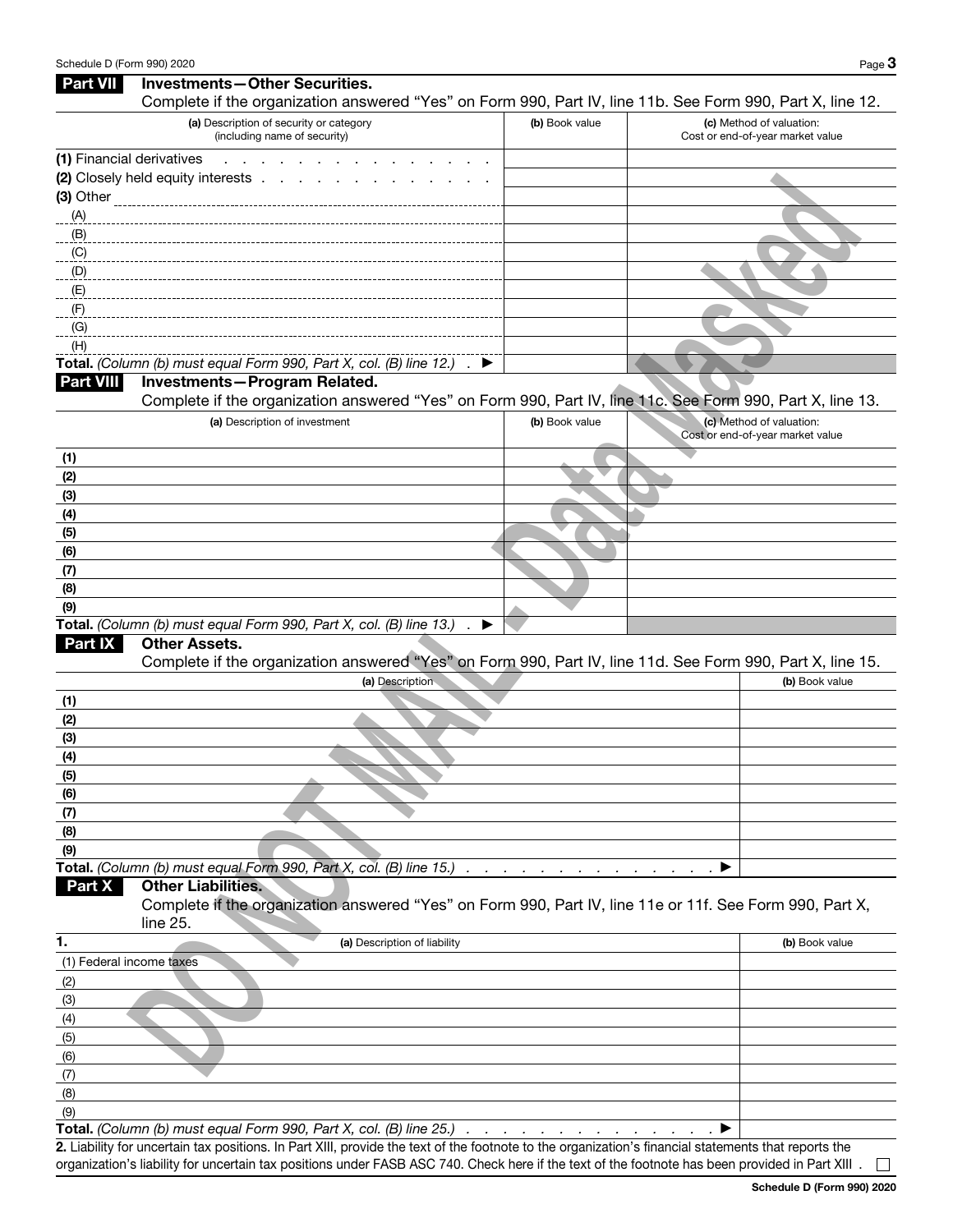|                 | Schedule D (Form 990) 2020                                                                                                                                                                                                                                                       |                      | Page 4 |
|-----------------|----------------------------------------------------------------------------------------------------------------------------------------------------------------------------------------------------------------------------------------------------------------------------------|----------------------|--------|
| Part XI         | Reconciliation of Revenue per Audited Financial Statements With Revenue per Return.                                                                                                                                                                                              |                      |        |
|                 | Complete if the organization answered "Yes" on Form 990, Part IV, line 12a.                                                                                                                                                                                                      |                      |        |
| 1               | Total revenue, gains, and other support per audited financial statements                                                                                                                                                                                                         |                      | 1.     |
| $\mathbf{2}$    | Amounts included on line 1 but not on Form 990, Part VIII, line 12:                                                                                                                                                                                                              |                      |        |
| а               | Net unrealized gains (losses) on investments                                                                                                                                                                                                                                     | 2a                   |        |
| b               | Donated services and use of facilities                                                                                                                                                                                                                                           | 2 <sub>b</sub>       |        |
| с               | Recoveries of prior year grants                                                                                                                                                                                                                                                  | 2c                   |        |
| d               | Other (Describe in Part XIII.)                                                                                                                                                                                                                                                   | 2d                   |        |
| е               |                                                                                                                                                                                                                                                                                  |                      | 2е     |
| 3               |                                                                                                                                                                                                                                                                                  |                      | 3      |
| 4               | Amounts included on Form 990, Part VIII, line 12, but not on line 1:                                                                                                                                                                                                             |                      |        |
| а               | Investment expenses not included on Form 990, Part VIII, line 7b<br><b>Contract</b>                                                                                                                                                                                              | 4a                   |        |
| b               | Other (Describe in Part XIII.)                                                                                                                                                                                                                                                   | 4b                   |        |
| c               |                                                                                                                                                                                                                                                                                  |                      | 4c     |
| 5               | Total revenue. Add lines 3 and 4c. (This must equal Form 990, Part I, line 12.)                                                                                                                                                                                                  |                      | 5      |
| <b>Part XII</b> | Reconciliation of Expenses per Audited Financial Statements With Expenses per Return.                                                                                                                                                                                            |                      |        |
|                 | Complete if the organization answered "Yes" on Form 990, Part IV, line 12a.                                                                                                                                                                                                      |                      | -1     |
| 1               | Total expenses and losses per audited financial statements                                                                                                                                                                                                                       |                      |        |
| $\mathbf{2}$    | Amounts included on line 1 but not on Form 990, Part IX, line 25:                                                                                                                                                                                                                |                      |        |
| а               | Donated services and use of facilities                                                                                                                                                                                                                                           | 2a<br>2 <sub>b</sub> |        |
| b               | Prior year adjustments                                                                                                                                                                                                                                                           | 2 <sub>c</sub>       |        |
| с<br>d          | Other (Describe in Part XIII.)                                                                                                                                                                                                                                                   | 2d                   |        |
| е               |                                                                                                                                                                                                                                                                                  |                      | 2е     |
| 3               |                                                                                                                                                                                                                                                                                  |                      | 3      |
| 4               | Amounts included on Form 990, Part IX, line 25, but not on line 1:                                                                                                                                                                                                               |                      |        |
| а               | Investment expenses not included on Form 990, Part VIII, line 7b                                                                                                                                                                                                                 | 4a                   |        |
| b               | Other (Describe in Part XIII.)                                                                                                                                                                                                                                                   | 4 <sub>b</sub>       |        |
| с               |                                                                                                                                                                                                                                                                                  |                      | 4с     |
| 5               | Total expenses. Add lines 3 and 4c. (This must equal Form 990, Part I, line 18.)                                                                                                                                                                                                 |                      | 5      |
|                 | <b>Supplemental Information.</b><br><b>Part XIII</b>                                                                                                                                                                                                                             |                      |        |
|                 | Provide the descriptions required for Part II, lines 3, 5, and 9; Part III, lines 1a and 4; Part IV, lines 1b and 2b; Part V, line 4; Part X, line<br>2; Part XI, lines 2d and 4b; and Part XII, lines 2d and 4b. Also complete this part to provide any additional information. |                      |        |
|                 |                                                                                                                                                                                                                                                                                  |                      |        |
|                 |                                                                                                                                                                                                                                                                                  |                      |        |
|                 |                                                                                                                                                                                                                                                                                  |                      |        |
|                 |                                                                                                                                                                                                                                                                                  |                      |        |
|                 |                                                                                                                                                                                                                                                                                  |                      |        |
|                 |                                                                                                                                                                                                                                                                                  |                      |        |
|                 |                                                                                                                                                                                                                                                                                  |                      |        |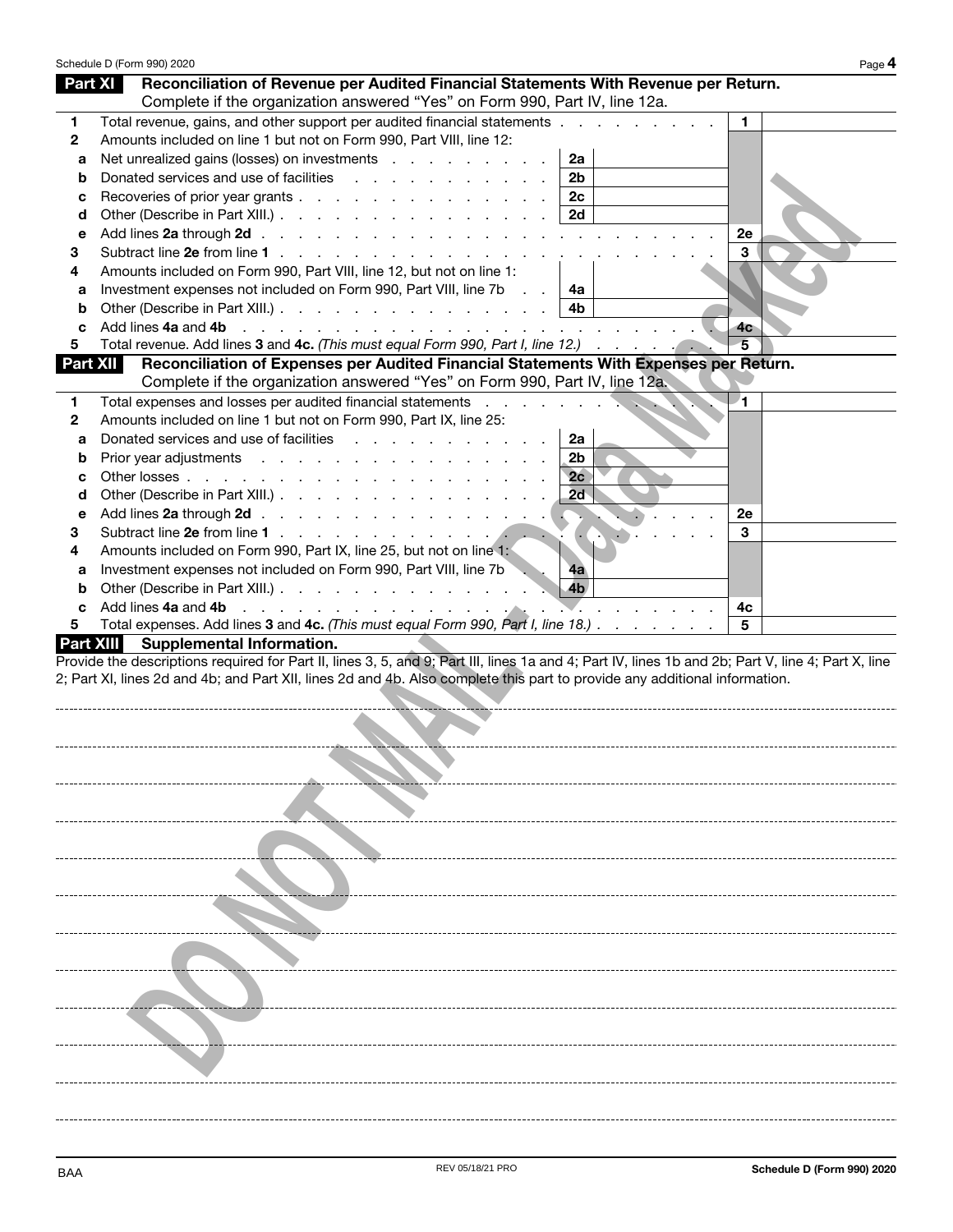| Schedule D (Form 990) 2020 |                                             | $P$ aqe $\bullet$ |
|----------------------------|---------------------------------------------|-------------------|
| <b>Part XIII</b>           | <b>Supplemental Information (continued)</b> |                   |

**Part XIII** 

| <b>.</b>       |
|----------------|
|                |
| . <del>.</del> |
|                |
|                |
|                |
|                |
|                |
|                |
|                |
|                |
|                |
|                |
|                |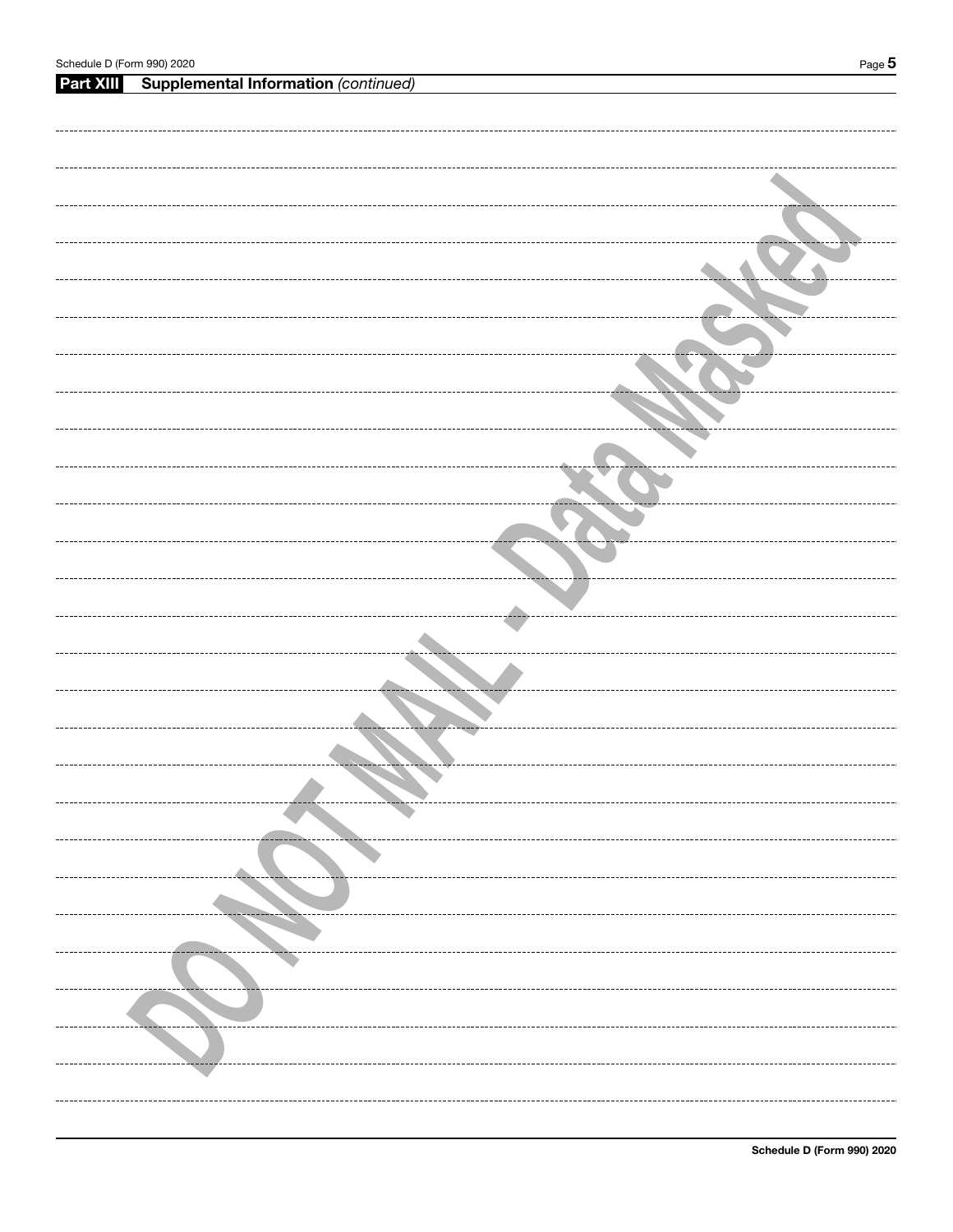| <b>SCHEDULE O</b>                                    | Supplemental Information to Form 990 or 990-EZ                                                                                         |                 | OMB No. 1545-0047                                          |  |  |  |  |  |
|------------------------------------------------------|----------------------------------------------------------------------------------------------------------------------------------------|-----------------|------------------------------------------------------------|--|--|--|--|--|
| (Form 990 or 990-EZ)                                 | Complete to provide information for responses to specific questions on<br>Form 990 or 990-EZ or to provide any additional information. |                 |                                                            |  |  |  |  |  |
| Department of the Treasury                           | Attach to Form 990 or 990-EZ.                                                                                                          |                 | <b>Open to Public</b>                                      |  |  |  |  |  |
| Internal Revenue Service<br>Name of the organization | Go to www.irs.gov/Form990 for the latest information.                                                                                  |                 | <b>Inspection</b><br><b>Employer identification number</b> |  |  |  |  |  |
| Tech for Troops                                      |                                                                                                                                        | $***$ -*** 5185 |                                                            |  |  |  |  |  |
|                                                      |                                                                                                                                        |                 |                                                            |  |  |  |  |  |
|                                                      | Pt VI, Line 11b: Preparer sent copy of 990 to Executive Director who then distributes                                                  |                 |                                                            |  |  |  |  |  |
|                                                      | copy for review to Board Members. A copy is eventually put on website of Tech                                                          |                 |                                                            |  |  |  |  |  |
| for Troops                                           |                                                                                                                                        |                 |                                                            |  |  |  |  |  |
|                                                      |                                                                                                                                        |                 |                                                            |  |  |  |  |  |
|                                                      |                                                                                                                                        |                 |                                                            |  |  |  |  |  |
|                                                      |                                                                                                                                        |                 |                                                            |  |  |  |  |  |
|                                                      |                                                                                                                                        |                 |                                                            |  |  |  |  |  |
|                                                      |                                                                                                                                        |                 |                                                            |  |  |  |  |  |
|                                                      |                                                                                                                                        |                 |                                                            |  |  |  |  |  |
|                                                      |                                                                                                                                        |                 |                                                            |  |  |  |  |  |
|                                                      |                                                                                                                                        |                 |                                                            |  |  |  |  |  |
|                                                      |                                                                                                                                        |                 |                                                            |  |  |  |  |  |
|                                                      |                                                                                                                                        |                 |                                                            |  |  |  |  |  |
|                                                      |                                                                                                                                        |                 |                                                            |  |  |  |  |  |
|                                                      |                                                                                                                                        |                 |                                                            |  |  |  |  |  |
|                                                      |                                                                                                                                        |                 |                                                            |  |  |  |  |  |
|                                                      |                                                                                                                                        |                 |                                                            |  |  |  |  |  |
|                                                      |                                                                                                                                        |                 |                                                            |  |  |  |  |  |
|                                                      |                                                                                                                                        |                 |                                                            |  |  |  |  |  |
|                                                      |                                                                                                                                        |                 |                                                            |  |  |  |  |  |
|                                                      |                                                                                                                                        |                 |                                                            |  |  |  |  |  |
|                                                      |                                                                                                                                        |                 |                                                            |  |  |  |  |  |
|                                                      |                                                                                                                                        |                 |                                                            |  |  |  |  |  |
|                                                      |                                                                                                                                        |                 |                                                            |  |  |  |  |  |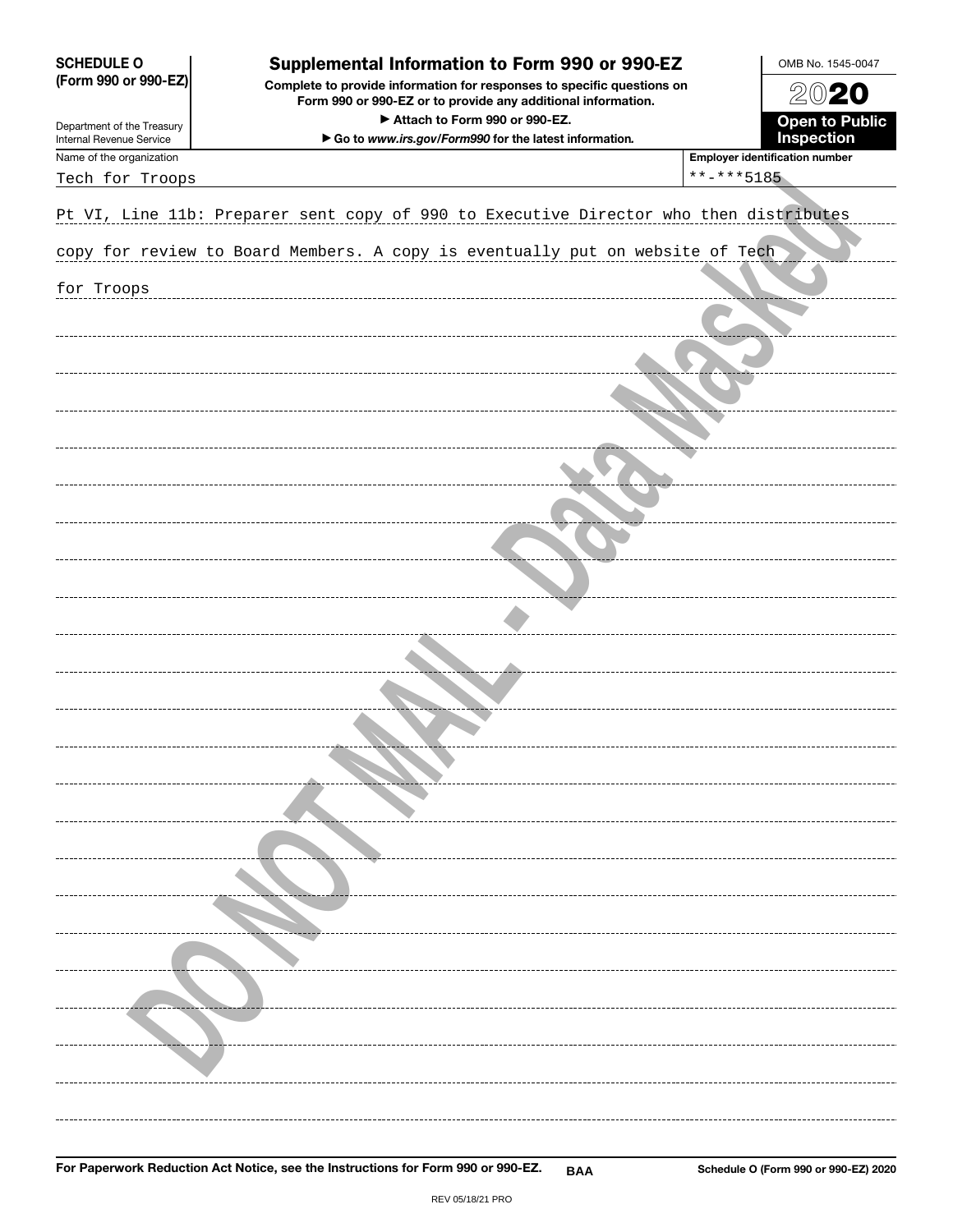| Form 4562                                  |                                                                                            |                                            |                                                                                                                                                                                                                                                                                                                                                                                                                                                                       | <b>Depreciation and Amortization</b>            |                              |                                                                                                                   |                                |  |  |  |  |
|--------------------------------------------|--------------------------------------------------------------------------------------------|--------------------------------------------|-----------------------------------------------------------------------------------------------------------------------------------------------------------------------------------------------------------------------------------------------------------------------------------------------------------------------------------------------------------------------------------------------------------------------------------------------------------------------|-------------------------------------------------|------------------------------|-------------------------------------------------------------------------------------------------------------------|--------------------------------|--|--|--|--|
| (Including Information on Listed Property) |                                                                                            |                                            |                                                                                                                                                                                                                                                                                                                                                                                                                                                                       |                                                 |                              |                                                                                                                   |                                |  |  |  |  |
|                                            | Department of the Treasury                                                                 |                                            | Go to www.irs.gov/Form4562 for instructions and the latest information.                                                                                                                                                                                                                                                                                                                                                                                               | Attach to your tax return.                      |                              |                                                                                                                   | Attachment<br>Sequence No. 179 |  |  |  |  |
|                                            | Internal Revenue Service (99)<br>Name(s) shown on return                                   |                                            |                                                                                                                                                                                                                                                                                                                                                                                                                                                                       | Business or activity to which this form relates |                              |                                                                                                                   | Identifying number             |  |  |  |  |
|                                            | Tech for Troops                                                                            | **-***5185                                 |                                                                                                                                                                                                                                                                                                                                                                                                                                                                       |                                                 |                              |                                                                                                                   |                                |  |  |  |  |
|                                            | Part I                                                                                     |                                            | <b>Election To Expense Certain Property Under Section 179</b>                                                                                                                                                                                                                                                                                                                                                                                                         | Form 990 / Form 990EZ                           |                              |                                                                                                                   |                                |  |  |  |  |
|                                            |                                                                                            |                                            | Note: If you have any listed property, complete Part V before you complete Part I.                                                                                                                                                                                                                                                                                                                                                                                    |                                                 |                              |                                                                                                                   |                                |  |  |  |  |
|                                            |                                                                                            |                                            |                                                                                                                                                                                                                                                                                                                                                                                                                                                                       |                                                 |                              |                                                                                                                   | 1                              |  |  |  |  |
| 2                                          |                                                                                            |                                            | Total cost of section 179 property placed in service (see instructions)                                                                                                                                                                                                                                                                                                                                                                                               |                                                 |                              | the contract of the contract of the contract of the contract of the contract of the contract of the contract of   | $\overline{2}$                 |  |  |  |  |
|                                            | 3 Threshold cost of section 179 property before reduction in limitation (see instructions) |                                            |                                                                                                                                                                                                                                                                                                                                                                                                                                                                       |                                                 |                              |                                                                                                                   |                                |  |  |  |  |
| 4                                          |                                                                                            |                                            | Reduction in limitation. Subtract line 3 from line 2. If zero or less, enter -0-                                                                                                                                                                                                                                                                                                                                                                                      |                                                 |                              |                                                                                                                   | $\overline{4}$                 |  |  |  |  |
| 5                                          |                                                                                            |                                            |                                                                                                                                                                                                                                                                                                                                                                                                                                                                       |                                                 |                              | Dollar limitation for tax year. Subtract line 4 from line 1. If zero or less, enter -0-. If married filing        |                                |  |  |  |  |
|                                            | separately, see instructions                                                               |                                            | the contract of the contract of the contract of the contract of the contract of                                                                                                                                                                                                                                                                                                                                                                                       |                                                 |                              |                                                                                                                   | $5\overline{ }$                |  |  |  |  |
| 6                                          |                                                                                            | (a) Description of property                |                                                                                                                                                                                                                                                                                                                                                                                                                                                                       |                                                 | (b) Cost (business use only) | (c) Elected cost                                                                                                  |                                |  |  |  |  |
|                                            |                                                                                            |                                            |                                                                                                                                                                                                                                                                                                                                                                                                                                                                       |                                                 |                              |                                                                                                                   |                                |  |  |  |  |
|                                            |                                                                                            |                                            |                                                                                                                                                                                                                                                                                                                                                                                                                                                                       |                                                 | $\overline{7}$               |                                                                                                                   |                                |  |  |  |  |
|                                            |                                                                                            |                                            | 7 Listed property. Enter the amount from line 29<br>8 Total elected cost of section 179 property. Add amounts in column (c), lines 6 and 7                                                                                                                                                                                                                                                                                                                            |                                                 |                              |                                                                                                                   | 8                              |  |  |  |  |
| 9                                          |                                                                                            |                                            | Tentative deduction. Enter the smaller of line 5 or line 8                                                                                                                                                                                                                                                                                                                                                                                                            |                                                 |                              |                                                                                                                   | 9                              |  |  |  |  |
| 10                                         |                                                                                            |                                            | Carryover of disallowed deduction from line 13 of your 2019 Form 4562                                                                                                                                                                                                                                                                                                                                                                                                 |                                                 |                              | $\bullet$ .                                                                                                       | 10                             |  |  |  |  |
| 11                                         |                                                                                            |                                            |                                                                                                                                                                                                                                                                                                                                                                                                                                                                       |                                                 |                              | Business income limitation. Enter the smaller of business income (not less than zero) or line 5. See instructions | 11                             |  |  |  |  |
|                                            |                                                                                            |                                            |                                                                                                                                                                                                                                                                                                                                                                                                                                                                       |                                                 |                              | 12 Section 179 expense deduction. Add lines 9 and 10, but don't enter more than line 11                           | 12                             |  |  |  |  |
|                                            |                                                                                            |                                            | 13 Carryover of disallowed deduction to 2021. Add lines 9 and 10, less line 12                                                                                                                                                                                                                                                                                                                                                                                        |                                                 |                              | . 13.                                                                                                             |                                |  |  |  |  |
|                                            |                                                                                            |                                            | Note: Don't use Part II or Part III below for listed property. Instead, use Part V.                                                                                                                                                                                                                                                                                                                                                                                   |                                                 |                              |                                                                                                                   |                                |  |  |  |  |
|                                            |                                                                                            |                                            |                                                                                                                                                                                                                                                                                                                                                                                                                                                                       |                                                 |                              | Part II Special Depreciation Allowance and Other Depreciation (Don't include listed property. See instructions.)  |                                |  |  |  |  |
|                                            |                                                                                            |                                            |                                                                                                                                                                                                                                                                                                                                                                                                                                                                       |                                                 |                              | 14 Special depreciation allowance for qualified property (other than listed property) placed in service           |                                |  |  |  |  |
|                                            |                                                                                            |                                            | during the tax year. See instructions.                                                                                                                                                                                                                                                                                                                                                                                                                                |                                                 |                              |                                                                                                                   | 14                             |  |  |  |  |
|                                            |                                                                                            |                                            |                                                                                                                                                                                                                                                                                                                                                                                                                                                                       |                                                 |                              |                                                                                                                   | 15                             |  |  |  |  |
|                                            |                                                                                            |                                            |                                                                                                                                                                                                                                                                                                                                                                                                                                                                       |                                                 |                              |                                                                                                                   | 16                             |  |  |  |  |
|                                            | Part III                                                                                   |                                            | <b>MACRS Depreciation (Don't include listed property. See instructions.)</b>                                                                                                                                                                                                                                                                                                                                                                                          |                                                 |                              |                                                                                                                   |                                |  |  |  |  |
|                                            |                                                                                            |                                            |                                                                                                                                                                                                                                                                                                                                                                                                                                                                       | <b>Section A</b>                                |                              | 17 MACRS deductions for assets placed in service in tax years beginning before 2020                               | 17                             |  |  |  |  |
|                                            |                                                                                            |                                            |                                                                                                                                                                                                                                                                                                                                                                                                                                                                       |                                                 |                              | 18 If you are electing to group any assets placed in service during the tax year into one or more general         | 3,010.                         |  |  |  |  |
|                                            | asset accounts, check here                                                                 |                                            | $\mathcal{L}^{\mathcal{A}}(\mathcal{A})=\mathcal{L}^{\mathcal{A}}(\mathcal{A})=\mathcal{L}^{\mathcal{A}}(\mathcal{A})=\mathcal{L}^{\mathcal{A}}(\mathcal{A})=\mathcal{L}^{\mathcal{A}}(\mathcal{A})=\mathcal{L}^{\mathcal{A}}(\mathcal{A})=\mathcal{L}^{\mathcal{A}}(\mathcal{A})=\mathcal{L}^{\mathcal{A}}(\mathcal{A})=\mathcal{L}^{\mathcal{A}}(\mathcal{A})=\mathcal{L}^{\mathcal{A}}(\mathcal{A})=\mathcal{L}^{\mathcal{A}}(\mathcal{A})=\mathcal{L}^{\mathcal{$ |                                                 |                              |                                                                                                                   |                                |  |  |  |  |
|                                            |                                                                                            |                                            |                                                                                                                                                                                                                                                                                                                                                                                                                                                                       |                                                 |                              | Section B-Assets Placed in Service During 2020 Tax Year Using the General Depreciation System                     |                                |  |  |  |  |
|                                            | (a) Classification of property                                                             | (b) Month and year<br>placed in<br>service | (c) Basis for depreciation<br>(business/investment use<br>only-see instructions)                                                                                                                                                                                                                                                                                                                                                                                      | (d) Recovery<br>period                          | (e) Convention               | (f) Method                                                                                                        | (g) Depreciation deduction     |  |  |  |  |
| 19a                                        | 3-year property                                                                            |                                            |                                                                                                                                                                                                                                                                                                                                                                                                                                                                       |                                                 |                              |                                                                                                                   |                                |  |  |  |  |
| b                                          | 5-year property                                                                            |                                            |                                                                                                                                                                                                                                                                                                                                                                                                                                                                       |                                                 |                              |                                                                                                                   |                                |  |  |  |  |
| С                                          | 7-year property                                                                            |                                            |                                                                                                                                                                                                                                                                                                                                                                                                                                                                       |                                                 |                              |                                                                                                                   |                                |  |  |  |  |
|                                            | d 10-year property                                                                         |                                            |                                                                                                                                                                                                                                                                                                                                                                                                                                                                       |                                                 |                              |                                                                                                                   |                                |  |  |  |  |
|                                            | e 15-year property                                                                         |                                            |                                                                                                                                                                                                                                                                                                                                                                                                                                                                       |                                                 |                              |                                                                                                                   |                                |  |  |  |  |
|                                            | f 20-year property                                                                         |                                            |                                                                                                                                                                                                                                                                                                                                                                                                                                                                       |                                                 |                              |                                                                                                                   |                                |  |  |  |  |
|                                            | g 25-year property                                                                         |                                            |                                                                                                                                                                                                                                                                                                                                                                                                                                                                       | 25 yrs.                                         |                              | S/L                                                                                                               |                                |  |  |  |  |
|                                            | h Residential rental                                                                       |                                            |                                                                                                                                                                                                                                                                                                                                                                                                                                                                       | 27.5 yrs.                                       | МM                           | S/L<br>S/L                                                                                                        |                                |  |  |  |  |
|                                            | property<br><i>i</i> Nonresidential real                                                   |                                            |                                                                                                                                                                                                                                                                                                                                                                                                                                                                       | 27.5 yrs.<br>39 yrs.                            | МM<br>МM                     | S/L                                                                                                               |                                |  |  |  |  |
|                                            | property                                                                                   |                                            |                                                                                                                                                                                                                                                                                                                                                                                                                                                                       |                                                 | <b>MM</b>                    | 5/L                                                                                                               |                                |  |  |  |  |
|                                            |                                                                                            |                                            |                                                                                                                                                                                                                                                                                                                                                                                                                                                                       |                                                 |                              | Section C-Assets Placed in Service During 2020 Tax Year Using the Alternative Depreciation System                 |                                |  |  |  |  |
|                                            | 20a Class life                                                                             |                                            |                                                                                                                                                                                                                                                                                                                                                                                                                                                                       |                                                 |                              | S/L                                                                                                               |                                |  |  |  |  |
|                                            | $b$ 12-year                                                                                |                                            |                                                                                                                                                                                                                                                                                                                                                                                                                                                                       | 12 yrs.                                         |                              | S/L                                                                                                               |                                |  |  |  |  |
|                                            | c 30-year                                                                                  |                                            |                                                                                                                                                                                                                                                                                                                                                                                                                                                                       | 30 yrs.                                         | МM                           | S/L                                                                                                               |                                |  |  |  |  |
|                                            | $d$ 40-year                                                                                |                                            |                                                                                                                                                                                                                                                                                                                                                                                                                                                                       | 40 yrs.                                         | MМ                           | S/L                                                                                                               |                                |  |  |  |  |
|                                            | Part IV                                                                                    | <b>Summary (See instructions.)</b>         |                                                                                                                                                                                                                                                                                                                                                                                                                                                                       |                                                 |                              |                                                                                                                   |                                |  |  |  |  |
|                                            | 21 Listed property. Enter amount from line 28                                              |                                            |                                                                                                                                                                                                                                                                                                                                                                                                                                                                       |                                                 |                              |                                                                                                                   | 21<br>4,600.                   |  |  |  |  |
|                                            |                                                                                            |                                            |                                                                                                                                                                                                                                                                                                                                                                                                                                                                       |                                                 |                              | 22 Total. Add amounts from line 12, lines 14 through 17, lines 19 and 20 in column (g), and line 21. Enter        |                                |  |  |  |  |
|                                            |                                                                                            |                                            | here and on the appropriate lines of your return. Partnerships and S corporations-see instructions                                                                                                                                                                                                                                                                                                                                                                    |                                                 |                              |                                                                                                                   | 22<br>7,610.                   |  |  |  |  |
|                                            |                                                                                            |                                            | 23 For assets shown above and placed in service during the current year, enter the<br>portion of the basis attributable to section 263A costs                                                                                                                                                                                                                                                                                                                         |                                                 |                              | 23                                                                                                                |                                |  |  |  |  |